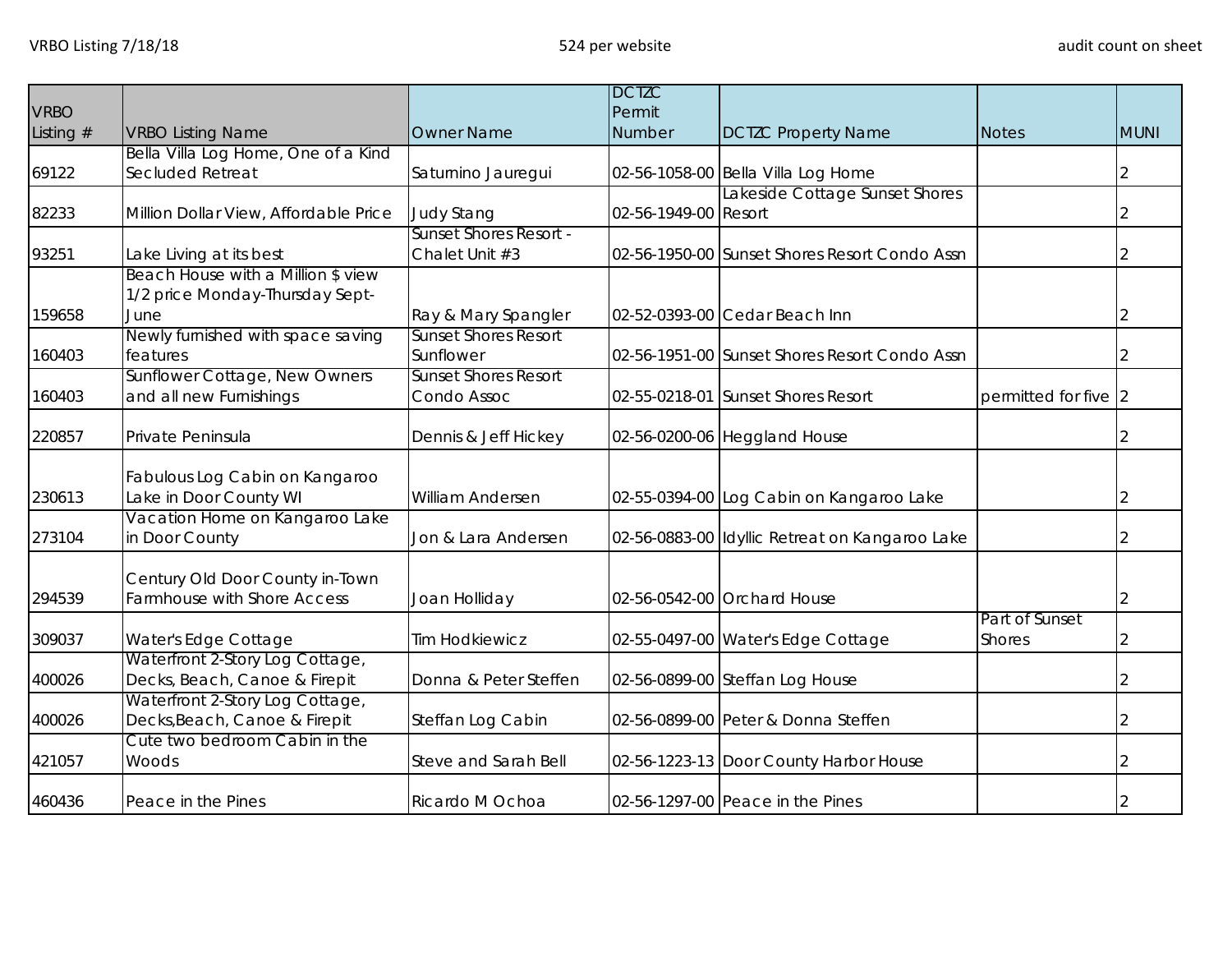|        | A Quiet Retreat in Door County                    |                                    |                            |                                                 |                      |  |
|--------|---------------------------------------------------|------------------------------------|----------------------------|-------------------------------------------------|----------------------|--|
| 466961 | Close to the Water, Shops Eateries<br>and Golf    | Linda Brown                        | 02-55-0538-00 The Gulls    |                                                 | permitted for        |  |
|        | Newly remodeled, 2 Acres W/200'                   |                                    |                            |                                                 | three                |  |
|        | Private Waterfront, Huge Deck, 5                  |                                    |                            |                                                 |                      |  |
| 467927 | <b>Star Rating</b>                                | Chris Warecki                      |                            | 02-56-1312-00 All Creatures Lane - Warecki      | permitted for 3      |  |
|        | Charming 100yr. log home with                     | Sunset Shores Resort -             |                            |                                                 |                      |  |
| 510375 | upscale modern conveniences.                      | Kangaroo Kabin Unit #6             | 02-56-1953-00 David Hass   |                                                 |                      |  |
|        | Private Cottages situated on a rock               |                                    |                            |                                                 |                      |  |
|        | bluff located in downtown baileys                 |                                    |                            |                                                 |                      |  |
| 633251 | harbor                                            | Jessica and John Dennis            |                            | 02-55-1415-00 Baileys Harbor on the Rocks       | Permitted for two 2  |  |
|        | Private Cottages situated on a rock               |                                    |                            |                                                 |                      |  |
|        | bluff located in downtown baileys                 |                                    |                            |                                                 |                      |  |
| 634804 | harbor                                            | Jessica and John Dennis            |                            | 02-55-1415-00 Baileys Harbor on the Rocks       | Permitted for two 2  |  |
|        | New Million Dollar Property, 250'                 |                                    |                            |                                                 |                      |  |
| 640511 | Private Shoreline on 3.5 Acres                    | Chris Warecki                      |                            | 02-56-1312-00 All Creatures Lane - Warecki      | permitted for 3      |  |
|        | Emjoy the Quiet Die of the Door                   |                                    |                            |                                                 |                      |  |
|        | County Peninsula, 165' of Lake                    |                                    |                            |                                                 |                      |  |
| 661048 | Michigan Shore                                    | Janet Batzli                       |                            | 02-55-0557-00 The Haven on North Bay            |                      |  |
|        |                                                   | <b>Sunset Shores Resort</b>        |                            |                                                 |                      |  |
| 663478 | Peak Season Weeks Still Available                 | Condo Assoc                        |                            | 02-56-1952-00 Sunset Shores Resort - Tiger Lily | permitted for five 2 |  |
|        | Remodeled, 250' waterfrontm 6                     |                                    |                            |                                                 |                      |  |
|        | wooded acres, huge deck with view                 |                                    |                            |                                                 |                      |  |
| 699521 | of Cana Island                                    | Chris Warecki                      |                            | 02-56-1312-00 All Creatures Lane - Warecki      | permitted for 3      |  |
|        | Lake House on Kangaroo Lake in                    |                                    |                            |                                                 |                      |  |
| 767152 | Door County with Dock, 4 Bdrm, 2.5<br><b>Bath</b> | <b>Ryan and Maureen</b><br>Sundeen |                            | 02-56-1562-00 Sundeen Lakeside Retreat          |                      |  |
|        | Stone Ridge on 4.2 Wooded                         |                                    |                            |                                                 |                      |  |
|        | Acres/Firepit, 4 Bedrooms, 2.5 Baths,             |                                    |                            |                                                 |                      |  |
| 791464 | Sleeps 14 & Pets                                  | Stone Ridge                        | 02-56-0272-13 Mel Fogel    |                                                 |                      |  |
|        | 2 Newly Remolded Homes with                       |                                    |                            |                                                 |                      |  |
|        | Sauna on 10 Acres of Beauty and                   |                                    |                            |                                                 |                      |  |
| 803367 | Privacy. Sleeps 12.                               | Dr. Phil Arnold                    |                            | 02-56-1563-00 Meadow Road Rental - Arnold       |                      |  |
|        |                                                   | Door County Cabin in               |                            |                                                 |                      |  |
|        | Door County Cabin in the Woods,                   | the Wooods & Tranquil              |                            |                                                 |                      |  |
| 824979 | <b>Baileys Harbor</b>                             | Condo                              | 02-56-1564-00 Karen Berndt |                                                 |                      |  |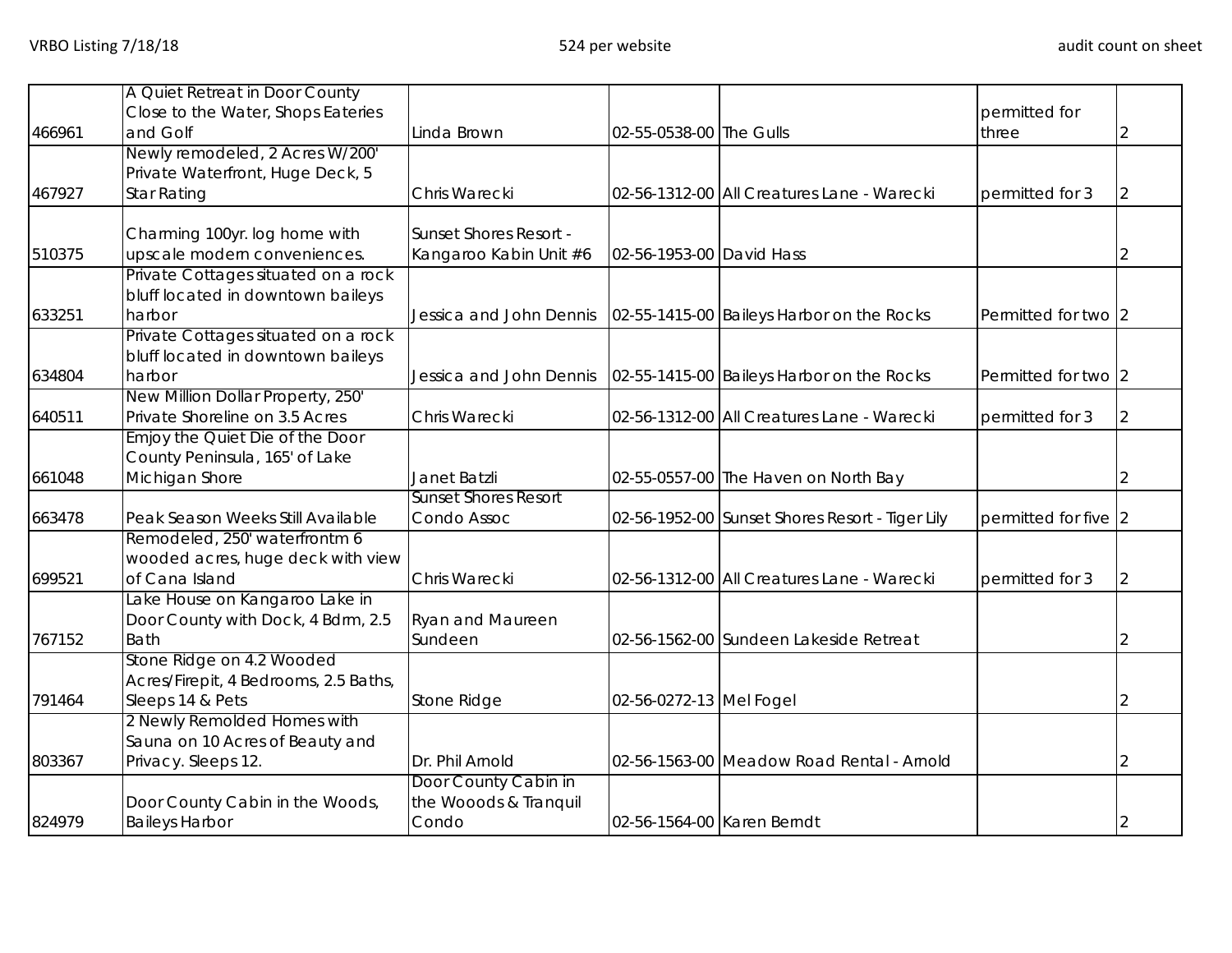|         |                                                          | Door County Cabin in                                  |                            |                                            |                 |   |
|---------|----------------------------------------------------------|-------------------------------------------------------|----------------------------|--------------------------------------------|-----------------|---|
|         |                                                          | the Wooods & Tranquil                                 |                            |                                            |                 |   |
| 850256  | Baileys Harbor Condo, Door County                        | Condo                                                 | 02-56-1564-00 Karen Berndt |                                            | permitted for 2 | 2 |
| 854909  | Private Water front estate!                              | <b>Schook Shack</b>                                   |                            | 02-56-1607-06 Cole Family LLC              |                 | 2 |
|         | Wildwood Beach House Has A Large                         |                                                       |                            |                                            |                 |   |
|         | Private Sandy Beach On The Shore                         |                                                       |                            |                                            |                 |   |
| 882335  | Of Lake Michig                                           | Wildwood Beach Home                                   |                            | 02-56-1640-06 Laura Thometz                |                 | 2 |
|         |                                                          | <b>Baileys Harbor Lakefront</b>                       |                            |                                            |                 |   |
|         | NEW LISTING! Baileys Harbor                              | Home - Penwell &                                      |                            | Mcintyre/Penwell - Deep Infinity           |                 |   |
| 989841  | Lakefront Home                                           | McIntyre                                              | 02-56-1779-00 LLC          |                                            |                 | 2 |
|         | Acres Of Country Living, Firepit,                        |                                                       |                            | Eleanor R Poole Trust C/O Allen            |                 |   |
| 1056529 | Plenty Of Parking Wifi, Pets allowed                     | <b>Burnt Hollow</b>                                   | 02-56-1733-13 Poole        |                                            |                 |   |
|         |                                                          |                                                       |                            |                                            |                 |   |
|         | Quintessential Door County cottage                       | Kangaroo Lake Road                                    |                            |                                            |                 |   |
| 1077847 | just steps from the water!                               | Cottage                                               |                            | 02-56-1696-06 Jeffrey & Tamara Wiswell     |                 |   |
|         |                                                          | Merlin's Lake House -                                 |                            |                                            |                 |   |
| 1102901 | You Won't Want To Leave -- +                             | Homan                                                 | 02-56-1468-00 Deb Homan    |                                            |                 |   |
|         | Lakefront home in Baileys Harbor                         |                                                       |                            | Bues Point Road, LLC - William             |                 |   |
| 1188298 | near Cana Lighthouse<br>Lake-house With The Best View Of | Bues Point Road-McAleer 02-56-1803-00 McAleer, Member |                            |                                            |                 |   |
|         |                                                          |                                                       |                            |                                            |                 |   |
|         | Cana Island And It's Lighthouse You<br>Can Find!         |                                                       |                            |                                            |                 |   |
| 1190668 |                                                          | <b>Boreal Beach House</b>                             |                            | 02-56-1820-00 Stephen Clemnti Jr.          |                 | 2 |
|         |                                                          |                                                       |                            |                                            |                 |   |
|         | Stone Cottage, Nestled In The                            |                                                       |                            | Dennis & Tamara Zee/ William &             |                 |   |
| 1209428 | Woods in Door County - Call for rates Stone Cottage      |                                                       |                            | 02-56-1824-00 Lesley O'Kane                |                 | 2 |
|         | THIS TREE HOUSE IS A PERFECT                             |                                                       |                            |                                            |                 |   |
| 1248135 | <b>COUPLES GETAWAY</b>                                   | The Treehouse - Schulkins                             |                            | 02-56-1835-00 Martha and Michael Schulkins |                 |   |
|         | Kangaroo lake water frontage                             | Island View Lake House                                |                            | 02-56-1893-00 Michael Servais              |                 |   |
| 1270494 | opening June 2018                                        |                                                       |                            |                                            |                 | 2 |
| 1279183 | Sand, Sand, and More Sand on Lake<br>Michigan!           | Lyons Woods                                           |                            |                                            |                 |   |
|         | Luxurious Home in Downtown Baileys                       |                                                       |                            | 02-56-1903-00 Alexandra Pape               |                 |   |
| 1351000 | Harbor                                                   | Carraig Cottages LLC                                  | 02-55-0653-00 Carraig Mor  |                                            |                 |   |
|         |                                                          |                                                       |                            |                                            |                 |   |
|         | Beautiful Home Downtown Baileys                          |                                                       |                            |                                            |                 |   |
| 1351022 | Harbor Newly Furnished May 2015                          | Carraig Cottages LLC                                  |                            | 02-55-0652-00 Carraig Beag Cottage         |                 | 2 |
|         |                                                          |                                                       |                            |                                            |                 |   |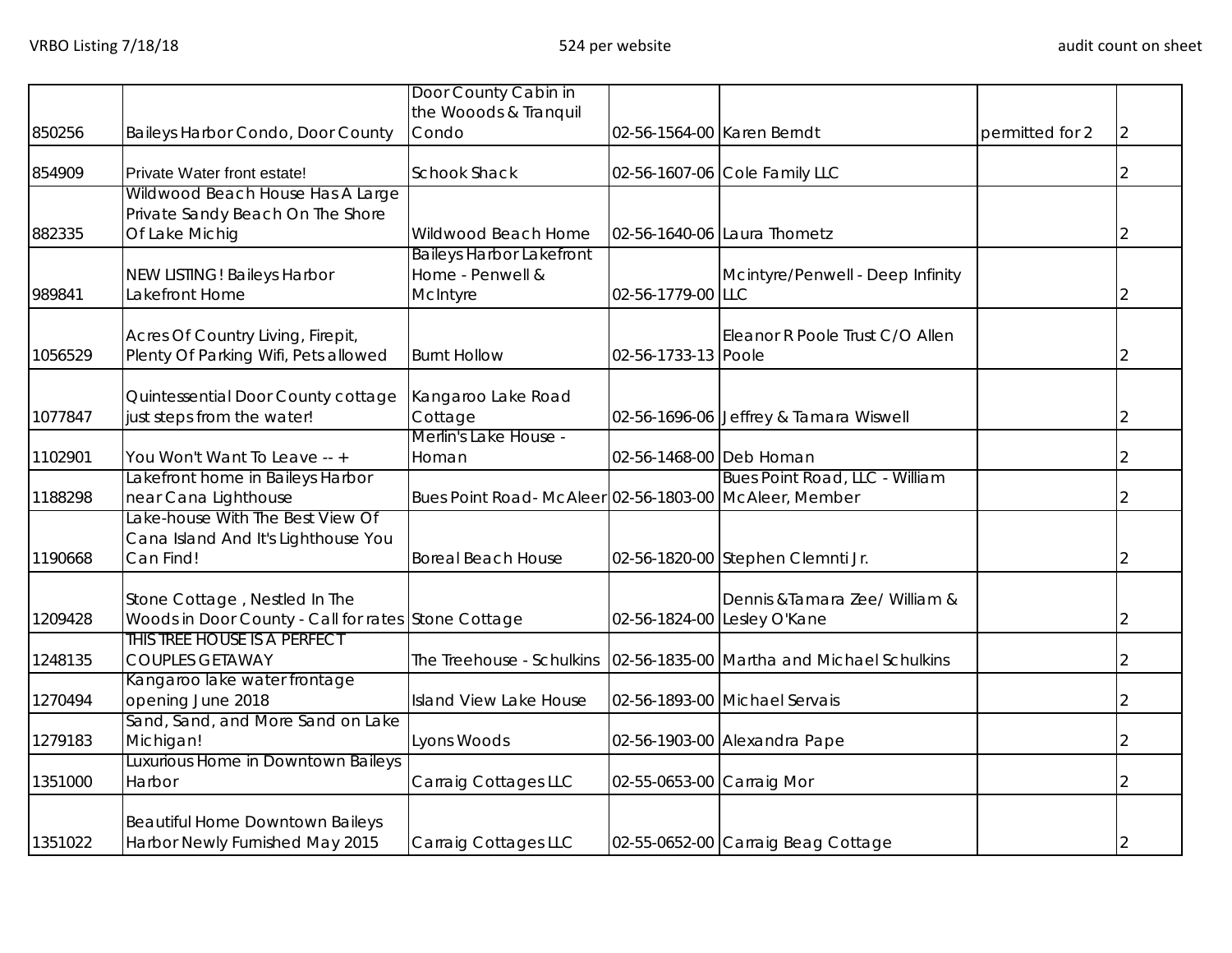|           | Beautiful New Two Bed/Two Bath       |                             |                           |                                            |                 |                |
|-----------|--------------------------------------|-----------------------------|---------------------------|--------------------------------------------|-----------------|----------------|
| 1351028   | Cottage on Kangaroo Lake             | Carraig Cottages LLC        |                           | 02-56-1052-00 Carraigeen Cottage           |                 |                |
|           | Newly renovated with over 250 feet   | Secluded Waterfront         |                           |                                            |                 |                |
| 1357038   | of Shoreline!                        | Home on North Bay           | 02-56-1850-06 Eva McKee   |                                            |                 |                |
|           | Lagom Lodge, a lovely three-         |                             |                           |                                            |                 |                |
|           | bedroom chalet style home that sits  |                             |                           |                                            |                 |                |
| 1360725   | on the lakefront                     | Lagom Lodge                 |                           | 02-56-1914-06 Stephen & Michelle Hoke      |                 | $\overline{2}$ |
|           | Daisy Cottage is a quintessential    |                             |                           |                                            |                 |                |
|           | Door County two-bedroom lakefront    |                             |                           |                                            |                 |                |
| 1360726   | cottage                              | Daisy Cottage               |                           | 02-56-1915-06 Stephen & Michelle Hoke      |                 | $\overline{2}$ |
|           |                                      | Tretinyak - Blue on Roo-    |                           |                                            |                 |                |
|           | Executive vacation home on           | 7571 South Kangaroo         |                           |                                            |                 |                |
| 1046385   | Kangaroo Lake                        | Lake Drive                  |                           | 02-56-1829-00 Anne Tretinyak               |                 | 2              |
|           | Family Friendly Retreat in the Heart |                             |                           |                                            |                 |                |
| 4444671ha | of Sister Bay                        | Sister Bay Chalet           | 34-56-1695-00 Pam Schmitz |                                            |                 |                |
|           | Bailey's Harbor Cabin Secluded in    | <b>Baileys Harbor Near</b>  |                           |                                            |                 |                |
|           | Woods, Walking distance to           | Kangaroo Lake -             |                           |                                            |                 |                |
| 4648066ha | Kangaroo Lake-DUPLEX                 | Lebakken                    |                           | 02-56-1782-00 Alyssa Lebakken              | permitted for 2 | 2              |
|           |                                      | <b>Baileys Harbor Near</b>  |                           |                                            |                 |                |
|           | North Unit Cabin Bailey's Harbor     | Kangaroo Lake -             |                           |                                            |                 |                |
| 4706534ha | Door County Near Kangaroo Lake       | Lebakken                    |                           | 02-56-1782-00 Alyssa Lebakken              | permitted for 2 | 2              |
|           | NEW! Baileys Harbor Studio on Lake   |                             |                           |                                            |                 |                |
| 4840107ha | Michigan!                            | James Dillenburg            |                           | 02-56-1257-00 Shalom Stone                 |                 | 2              |
|           | Lakeview Cottage in Downtown         | <b>Baileys Harbor Beach</b> |                           |                                            |                 |                |
| 4924765ha | <b>Baileys Harbor</b>                | House                       |                           | 02-56-1876-00 Pamela Schmitz               |                 |                |
|           |                                      |                             |                           |                                            |                 |                |
|           | Clay Banks Retreat a Beautiful Quiet |                             |                           |                                            |                 |                |
| 271777    | Home on Lake Michigan                | Dean & Corrine Zajac        |                           | 06-56-1002-00 Clay Banks Retreat           |                 | 6              |
|           | <b>Beautiful Lakefront Home in</b>   |                             |                           |                                            |                 |                |
| 343303    | Southern Door County                 | Robert & Mary O'Neil        |                           | 06-56-1147-00 O'Neil - 290 Clar Lin        |                 |                |
| 754723    | Enjoy your own secluded beach        | Mark Ciepluch               |                           | 06-56-0901-00 White Sands Hideaway         |                 |                |
|           | Located at the end of the road,      |                             |                           |                                            |                 |                |
|           | waterfront home with quiet feel of   |                             |                           |                                            |                 |                |
| 1062307   | northwoods!                          | Cabot's Point               |                           | 27-56-1729-06 Cabot's Point Properties LLC |                 | 6              |
|           |                                      | Door County Clay Banks      |                           |                                            |                 |                |
| 1244408   | Door County Retreat                  | Retreat                     |                           | 06-56-1866-00 Darelynn M Louscher          |                 | 6              |
|           |                                      |                             |                           |                                            |                 |                |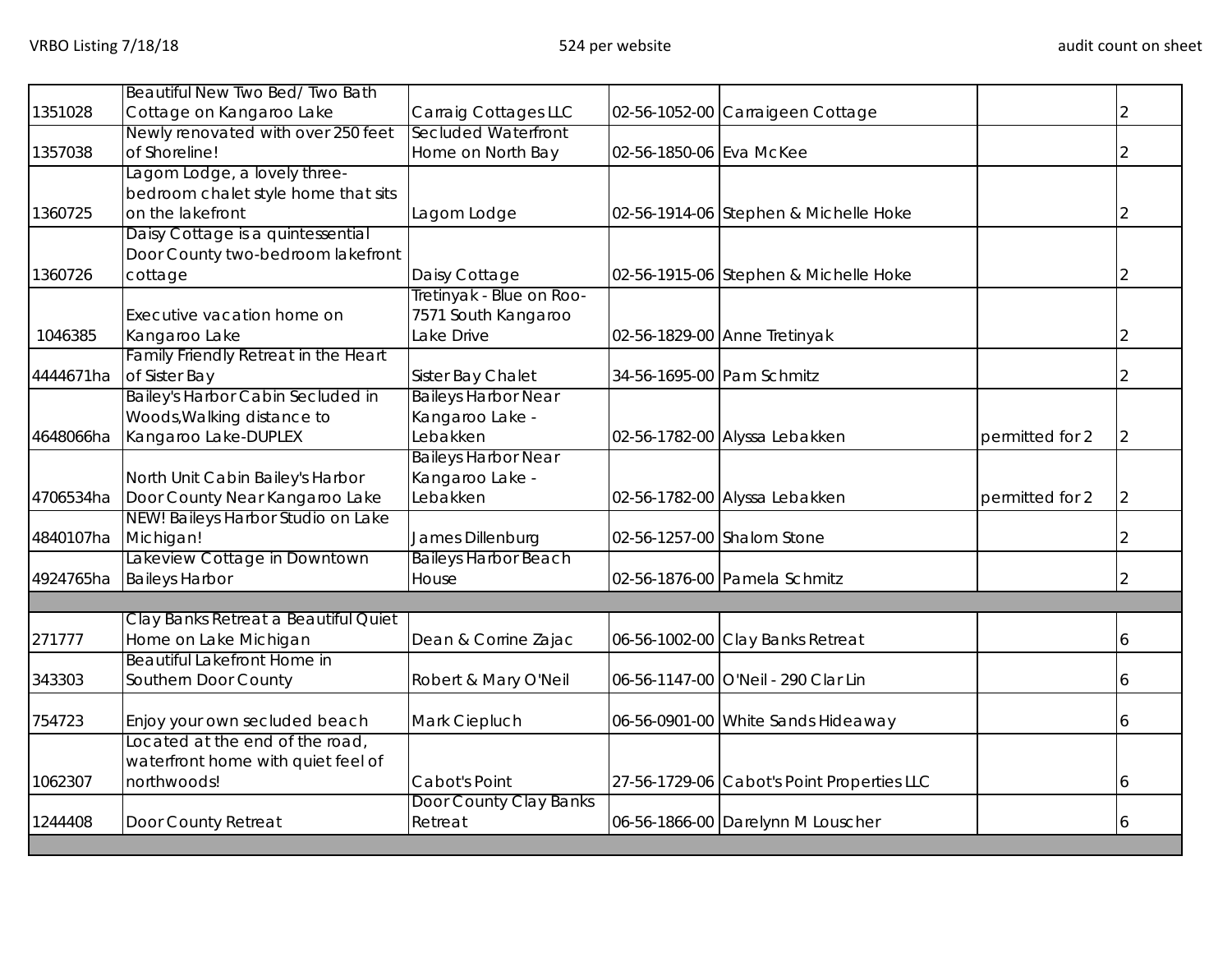| 57138  | Panorama Waterfront Guest House<br>North of Sturgeon Bay                               | Margaret Koenen                                                             |                            | 08-55-0155-00 Koenens Panorama Guest House                           |                 | 8              |
|--------|----------------------------------------------------------------------------------------|-----------------------------------------------------------------------------|----------------------------|----------------------------------------------------------------------|-----------------|----------------|
| 78867  | Private Cotttage on 10 acre Farm in<br><b>Fish Creek</b>                               | Applewood Cottage<br>Property Managment LLC 08-55-0093-00 Applewood Cottage |                            |                                                                      |                 | $\overline{8}$ |
| 189273 | Luxury Home in Magnificient Door<br>County, WI                                         | Carol Trimberger                                                            |                            | A luxury Log Home - Door<br>08-56-0088-00 County Market              |                 |                |
| 224851 | Cottage on the Bay - Waterfront,<br>100' Beach, 50ft pier, Sunsets,<br>Secluded, Wi-Fi | Cottage on the Bay<br>Bernardi                                              |                            | Elizabeth & Mario<br>08-56-0841-00 Bernardi/Bernardi Enterprises LLC |                 | 8              |
| 230079 | Amazing Door County Hand Hewn<br>Log Cabin in the Woods                                | Charles Ireland                                                             |                            | 08-56-0925-00 Hidden Bear Cabin                                      |                 |                |
| 288910 | Vacation in Door County, Wisconsin -<br>Cape Cod of the Midwest                        | Landmark Carson                                                             | 08-53-0945-00 Fred Carson  |                                                                      |                 |                |
| 341406 | The Honey Dew Lodge at Egg<br>Harbor Door County WI                                    | <b>WDL Trust</b>                                                            |                            | 08-56-0702-00 Honey Dew Lodge                                        |                 |                |
| 375676 | Amazing views from peaceful home<br>overlooking green bay close to<br>beach            | Tim & Mary Kelley                                                           | 08-53-0305-00 Kelley House |                                                                      |                 |                |
| 403451 | Bayside Log Home Waterfront, WiFi,<br>3 bedrooms, Direct TV, Fire Pit                  | Bayside Log Home                                                            | 08-56-1037-13 Laurel Key   |                                                                      |                 | 8              |
| 403451 | Waterfront, wi-fi-3 bedrooms, direct<br>tv and firepit                                 | Laurel Key                                                                  |                            | 08-56-1037-13 Bayside Log Home                                       |                 |                |
| 404293 | Luxury Log Cabin in Egg Harbor Door<br>County                                          | Susan Mullarkey                                                             |                            | 08-56-0647-00 Birch Lane Log Cabin                                   |                 |                |
| 423455 | Landmark 2-br new king beds, 2ba<br>nov-may three nights for the price of<br>2         | Curt Rudy                                                                   | 08-53-1346-00 & 2332       | Landmark Rudy - units 1303, 4218                                     | permitted for 3 |                |
| 423455 | Landmark 2-BR King Beds, 2-Bath                                                        | Landmark - Rudy - Units<br>1303, 4218 and 2332                              | 08-53-1346-00 Curtis Rudy  |                                                                      | permitted for 3 |                |
| 456458 | Wooded Beach Front Property that<br>sleeps 12                                          | <b>Robert Cowles</b>                                                        | 08-56-1376-00 The Annex    |                                                                      |                 |                |
| 456464 | Secluded Waterfront Cottage                                                            | <b>Robert Cowles</b>                                                        |                            | 08-56-1375-00 Cherry Lodge                                           |                 |                |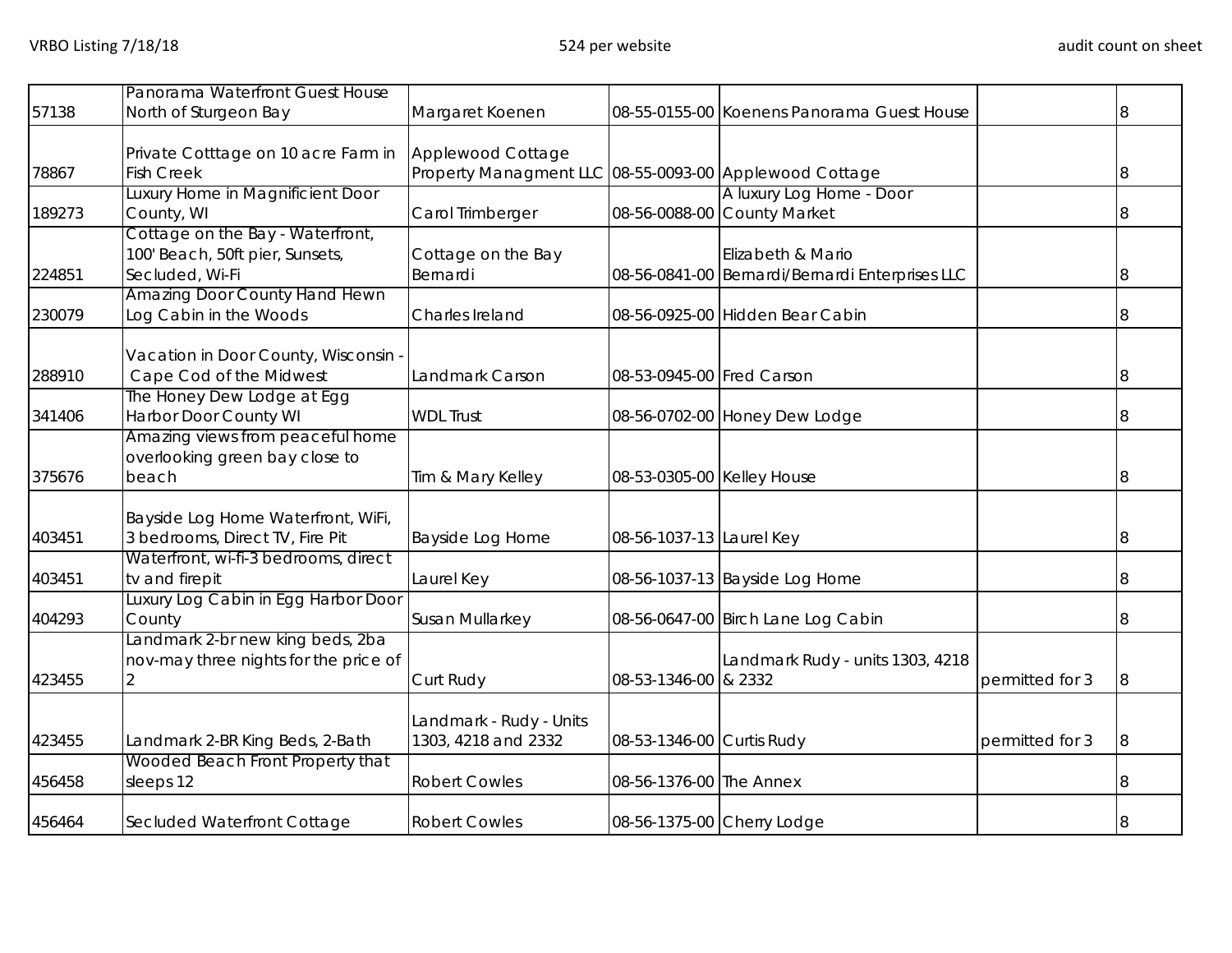|        | Landmark Resort 2 Bedroom/1 Bath       |                                                                |                              | Landmark Rudy - units 1303, 4218           |                 |    |
|--------|----------------------------------------|----------------------------------------------------------------|------------------------------|--------------------------------------------|-----------------|----|
| 466010 | Granite - Water view                   | Curt Rudy                                                      | 08-53-1346-00 & 2332         |                                            | permitted for 3 | 8  |
|        | Landmark Resort water view,            |                                                                |                              |                                            |                 |    |
|        | 2br,1ba granite. Offseason 3 nights    |                                                                |                              | Landmark Rudy - units 1303, 4218           |                 |    |
| 466010 | for the price of one                   | Curt Rudy                                                      | 08-53-1346-00 & 2332         |                                            | permitted for 3 | 8  |
|        |                                        |                                                                |                              | Cousins Cottage - Your key to              |                 |    |
| 468335 | Your key to the door                   | Bryan Troutman                                                 | 08-56-1322-00 the Door       |                                            |                 | 8  |
|        | Updated 1 bedroom king, book now       |                                                                |                              |                                            |                 |    |
| 476628 | for winter fun in door county          | Michael Kostiuk                                                |                              | 08-53-0676-00 Landmark Resort -MJK Rentals |                 | 8  |
|        |                                        |                                                                |                              |                                            |                 |    |
| 513963 | Stunning waterview condo at the        |                                                                |                              |                                            |                 |    |
|        | Landmark Resort in Egg Harbor          | <b>Curtis &amp; Carrie Downes</b><br>David Ohlson/ Charles     |                              | 08-53-1344-00 Landmark Downes #2207        |                 | 8  |
| 566840 | Views of Green Bay and Egg Harbor      | Chilcote                                                       |                              | 08-56-0726-06 Ohlson Chateau2              |                 | 8  |
|        | Unique Distinctive Cottage on the      | Sara Steinharted/Jon                                           |                              |                                            |                 |    |
| 595501 | Shores of Green Bay                    | Chapman                                                        |                              | 08-56-1316-06 Whitestone at the Water      |                 | 8  |
|        | Privacy In The Woods, Yet Close To     |                                                                |                              |                                            |                 |    |
| 655760 | All The Fun!                           | <b>Butterfly House - Blosser</b>                               | 08-56-1580-00 Robert Blosser |                                            |                 | 8  |
|        |                                        |                                                                |                              |                                            |                 |    |
|        | Door County Egg Harbor Private         |                                                                |                              |                                            |                 |    |
| 677495 | waterfront beautiful sunsets, sleeps 6 | Ricky & Susan Kwaterski                                        |                              | 08-56-0806-13 Ski Shore Retreat            |                 | 8  |
|        | Breathtaking Water View Condo -        |                                                                |                              |                                            |                 |    |
| 751221 | Almost Everything New!                 | Landmark Dick's Rental                                         |                              | 08-53-1554-00 Michael & Leight Dicks       |                 | 8  |
|        | OFFSEASON special Nov to mid-May       |                                                                |                              |                                            |                 |    |
| 809045 | book 2 get 1; book 3 get 2.            | Landmark Resort- Callen                                        |                              | 08-53-1623-00 John and Sue Callen          |                 | 8  |
|        | The Fox Den offers a scenic view of    |                                                                |                              |                                            |                 |    |
|        | the hardwoods below and of green       |                                                                |                              |                                            |                 |    |
| 817047 | bay waters                             | Robert & Michele Fox                                           | 08-56-0823-06 Fox Den        |                                            |                 | 8  |
|        | Magnificent Water View Condo-          | Landmark Resort -                                              |                              |                                            |                 |    |
| 843029 | Completely Remodeled!                  | Petsinger                                                      |                              | 08-53-1617-00 Jeffrey Petsinger            |                 | 8  |
|        | *April Special* Renovated 2            |                                                                |                              |                                            |                 |    |
|        | Bedroom 1 Bath Condo in Family         |                                                                |                              |                                            |                 |    |
| 859907 | <b>Friendly Resort</b>                 | Landmark Resort- Schultz 08-53-1626-07 Wendy and Scott Schultz |                              |                                            | permitted for 2 | 8  |
|        | Authentic Waterfront Log Cottage       |                                                                |                              |                                            |                 |    |
| 893687 | On Sand Beach                          | Pioneer Cottage                                                |                              | 36-56-0866-00 David Groenfeldt             |                 |    |
|        | LANDMARK RESORT ~ Remodeled,           | Landmark Resort - Door                                         |                              |                                            |                 |    |
| 907077 | One Bedroom ADA Condo                  | <b>County Getaweays</b>                                        |                              | 08-53-1688-00 Brian Wiegand                | permitted for 4 | 18 |
|        |                                        |                                                                |                              |                                            |                 |    |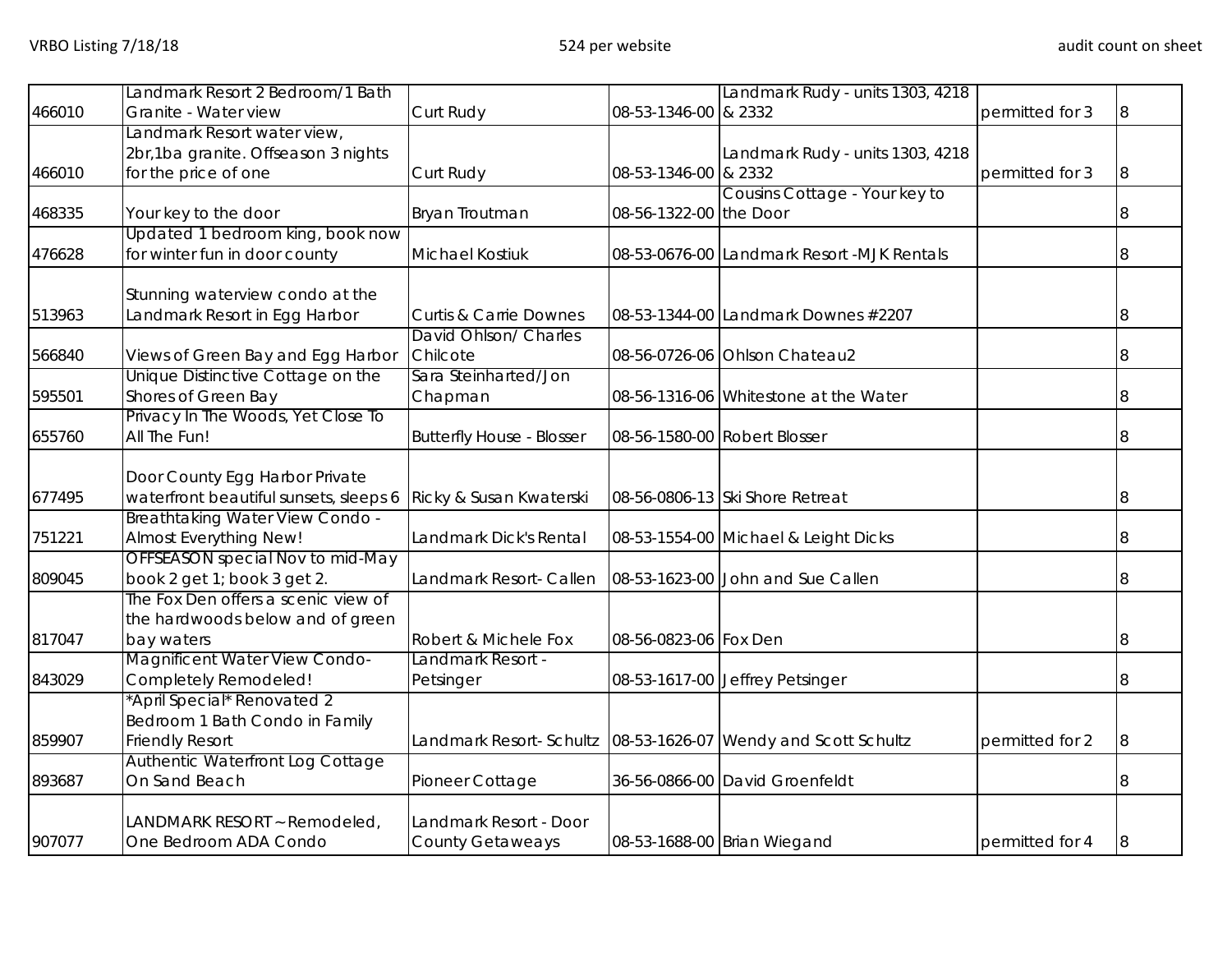|         | Gorgeous Water view 2 Bedroom                                | Landmark Resort-Unit     |                            | Island Winds LLC - Kristin Van           |                 |                |
|---------|--------------------------------------------------------------|--------------------------|----------------------------|------------------------------------------|-----------------|----------------|
| 914036  | Condo                                                        | 1307- Island Winds LLC   | 08-53-1671-07 Drisse       |                                          |                 | 8              |
|         |                                                              |                          |                            |                                          |                 |                |
|         | Cozy 1br Woodview! Landmark                                  | Landmark Resort - Door   |                            |                                          |                 |                |
| 963491  | Resort                                                       | County Getaweays         |                            | 08-53-1688-00 Brian Wiegand              | permitted for 4 | $\overline{8}$ |
|         |                                                              |                          |                            |                                          |                 |                |
|         | Leaf House Door County, your home                            | Landmark Resort - Leaf   |                            |                                          |                 |                |
| 1000413 | at a beautiful Egg Harbor resort                             | House                    |                            | 08-53-1699-00 Sean and Cami Wright       |                 | 8              |
|         | Relax In Our Nostalgic Log Home                              |                          |                            |                                          |                 |                |
| 1001072 | (3BR/2ba)                                                    | Green Apple Lodge        |                            | 08-56-1715-00 Patricia Culliton          |                 |                |
|         |                                                              |                          |                            |                                          |                 |                |
|         | Relaxing 1 Bedroom 1 Bathroom                                | Landmark Resort - Units  |                            |                                          |                 |                |
| 1005998 | Condo                                                        | 1225/1220- Spencer       |                            | 08-53-1686-07 Christopher & Sara Spencer | permitted for 2 | 8              |
|         |                                                              |                          |                            |                                          |                 |                |
|         | Newly Renovated Waterview 1 Bed                              | Landmark Resort - Units  |                            |                                          |                 |                |
| 1010074 | 1 Bath Condo                                                 | 1225/1220- Spencer       |                            | 08-53-1686-07 Christopher & Sara Spencer |                 | 8              |
|         | <b>TASTEFULLY RENOVATED 2 BEDROOM</b>                        |                          |                            |                                          |                 |                |
| 1010162 | <b>WATERVIEW CONDO!</b><br>Contemporary 3 Bed 2.5 Bath Hand- | Landmark Resort - Albers | 08-53-1735-00 Penny Albers |                                          |                 | 8              |
|         | Hewn Log Cabin in Wooded Setting                             |                          |                            |                                          |                 |                |
| 1024755 | of Egg Harbor                                                | Hazy Hideaway            |                            | 08-56-1711-00 Patrick and Shari Hayes    |                 | 8              |
|         |                                                              |                          |                            |                                          |                 |                |
|         | <b>Bed, 1 Bath Condo w/ Waterview</b>                        | Landmark Resort- Geils   |                            |                                          |                 |                |
| 1035379 | Close To Pool, Hot Tub, & Amenities                          | <b>Unit 110</b>          |                            | 08-53-1716-07 Susan & Richard Geils      |                 | 8              |
|         | 2 King Bed, 2 Bath Condo W/ Pool                             | Landmark Resort Unit     |                            |                                          |                 |                |
| 1038437 | <b>Access</b>                                                | #4213 Pflum              | 08-53-1684-07 Will A Pflum |                                          |                 |                |
|         | <b>COZY WOODVIEW! Landmark</b>                               |                          |                            |                                          |                 |                |
|         | Resort, EGG HARBOR - Updated,                                | Landmark Resort - Door   |                            |                                          |                 |                |
| 1050857 | Cozy, 1 Bdrm Woodview C                                      | County Getaweays         |                            | 08-53-1688-00 Brian Wiegand              | permitted for 4 | 8              |
|         | Gorgeous water view condo                                    |                          |                            |                                          |                 |                |
| 1065393 | overlooking Green Bay                                        | Landmark Pidgeon         |                            | 08-53-1754-00 Matt Pidgeon               |                 | 8              |
|         |                                                              |                          |                            |                                          |                 |                |
|         | Landmark Resort - Serene 1 Bed 1                             | Landmark Resort - Door   |                            |                                          |                 |                |
| 1067123 | <b>Bath Condo</b>                                            | County Getaweays         |                            | 08-53-1688-00 Brian Wiegand              | permitted for 4 | 8              |
|         |                                                              |                          |                            |                                          |                 |                |
|         | The Gull Cottage: New Construction,                          |                          |                            |                                          |                 |                |
| 1115406 | Waterfront Home With Private Pier                            | <b>Gull Cottage</b>      |                            | 08-56-1773-00 Anne Neuhaus               |                 | 8              |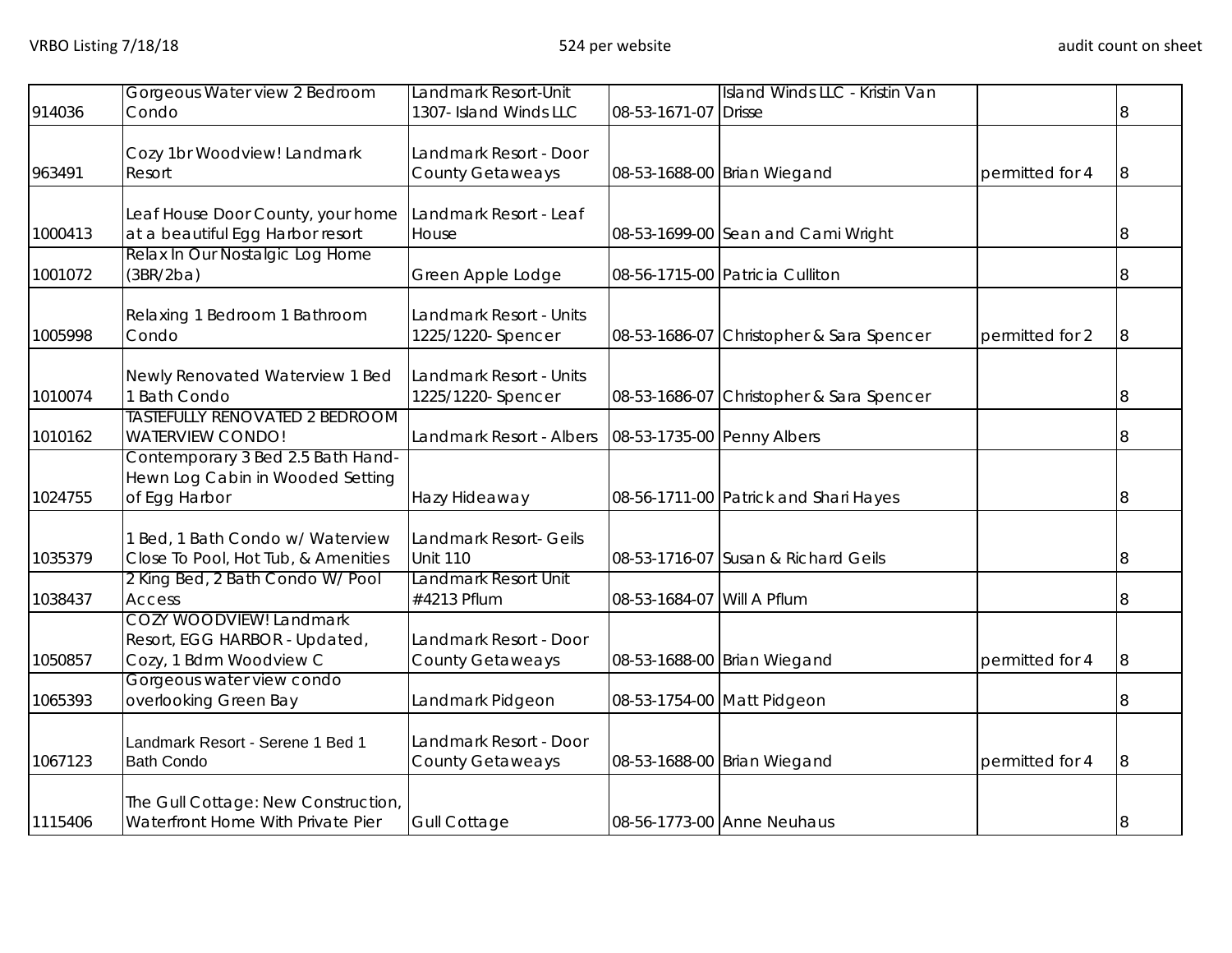| 1161265   | Newly Updated! 2 Bed/1 Ba Family<br><b>Friendly Resort</b>          | Landmark Resort- Schultz        |                              | 08-53-1626-07 Wendy and Scott Schultz       | permitted for 2 | 8 |
|-----------|---------------------------------------------------------------------|---------------------------------|------------------------------|---------------------------------------------|-----------------|---|
|           | Modern, newly updated condo in                                      |                                 |                              |                                             |                 |   |
|           | scenic Egg Harbor! Heart of Door                                    | Landmark Resort - #3202-        |                              |                                             |                 |   |
| 1183567   | County                                                              | Counihan                        |                              | 08-53-1783-00 David and Carrie Counihan     |                 | 8 |
|           | 2 Bedroom, 1 Bath Home Away From                                    |                                 |                              |                                             |                 |   |
| 1206658   | Home - Overlooks the lake                                           | Landmark Resort - Pesek         |                              | 08-56-1856-00 Jonathon Pesek - Pesek Realty |                 | 8 |
|           | Wonderful place to relax for your                                   |                                 |                              | Ditched LLC -Izabela Ditchen                |                 |   |
| 1212725   | family in the heart of Door County                                  | LandmarkDitched                 | 08-53-1822-00 Sims           |                                             |                 |   |
|           | Door County Log Cabin - Egg                                         |                                 |                              |                                             |                 |   |
|           | Harbor on 40 Acres; July 4th week                                   |                                 |                              | Blue Chair Capital, Mike and                |                 |   |
| 1214889   | still open!                                                         | Boyer Log Home                  | 08-56-1821-00 Becky Boyer    |                                             |                 |   |
| 1276892   | Diamond in the Wooods                                               | Diamond in the Woods            |                              | 08-56-1860-00 Elaine DeMarb                 |                 |   |
|           | Quaint Door County Haven at the                                     |                                 |                              |                                             |                 |   |
|           | Landmark Resort (Family friendly                                    |                                 |                              |                                             |                 |   |
| 1281266   | condo)                                                              | Mark Lorenzo                    |                              | 08-53-1832-00 Quaint Door County Haven      |                 |   |
|           | Quaint Door County Haven at The                                     | Quaint Door County              |                              |                                             |                 |   |
|           | Landmark Resort (Family-friendly                                    | Haven-Landmark                  |                              |                                             |                 |   |
| 1281266   | Condo)                                                              | Lorenzo                         | 08-53-1832-00 Mark Lorenzo   |                                             |                 |   |
| 1307342   | The Lodge - Relax In Quiet Seclusion                                | Cottage Retreat                 |                              | 08-55-0133-00 Dale La Violette              | permitted for 6 |   |
|           | Nautical Theme 1 Bed 1 Bath Condo                                   |                                 |                              |                                             |                 |   |
| 1316971   | w/ Waterview                                                        | Landmark Resort - White         |                              | 08-53-1834-07 Michael White                 |                 |   |
| 1319701   | <b>SUNSETS ON THE BLUFF! NEW</b><br><b>CONSTRUCTION! WATERVIEW!</b> | <b>Bluff Cottage Sunset LLC</b> |                              | 08-56-1874-00 Gail Bergman                  |                 |   |
|           | Treat yourself staying at this                                      |                                 |                              |                                             |                 |   |
| 1372707   | romantic retreat!                                                   | Landmark Luque #1232            |                              | 08-53-1929-00 Natalia Luque                 |                 |   |
|           | Landmark Resort - 2 Bedroom, 1                                      |                                 |                              |                                             |                 |   |
|           | Bath, Wood View - NEWLY AND                                         |                                 |                              | Landmark Rudy - units 1303, 4218            |                 |   |
| 3686164ha | <b>FULLY REMODELED!!!</b>                                           | Curt Rudy                       | 08-53-1346-00 & 2332         |                                             | permitted for 3 |   |
|           | NEW! 2BR Egg Harbor House on 2                                      |                                 |                              |                                             |                 |   |
| 4647662ha | Acres!                                                              | Lodge 42                        | 08-56-1768-00 Kerri Zergoski |                                             |                 |   |
| 7045122ha | Villa Royer - Waterfront home                                       | Barbara-Widder Lowry            | 08-56-1029-00 Villa Royer    |                                             |                 |   |
| 7080871ha | Gray Gull Cottage-Waterfront Home Grey Gull                         |                                 |                              | 08-55-0797-00 Monument Point Lane LLP       |                 |   |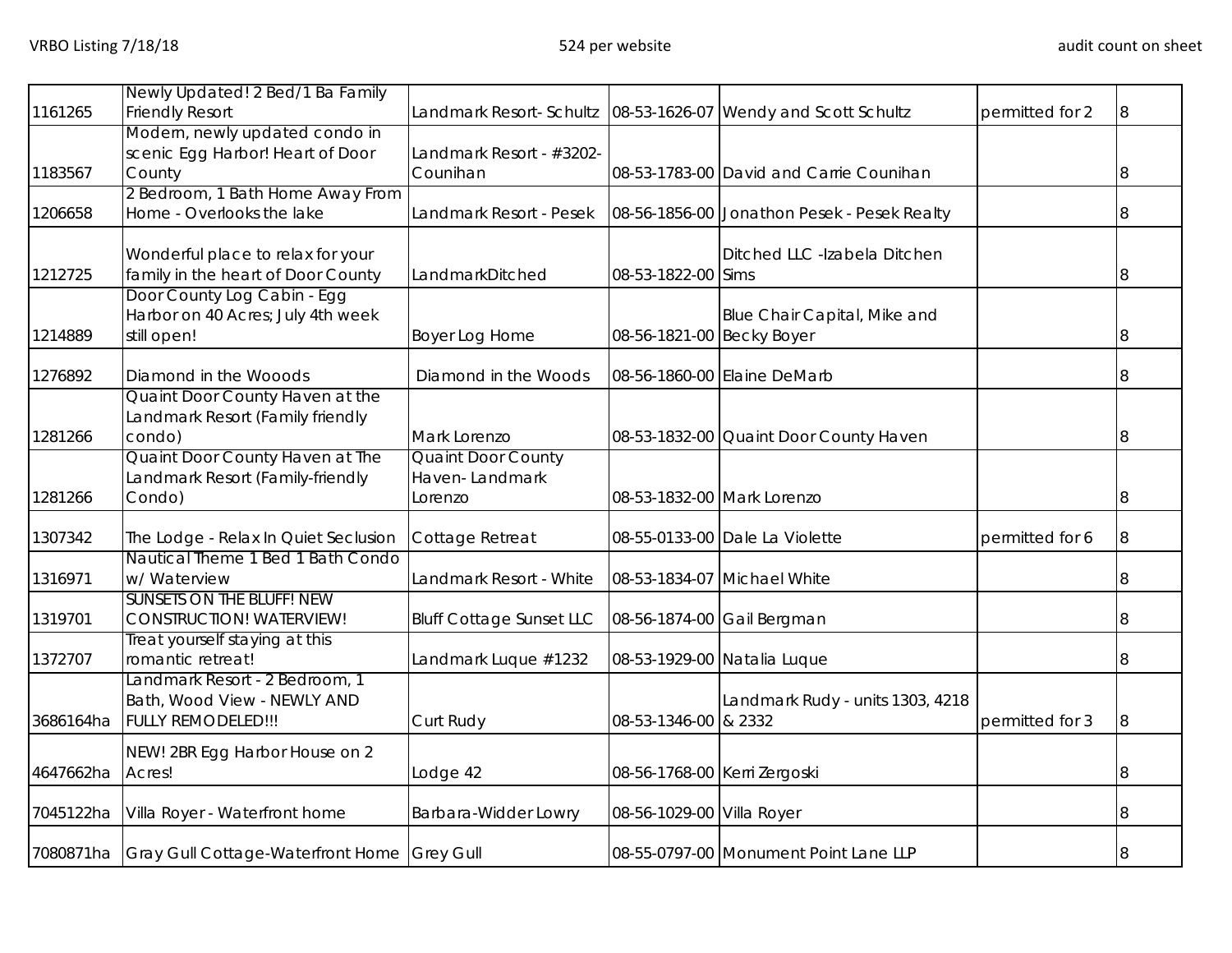|           | Landmark Resort, 2 bedroom, 1 bath                          |                           |                              |                                             |                 |   |
|-----------|-------------------------------------------------------------|---------------------------|------------------------------|---------------------------------------------|-----------------|---|
| 7083628ha | sleeps 6. Lowest rates.                                     | Harry & Sharon Achino     |                              | 08-53-1140-00 Achino - Landmark             |                 | 8 |
|           |                                                             |                           |                              |                                             |                 |   |
|           | Awesome Bluff Views of Green Bay                            |                           |                              |                                             |                 |   |
|           | in Egg Harbor from your private 2nd                         | Baudo - 7810 Ridgewood    |                              |                                             |                 |   |
| 22662     | floor deck                                                  | <b>Bluff</b>              |                              | 09-53-0253-00 Robert Baudo                  |                 | 9 |
|           | Newly furnished condo w/exquisite                           |                           |                              |                                             |                 |   |
|           | sunset/water view from balcony. Wifi                        |                           |                              |                                             |                 |   |
| 56038     | included.                                                   | Ridgewood Condo 2-B       |                              | 09-53-0640-00 Angie Vandenavond             | permitted for 2 |   |
|           | Luxurios Large Condo - Great Water                          |                           |                              |                                             |                 |   |
| 114019    | Views Ac & WI FI                                            | Eames Farm m6             |                              | 09-53-0637-00 Angie Vandenavond             |                 |   |
|           | Summer of 2018 rentals-\$1350 per                           | Eames Farm, #S-3 -        |                              |                                             |                 |   |
| 309573    | week off season 140 per night                               | Christensen               |                              | 09-53-0498-00 Thomasan Christensen Harnack  |                 |   |
|           | arsen Log Cabin in the beautiful                            |                           |                              |                                             |                 |   |
| 427036    | Village of Egg Harbor                                       | Larsen Log Cabin          | 09-55-0381-00 Paul Larsen    |                                             | permitted for 2 |   |
|           | NEW on the VRBO Market 6/21/14,                             |                           |                              |                                             |                 |   |
| 427037    | The Larsen House                                            | Larson Log Cabin          | 09-55-0381-00 Paul Larsen    |                                             |                 |   |
|           |                                                             | Derse's White Cliff Condo |                              |                                             |                 |   |
| 429685    | Waterfront Town Home in Egg Harbor - Unit 5                 |                           |                              | 09-53-1100-00 Arthur R. Derse               |                 |   |
|           | Door County three bedroom                                   |                           |                              |                                             |                 |   |
| 449353    | vacation home                                               | <b>Bluffside</b>          | 09-56-0361-00 Shallows, Inc. |                                             |                 |   |
|           | Spacious four bedroom house near                            |                           |                              |                                             |                 |   |
|           | Alpine Golf Course and Egg Harbor                           |                           |                              |                                             |                 |   |
| 452105    | beach.                                                      | Bertschinger Investments  |                              | 09-55-0317-00 Bertschinger Investments      | permitted for 8 |   |
|           | Best Waterview of Egg Harbor -                              |                           |                              |                                             |                 |   |
|           | Beautiful, Fully Appointed Ground                           |                           |                              |                                             |                 |   |
| 515418    | Level Condo                                                 | JRCH, LLC                 |                              | 09-59-1345-00 Eames Farm Condo - #M5 - JRCH |                 |   |
|           | Roomy Two Bedroom House Near                                |                           |                              |                                             |                 |   |
| 562683    | Egg Harbor Marina                                           | <b>Bertschinger LLC</b>   |                              | 09-55-0316-00 Bertschinger LLC              | permitted for 8 |   |
|           | The Yellow House in Egg Harbor -                            |                           |                              |                                             |                 |   |
|           | beautifully remodeled & ready for                           |                           |                              |                                             |                 |   |
| 570970    | you!                                                        | The Yellow House          |                              | 09-56-1404-00 R Lynn & Sandi Rowe           |                 |   |
|           | Sleepy Hollow Cottage, the Perfect                          | Sleepy Hollow Cottage -   |                              |                                             |                 |   |
| 571420    | .ocation                                                    | Peterson                  |                              | 09-56-1349-00 Paula W Peterson              |                 |   |
|           |                                                             |                           |                              |                                             |                 |   |
| 591007    | Luxurious Door County Waterfront<br>Home with Private Beach |                           | 09-56-1417-00 Mariner        |                                             |                 | 9 |
|           |                                                             | <b>RPO Holdings</b>       |                              |                                             |                 |   |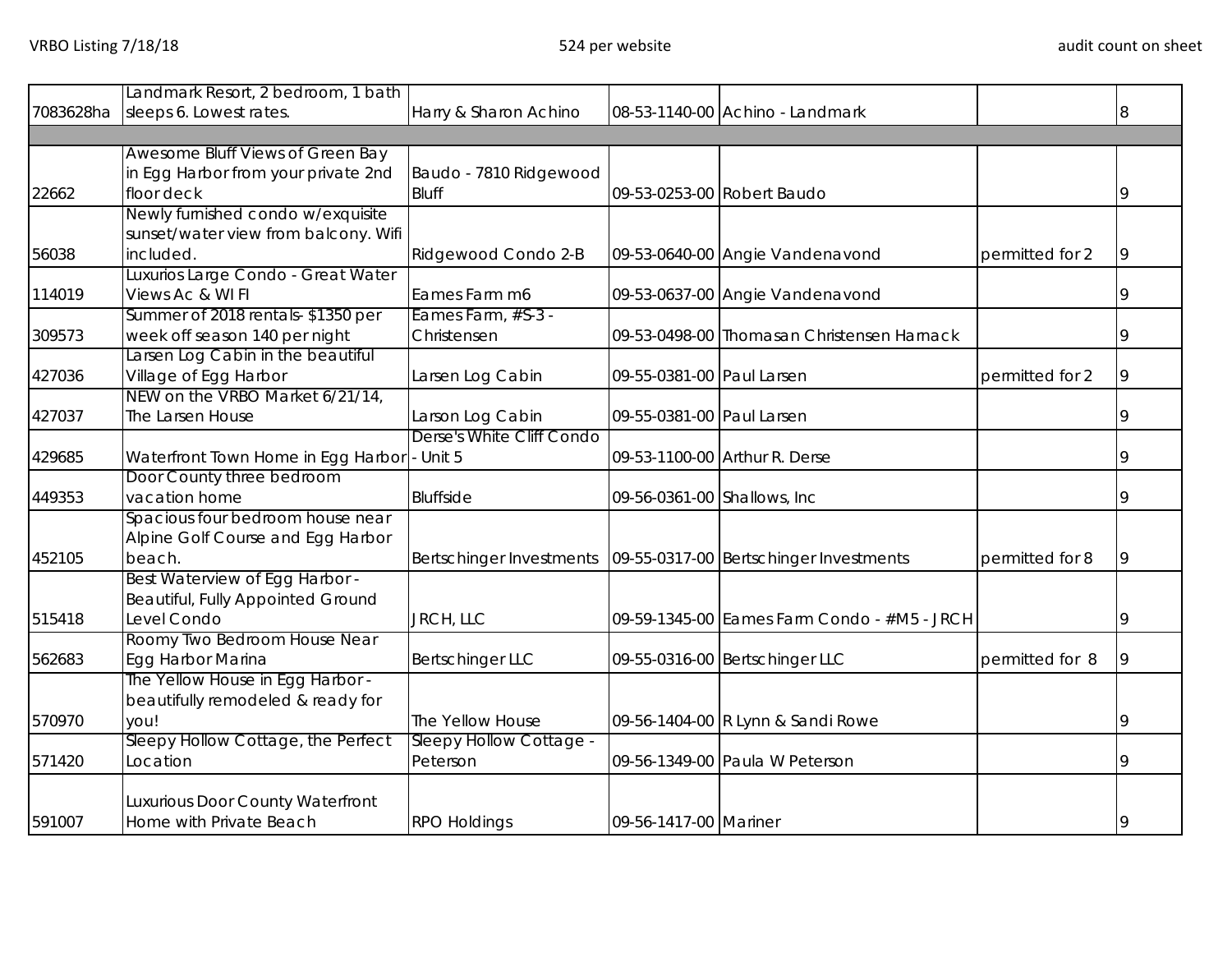|         | Door County Waterfront Home with                  |                                                                     |                            |                                        |                 |   |
|---------|---------------------------------------------------|---------------------------------------------------------------------|----------------------------|----------------------------------------|-----------------|---|
| 626232  | Private Beach                                     | <b>RPO Holdings</b>                                                 | 09-56-1460-00 Mariner II   |                                        |                 | 9 |
|         |                                                   |                                                                     |                            |                                        |                 |   |
|         | 3 Bedroom, 2 Bath Ranch Home                      |                                                                     |                            |                                        |                 |   |
| 647346  | With A Great Egg Harbor Location.                 | <b>Falun House</b>                                                  |                            | 09-56-1453-00 Shallows Resort          |                 | 9 |
|         | Large Five Bedroom on the Water in                |                                                                     |                            |                                        |                 |   |
| 672228  | Egg Harbor.                                       | Bertschinger Investments                                            |                            | 09-55-0317-00 Bertschinger Investments | permitted for 8 | 9 |
| 672229  | One Bedroom Cottage on the Water Bertschinger LLC |                                                                     |                            | 09-55-0316-00 Bertschinger LLC         | permitted for 8 | 9 |
|         | "YOUR PLACE" 3-bedroom, 2-bath                    |                                                                     |                            |                                        |                 |   |
|         | ranch style home in the village of                |                                                                     |                            |                                        |                 |   |
| 705682  | Egg Harbor                                        | Your Place                                                          | 09-56-1537-00 Joe Nimmer   |                                        |                 | 9 |
|         | Luxury 3 Bdrm Condo in Door                       |                                                                     |                            |                                        |                 |   |
|         | County Near Egg Harbor, Wi - Sleeps               |                                                                     |                            | Meadow Ridge Timeshare -               |                 |   |
| 707662  | $8 - 12$                                          | Nancy Drolshagen                                                    | 09-59-1547-00 Drolshagen   |                                        |                 | q |
|         | One Bedroom Cottage Near                          |                                                                     |                            |                                        |                 |   |
| 827152  | Central Egg Harbor                                | Bertschinger Investments   09-55-0317-00   Bertschinger Investments |                            |                                        | permitted for 8 | q |
| 881025  | Egg Harbor Log Cabin, Door County                 | Egg Harbor Log Cabin                                                | 09-56-1646-00 Karen Berndt |                                        |                 |   |
|         | We offer "country-quiet" a short walk             |                                                                     |                            |                                        |                 |   |
|         | from the village center and town                  |                                                                     |                            |                                        |                 |   |
| 889272  | dock.                                             | Woldts Intowm Farmette                                              |                            | 09-55-0365-00 Richard Woldt            |                 | g |
|         | Spacious four bedroom house on                    |                                                                     |                            |                                        |                 |   |
| 899706  | the bay of Green Bay.                             | Bertschinger LLC                                                    |                            | 09-55-0316-00 Bertschinger LLC         | permitted for 8 |   |
|         |                                                   | Secluded Waterfront                                                 |                            |                                        |                 |   |
|         | Secluded, water front home on the                 | Home on the Bay in Egg                                              |                            |                                        |                 |   |
| 1005094 | Bay in Egg Harbor                                 | Harbor                                                              |                            | 09-56-1738-00 Julie Kowalkowski        |                 |   |
|         | 3 Bedroom Cape Cod-style Cottage                  |                                                                     |                            |                                        |                 |   |
| 1008132 | in Egg Harbor, WI                                 | <b>Bertschinger LLC</b>                                             |                            | 09-55-0316-00 Bertschinger LLC         | permitted for 8 |   |
|         | Meadow Ridge of Door County                       |                                                                     |                            |                                        |                 |   |
| 1015419 | Resort                                            | Peri Brown                                                          | 09-59-1717-00 Peri Jackson |                                        |                 |   |
|         | Roomy Two Bedroom House Near                      |                                                                     |                            |                                        |                 |   |
| 1221143 | Central Egg Harbor                                | <b>Bertschinger LLC</b>                                             |                            | 09-55-0316-00 Bertschinger LLC         | permitted for 8 |   |
|         | Roomy Two Bedroom House Near                      |                                                                     |                            |                                        |                 |   |
| 1221144 | Egg Harbor Marina                                 | <b>Bertschinger LLC</b>                                             |                            | 09-55-0316-00 Bertschinger LLC         | permitted for 8 |   |
|         | Spacious four bedroom house near                  |                                                                     |                            |                                        |                 |   |
|         | Alpine Golf Course and Egg Harbor                 |                                                                     |                            |                                        |                 |   |
| 1221145 | beach.                                            | <b>Bertschinger LLC</b>                                             |                            | 09-55-0316-00 Bertschinger LLC         | permitted for 8 | 9 |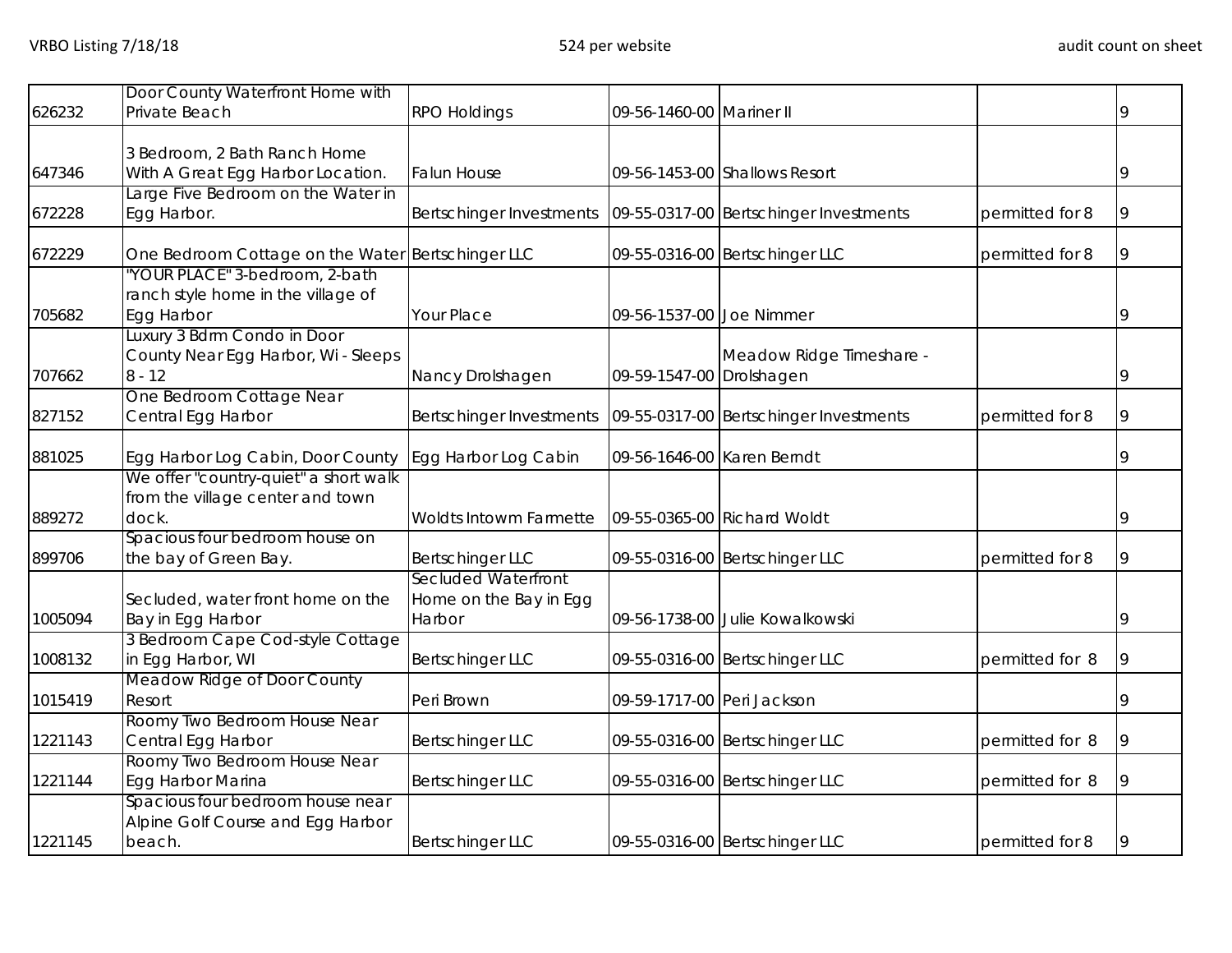|                  | Lighthouse Place is the perfect                                                                      |                               |                             |                                                                     |                 |    |
|------------------|------------------------------------------------------------------------------------------------------|-------------------------------|-----------------------------|---------------------------------------------------------------------|-----------------|----|
|                  | place to enjoy Egg Harbor and all of                                                                 |                               |                             |                                                                     |                 |    |
| 1341621          | Door County                                                                                          | Lighthouse Place              |                             | 09-56-1830-16 Claire Murphy                                         |                 | 9  |
|                  | Breathtaking views of the bay                                                                        | Scenic Home in Egg            |                             |                                                                     |                 |    |
| 1357071          | walking distance to town!                                                                            | Harbor                        |                             | 09-56-1086-06 Massoud Maleki                                        |                 |    |
|                  |                                                                                                      |                               |                             |                                                                     |                 |    |
| 1357675          | Sounds of the Bay                                                                                    | Sounds of the Bay             |                             | 09-56-1725-06 Brian Fecteau                                         |                 |    |
| 4728373ha        | Spacious waterfront home in Egg<br>Harbor                                                            | Point Beach House             | 09-56-1882-00 Mary Zeller   |                                                                     |                 |    |
|                  | Majestic Sunsets and Incredible                                                                      |                               |                             |                                                                     |                 |    |
| 4916534ha        | <b>Views</b>                                                                                         | Majestic Sunsets              | 09-56-1897-00 Trevor Farell |                                                                     |                 |    |
|                  | The 5th Hole- On a 36 hole golf                                                                      |                               |                             |                                                                     |                 |    |
| 7081743ha        | course                                                                                               | The Fifth Hole                |                             | 09-55-0753-00 Kevin Murphy                                          |                 |    |
|                  | <b>DOOR COUNTY THREE BEDROOM</b>                                                                     |                               |                             |                                                                     |                 |    |
|                  | CONDO FOR RENT IN QUAINT EGG                                                                         | Meadow Ridge                  |                             |                                                                     |                 |    |
| 662409           | HARBOR, WIS. SLEEPS 12!                                                                              | Timeshare- Vander Wyst        |                             | 09-59-1508-00 Guy & Ann Vander Wyst                                 |                 | q  |
|                  |                                                                                                      |                               |                             |                                                                     |                 |    |
|                  | Modern Log Home In The Heart Of                                                                      |                               |                             |                                                                     |                 |    |
| 94986            | Ephraim                                                                                              | Cassidy's Cottages            | 11-56-1574-00 Kim Cassidy   |                                                                     |                 | 11 |
|                  |                                                                                                      |                               |                             |                                                                     |                 |    |
| 177706           | Kulma Cottage in the Heart of<br>Ephraim, blocks away from beach                                     |                               |                             |                                                                     |                 |    |
|                  | The beach across from public                                                                         | Gregg & Janice Kulma          |                             | 11-55-0276-06 Kulma Cottages                                        | permitted for 3 | 11 |
| 247187           | beach, views of eagle harbor                                                                         | Chris & Kirsten Bungener      |                             | 11-56-0954-06 Beach - Bungener                                      |                 | 11 |
|                  |                                                                                                      |                               |                             |                                                                     |                 |    |
|                  | Door County Log Cabin in Ephraim,                                                                    |                               |                             |                                                                     |                 |    |
| 249849           | #1 Small Town in Midwest                                                                             | Log Cabin Place               | 11-56-0963-00 Diane Taillon |                                                                     | permitted for 2 | 11 |
|                  | Historic - Waterfront - Family/Pet                                                                   |                               |                             |                                                                     |                 |    |
| 307617           | Friendly                                                                                             | Brad & Amy Russell            |                             | 11-56-1265-00 Arbor Cottage                                         |                 | 11 |
|                  | 5 Star Rating! Check Out Our                                                                         |                               |                             |                                                                     |                 |    |
| 309251           | Reviews! Pet Friendly, Too!                                                                          | mingary Cottage               |                             | 11-56-1381-00 Kevin & Janell Hoey                                   |                 | 11 |
|                  | Family getaway by the beach in                                                                       |                               |                             |                                                                     |                 |    |
| 349721           | beautiful Ephraim                                                                                    | Larson Lane LLC               |                             | 11-56-1119-00 Kathy & Glenn Pentler                                 |                 | 11 |
|                  |                                                                                                      |                               |                             |                                                                     |                 |    |
|                  |                                                                                                      |                               |                             |                                                                     |                 | 11 |
|                  |                                                                                                      |                               |                             |                                                                     |                 |    |
| 390442<br>442496 | Waterfront Historic Home, Views,<br>Private Beach, Walk to Town<br>Enjoy Door County at its finest!! | Yeoman Cottage<br>Evans Woods |                             | 11-56-1185-00 Charles Falwell<br>11-56-1373-00 PKJ2 LLC - Jim Blair |                 | 11 |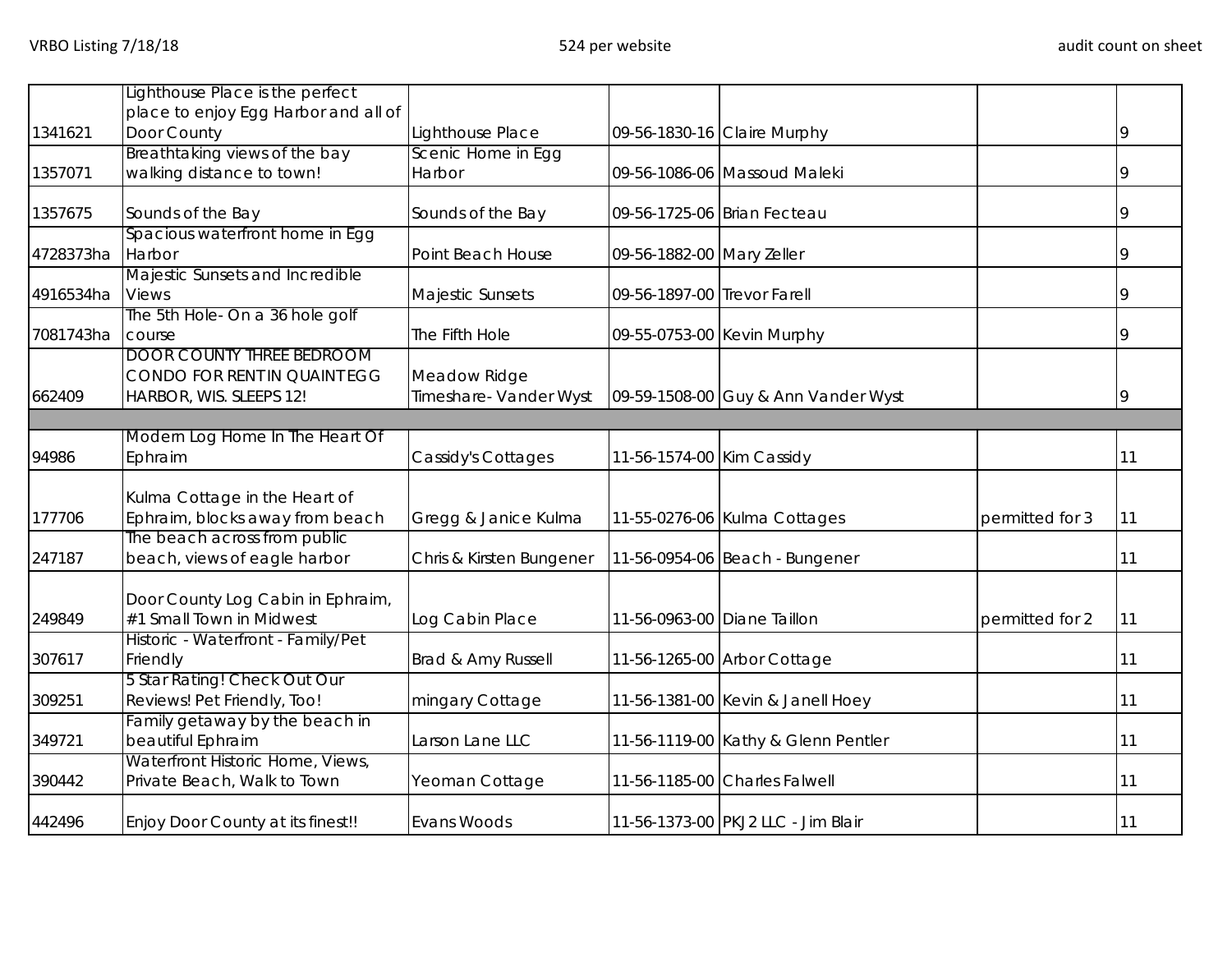|        | Quaint and Quiet Cottage North of                                                      |                                                             |                            |                                          | permitted for   |    |
|--------|----------------------------------------------------------------------------------------|-------------------------------------------------------------|----------------------------|------------------------------------------|-----------------|----|
| 475131 | Ephraim, Just of HWY 42 Easy to Find                                                   | <b>Frances Richter</b>                                      |                            | 11-56-1386-00 Tuckaway Cottage/RBs House | two units       | 11 |
| 485111 | <b>Experience True Door County Charm</b>                                               | <b>BD Thorp</b>                                             | 11-56-0809-06 Thorp        |                                          |                 | 11 |
| 502544 | Private Waterfront Property in the<br>Woods                                            | Robert Beart/Beart<br><b>Family LLC</b>                     |                            | 11-56-1072-00 All American Green House   |                 | 11 |
| 514956 | Private Sand Beach /5 Bedroom.<br>Harbor House & Guest Cottage                         | Randall & Elizabeth Frink                                   | 11-56-1383-00 Cottage      | <b>Harbor House and Guest</b>            | permitted for 2 | 11 |
| 514970 | Beach Access/2BR/ Harbor House<br><b>Guest Cottage</b>                                 | Randall & Elizabeth Frink                                   | 11-56-1383-00 Cottage      | <b>Harbor House and Guest</b>            | permitted for 2 | 11 |
| 555709 | Beautiful Private, Modern Home,<br>Sleeps 12                                           | Coral Hill Sexton                                           |                            | 11-56-1448-00 Patricia Sexton            |                 | 11 |
| 617107 | Comfy Remodeled House a mile<br>north of downtown Ephraim on Hwy<br>42. Great Location | Tuckaway Cottage                                            | 11-56-1386-00 Fran Richter |                                          |                 | 11 |
| 677492 | Ephraim Home Away from Home                                                            | Ephraim Lodge                                               | 11-56-1528-00 John Maher   |                                          |                 | 11 |
| 690840 | Pine Cone Cottage, Ideal Location!                                                     | Pine Cone Cottage                                           | 11-56-1517-00 Pam Mache    |                                          |                 | 11 |
| 710960 | Enjoy Views Of Ephraim And Eagle<br>Harbor While Sitting On The Porch Of<br>Bayview    | Parks Edge Lakeshore LLC 11-55-0411-06 Park's Edge Cottages |                            |                                          |                 | 11 |
| 711105 | Location Location Location<br>between Sister Bay and Ephraim                           | <b>Bungert Haven</b>                                        |                            | 11-56-1515-00 Cynthia Bungert            |                 | 11 |
| 794087 | Cozy Cottage nestled on the bluff in<br>the heart of ephraim                           | Phil & Alison Tatlow                                        |                            | 11-56-1568-06 Moravia Bluff Nest         |                 | 11 |
| 823896 | Spacious Home On 1.5 Acres<br>Overlooking The Bay In Ephraim                           | Hobby Horse                                                 |                            | 11-55-0057-00 Sandy Van Sickle           |                 | 11 |
| 879597 | Newly Remodeled And Only Blocks<br>From Public Beach And Town!                         | Cedar Barn Rental                                           |                            | 11-56-1635-06 Jennifer & Bjorn Larson    |                 | 11 |
| 882561 | Professionally decorated home in<br>Ephraim!                                           | Elegant Home Ephraim                                        |                            | 11-56-1656-00 Daniel & Laurel Simons     |                 | 11 |
| 894251 | Ephraim Waterfront Cottage With<br>Private Dock On Green Bay                           | The Shore - Schmeltz                                        | 11-56-1662-00 Jaco Mgmt    |                                          |                 | 11 |
| 926758 | Charming and Historic Log Home                                                         | Moretti - 10438 Water St                                    |                            | 11-56-1677-00 Thomas & Donna Moretti     |                 | 11 |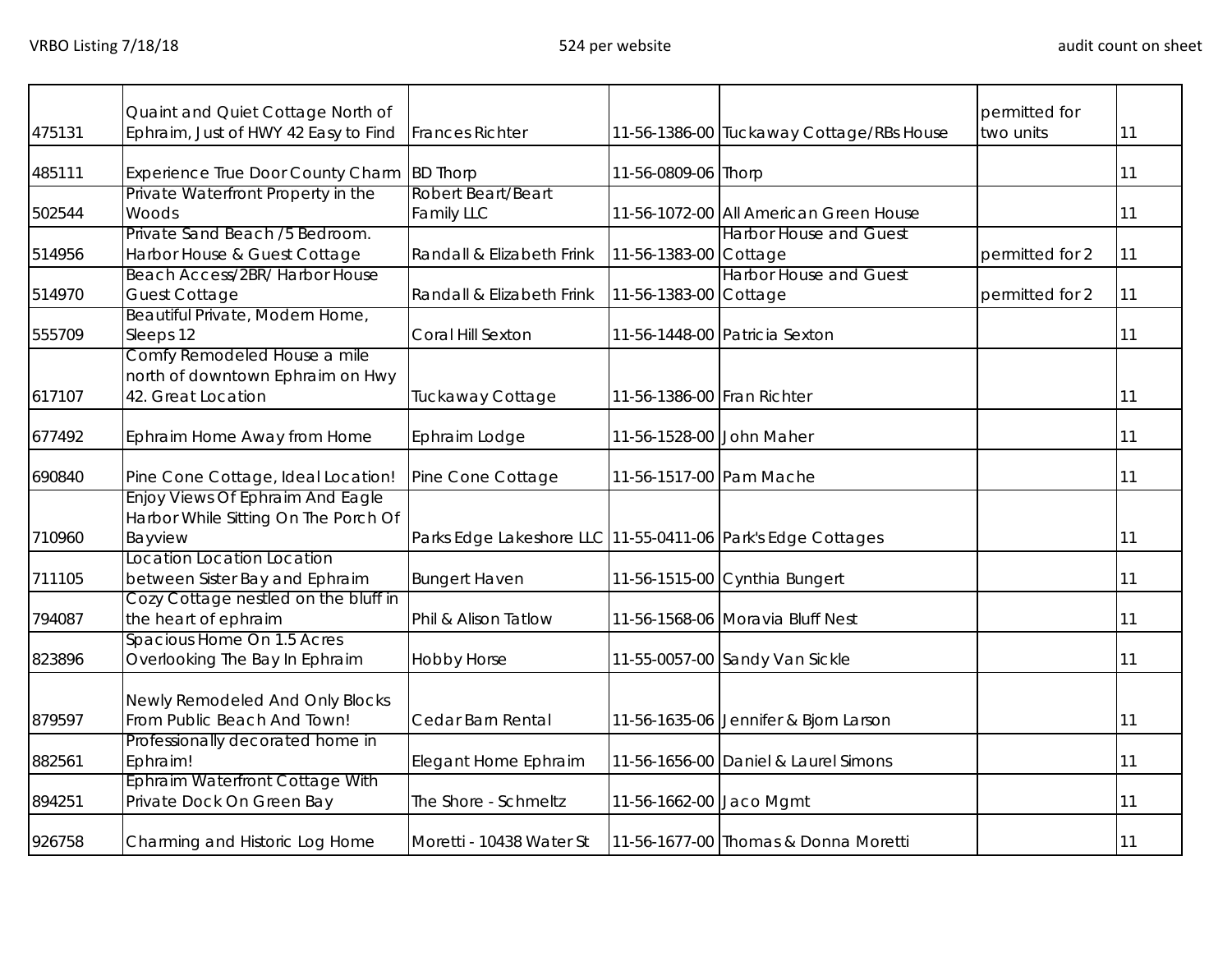| Beach Access /2BR/ Harbor House<br><b>Harbor House &amp; Guest</b>                              |                 |    |
|-------------------------------------------------------------------------------------------------|-----------------|----|
| 982888<br><b>Guest Cottage</b><br>11-56-1383-00 Randal and Elizabeth Frink<br>Cottage           | permitted for 2 | 11 |
| <b>Blue Shutter and Mooring</b>                                                                 |                 |    |
| 1003855<br>Cottage<br>11-56-1718-00 Tony Schmeltz<br>Ephraim waterfront with sand beach         |                 | 11 |
| <b>Blue Shutter and Mooring</b>                                                                 |                 |    |
| 11-56-1718-00 Tony Schmeltz<br>1003860<br>Mooring Cottage<br>Cottage                            |                 | 11 |
| 4 bedroom home on the water with<br>Harbor View on                                              |                 |    |
| 1050003<br>westerly views of sunset<br>Northshore<br>11-56-1724-06 Windsor McCutcheon           |                 | 11 |
| Enjoy gorgeous lakeviews from both                                                              |                 |    |
| bedrooms and the screened-in<br>Parks Edge Lakeshore                                            |                 |    |
| 1076803<br>porch!<br><b>Beach House</b><br>11-56-1818-06 Jacob and Greta Odders                 |                 | 11 |
| New Listing: Unequaled Door                                                                     |                 |    |
| County Harborview Location For                                                                  |                 |    |
| <b>Family Or Couples</b><br>Heritage House<br>11-56-1595-00 Tim Christofferson<br>1221684       |                 | 11 |
|                                                                                                 |                 |    |
| Natures Window<br>Natures Window<br>11-56-1958-00 Bill and Heather Anderson<br>1323313          |                 | 11 |
| Experience the feel of staying in a                                                             |                 |    |
| century old farm house with modern<br>Townline - 9895 Townline                                  |                 |    |
| 1371859<br>amenities<br>Rd<br>11-56-1069-06 Roy Elquist                                         |                 | 11 |
| NEW! 3BR Ephraim House w/ Harbor<br>Harbor View Ephraim -                                       |                 |    |
| Views!<br>Corbett<br>4712540ha<br>11-56-1806-00 Carol Corbet                                    |                 | 11 |
| NEW! 'Butternut Cottage' in Central                                                             |                 |    |
| Door County!<br>Deborah Eckert<br>11-55-0680-00 Park's Place Cottages<br>7181473ha              | permitted for 5 | 11 |
| NEW! Cozy Ephraim 'Cedar                                                                        |                 |    |
| Cottage' w/Private Deck!<br>7181476ha<br>Deborah Eckert<br>11-55-0680-00 Park's Place Cottages  | permitted for 5 | 11 |
| NEW! 'Cherry Cottage' near                                                                      |                 |    |
| Peninsula State Park!<br>7181482ha<br>Deborah Eckert<br>11-55-0680-00 Park's Place Cottages     | permitted for 5 | 11 |
| NEW! Updated Ephraim 'Pine                                                                      |                 |    |
| Cottage' w/Deck!<br>7181486ha<br>Deborah Eckert<br>11-55-0680-00 Park's Place Cottages          | permitted for 5 | 11 |
| NEW 'The Carriage House' Walk to                                                                |                 |    |
| Peninsula St Park<br>11-55-0680-00 Park's Place Cottages<br>7181525ha<br>Deborah Eckert         | permitted for 5 | 11 |
| <b>Hasenjagers Country</b>                                                                      |                 |    |
| 29393<br>Vacation Chalet in Door County<br>Chalet<br>12-55-0230-00 Leon Hasenjager              |                 | 12 |
| Gingerbread Cottage - Forest                                                                    |                 |    |
| Setting - Available Winter Too!<br>42183<br>Gingerbread Cottage<br>12-56-1266-00 Daryle Capelle |                 | 12 |
| The Perfect Year-Round Vacation                                                                 |                 |    |
| 90461<br>Home for All to Enjoy<br><b>Fish Creek Retreat</b><br>12-56-0645-00 Donald Rubin       |                 | 12 |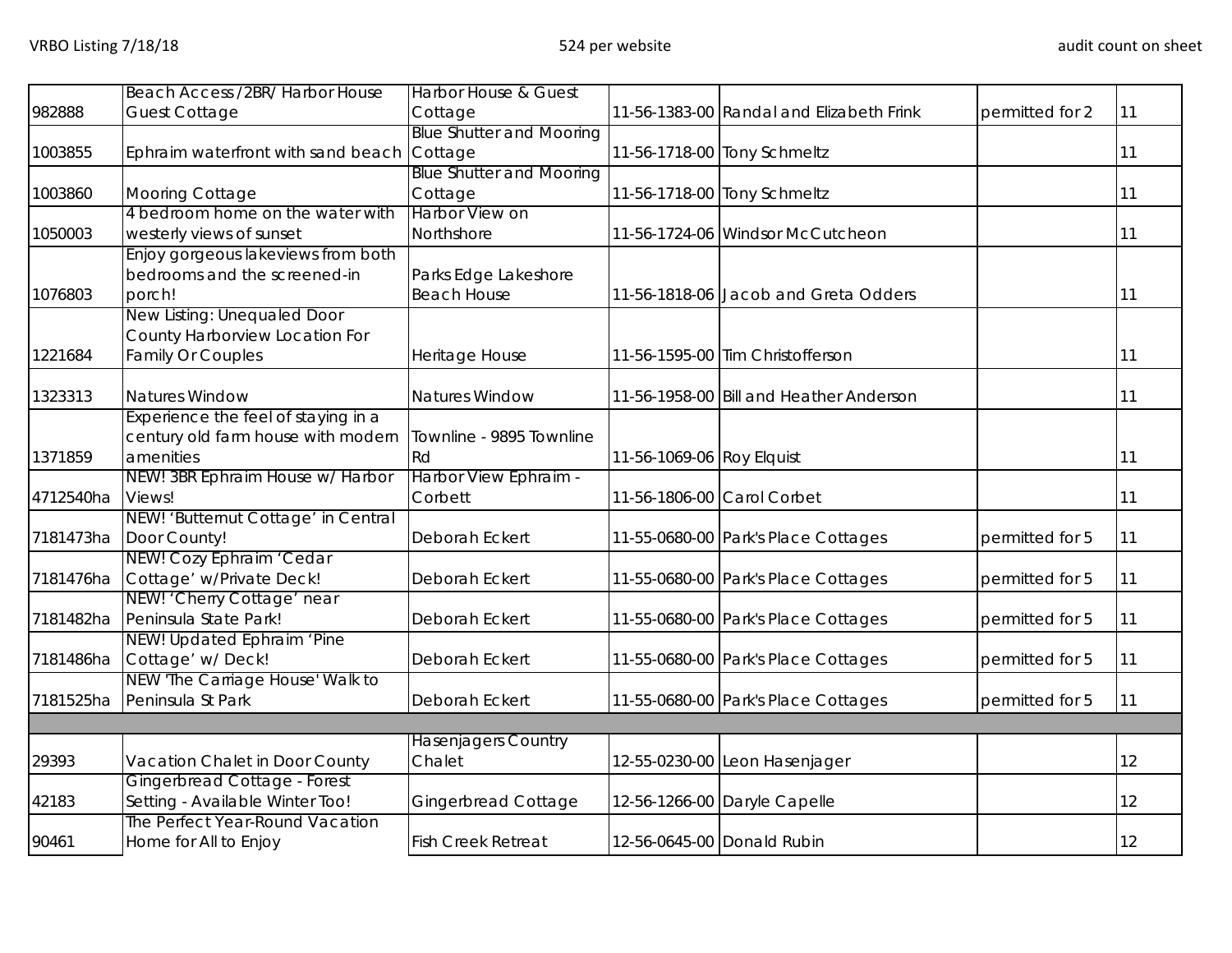|        | Country Chalet, Sleeps 6 Adults,                |                                       |                          |                                             |                 |    |
|--------|-------------------------------------------------|---------------------------------------|--------------------------|---------------------------------------------|-----------------|----|
| 118184 | <b>Book Your Mid-week Getaway!!</b>             | Country Chalet                        |                          | 12-55-0830-00 Dennis & Marla Sunstrom       |                 | 12 |
|        | A deluxe vacation rental home in                | <b>Hasenjagers Country</b>            |                          |                                             |                 |    |
| 144492 | fish creek area open all year                   | Home                                  |                          | 12-56-0588-00 Leon Hasenjager               |                 | 12 |
|        | Cedarwood, Rent 3 Nights & Get                  |                                       |                          |                                             |                 |    |
| 182426 | One Night Free through June 1                   | Cedarwood Marr                        | 12-55-0778-00 Carla Marr |                                             |                 | 12 |
|        | Quiet Cottage in the Woods - Door               | Eckhardt - 3003 Sugar                 |                          |                                             |                 |    |
| 223983 | <b>County Remote Seclusion</b>                  | <b>Bush Rd</b>                        |                          | 12-56-0910-00 Charlie Eckhardt              |                 | 12 |
| 238110 | Unique Setting - Built on Quarry Bed            | Quarry House                          |                          | 12-56-0805-00 Mitchel & Mary Heinrichs      | permitted for 2 | 12 |
|        | Heart of Fish Creek! - Newer                    |                                       |                          |                                             |                 |    |
| 257802 | Construction - 4BR, 4.5BA Condo-<br>Sleeps 8-10 | Kurt Doman & Jason<br>Martone         |                          | 12-53-1144-00 Bluffs at Cottage Row Court   |                 | 12 |
|        | The Log Home at Fish Creek-In the               | The Log Home at Fish                  |                          |                                             |                 |    |
| 272736 | <b>Heart of Door County</b>                     | Creek                                 |                          | 12-56-1023-00 David & Linda Horne           |                 | 12 |
|        |                                                 |                                       |                          |                                             |                 |    |
|        |                                                 | Rohde - 3693 S                        |                          |                                             |                 |    |
| 287993 | <b>Welcome to Paradise</b>                      | Northhaven - Unit 29007               |                          | 12-53-1034-00 Northhaven Rohde - Unit 29007 |                 | 12 |
| 317348 | Waterfront Apartment in Fish Creek              | Ed James                              |                          | 12-52-0247-00 Harbor Guest House            | permitted for 6 | 12 |
|        | Fish Creek, 4 Bed, Near Ymca/                   | Ripley - 3802 & 3806                  |                          |                                             |                 |    |
| 347567 | Peninsula State Park.                           | Gibraltar Rd                          |                          | 12-56-1114-00 Ripley Properties, LLC        | permitted for 2 | 12 |
|        | <b>Beautiful Cottage Across from State</b>      | Bentley's Place - 4005                |                          |                                             |                 |    |
| 347943 | Park and Public Beach                           | Riley's Lane                          |                          | 12-56-1104-06 Heather Baumgarten-Sanchez    |                 | 12 |
|        | Modernized Classic Log Home Close               | Modern Classic Log                    |                          |                                             |                 |    |
| 348054 | to Shopping and Sunset Walks                    | Home                                  |                          | 12-56-1294-00 James Graham                  |                 | 12 |
|        | This is the best place we have ever             |                                       |                          |                                             |                 |    |
| 353378 | stayed at by far!'                              | <b>R &amp; R</b>                      |                          | 12-53-0424-00 Jennifer & Michael Briggs     |                 | 12 |
|        | Walking distance to everything in               |                                       |                          |                                             |                 |    |
| 354913 | Heart of Fish Creek! 3BR/4BA Sleeps<br>$8 - 1$  | <b>Bluffs at Cottage Row</b><br>Court |                          | 12-53-1144-00 Kurt Doman et al              |                 | 12 |
|        | Wooded Chalet in Fish Creek - Pet               |                                       |                          |                                             |                 |    |
|        | Friendly, small dogs only, no more              |                                       |                          |                                             |                 |    |
| 365869 | then 40 $#$                                     | <b>High Ridge Chalet</b>              |                          | 12-55-0021-00 Allen & Emelie Franke         |                 | 12 |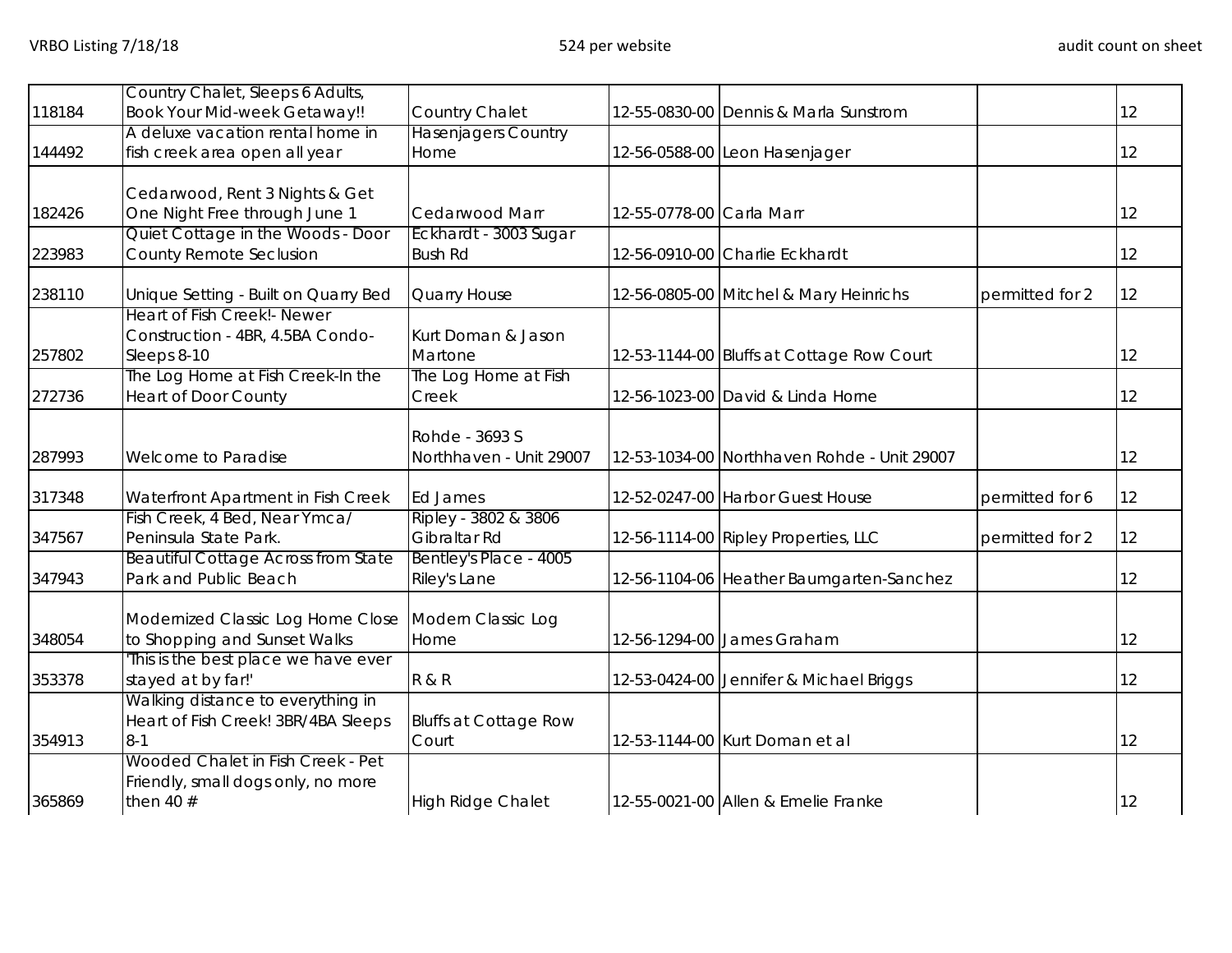|           | <b>Great Family Vacation Spot! Across</b> |                                                           |                            |                                                                   |                 |     |
|-----------|-------------------------------------------|-----------------------------------------------------------|----------------------------|-------------------------------------------------------------------|-----------------|-----|
|           | from Fish Creek Beach. Sept/Oct           | Marlin Volz Jr.-Karen Volz                                |                            |                                                                   |                 |     |
| 385243    | Available!                                | Campbell                                                  | 12-56-0321-00 Louisvilla   |                                                                   |                 | 12  |
|           | Water View in Downtown Fish Creek         | Cookery Suites &                                          |                            |                                                                   |                 |     |
|           |                                           |                                                           |                            |                                                                   |                 |     |
| 391901    | The Cookery's Lodging.                    | Cottages                                                  | 12-55-0122-00 Cookery Inc  |                                                                   | permitted for 2 | 12  |
|           | Cozy Cabin in the Woods: Between          |                                                           |                            |                                                                   |                 |     |
|           | Fish Creek and Ephraim-- Perfect          |                                                           |                            |                                                                   |                 |     |
| 396135    | location!                                 |                                                           |                            | Cozy Cabin in the Woods 12-56-1206-00 Michelle and Kurt Van Thiel |                 | 12  |
|           | Brook Point Luxurious 2 Bedroom 2         | Don Jr & Rosemarie                                        |                            |                                                                   |                 |     |
| 402228    | 1/2 Bath Home in Fish Creek               | Tschannon                                                 |                            | 12-53-0755-10 Brook Point Condo Unit 1 -BRK1                      |                 | 12  |
|           |                                           |                                                           |                            |                                                                   |                 |     |
|           | Remodeled Cottage in Downtown             | Cookery Suites &                                          |                            |                                                                   |                 |     |
| 410989    | Fish Creek-the Cookery's Lodging          | Cottages                                                  |                            | 12-55-0122-00 Richard Skare                                       | permitted for 2 | 12  |
|           | Perfect for Family Reunions &             | Kenneth and Maxine                                        |                            |                                                                   |                 |     |
| 418193    | Weekend Getaways, sleeps 12               | Riche                                                     |                            | 12-56-1241-00 Riche - 9419 Tree Top                               |                 | 12  |
|           |                                           |                                                           |                            | Coffee & Crossbones LLC/Carina                                    |                 |     |
| 424315    | The Java Hut, a cottage with 'perks'      | Java Hut, The                                             | 12-56-1188-00 Helm         |                                                                   |                 | 12  |
| 426335    | Log Retreat At Fish Creek                 | Log Retreat at Fish Creek   12-56-1225-06   Bill Anderson |                            |                                                                   |                 | 12  |
|           | Bay View Lodge - Log Home                 |                                                           |                            |                                                                   |                 |     |
| 431472    | <b>Overlooking Harbor</b>                 | <b>Bayview Lodge</b>                                      |                            | 12-56-0476-00 Bay Breeze Resort Deb Krause                        |                 | 12  |
|           |                                           |                                                           |                            |                                                                   |                 |     |
|           | As seen in Door County Magazine!          |                                                           |                            |                                                                   |                 |     |
| 453464    | Private, Family Friendly, Sat TV, WIFI    | <b>Todd and Lisa Mion</b>                                 | 12-56-1261-00 Five Birches |                                                                   |                 | 12  |
|           | Cliff Cottage' Door County Home -         |                                                           |                            |                                                                   |                 |     |
| 4961062ha | Walk to Bay!                              | Cliff Cottage LLC                                         | 12-53-1262-00 Karen Ceisar |                                                                   |                 | 12. |
|           |                                           |                                                           |                            |                                                                   |                 |     |
| 469264    | Irish Hospitality In County Door!         | O'Meara's Cottage Loft                                    |                            | 12-54-0685-00 Megan O'Meara                                       |                 | 12  |
|           | SPRING ROAD HOME, JUST MINUTES            |                                                           |                            |                                                                   |                 |     |
| 473918    | <b>FROM FISH CREEK</b>                    | Herbst Spring Road                                        | 12-56-1318-00 Jeff Herbst  |                                                                   |                 | 12  |
|           |                                           | Ripley - 3802 & 3806                                      |                            |                                                                   |                 |     |
| 503056    | Fish Creek- Near Peninsula State Park     | Gibraltar Rd                                              | 12-56-1114-00 Rick Ripley  |                                                                   | permitted for 2 | 12  |
|           | Perfect Location for Family,              |                                                           |                            |                                                                   |                 |     |
|           | spotlessly clean sleeps 18 friendly       |                                                           |                            |                                                                   |                 |     |
| 503970    | owners                                    | <b>Michael Servais</b>                                    |                            | 12-56-1357-00 Cedar Creek Lodge II                                |                 | 12  |
|           |                                           |                                                           |                            |                                                                   |                 |     |
| 559794    | 30+ day rental - no permit needed         |                                                           |                            |                                                                   |                 | 12  |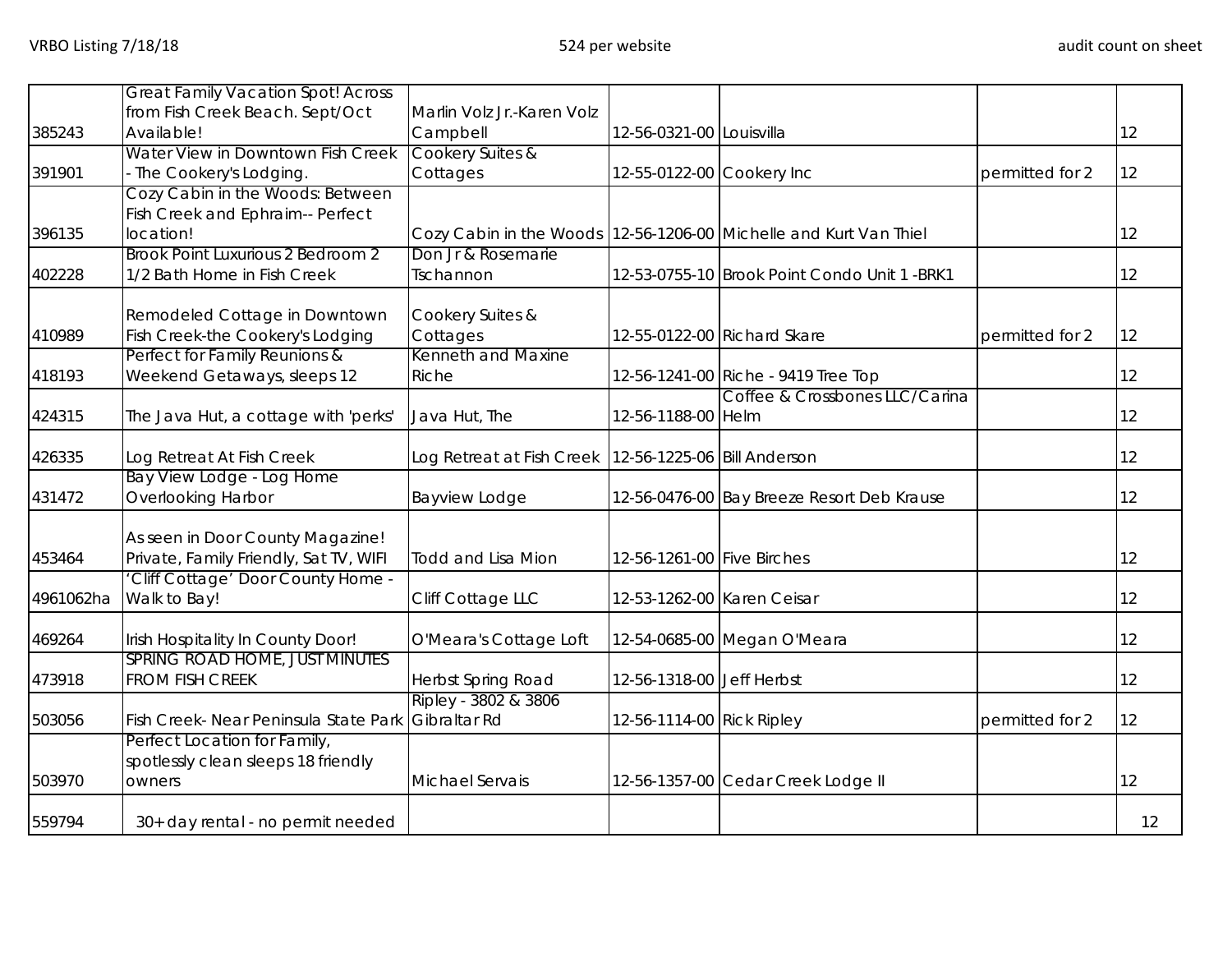|        | Great vacation property with                                                           |                                                       |                           |                                                              |                          |    |
|--------|----------------------------------------------------------------------------------------|-------------------------------------------------------|---------------------------|--------------------------------------------------------------|--------------------------|----|
| 569210 | PrivacyExactly What We Wanted!                                                         | <b>Fish Creek Beginnings</b>                          |                           | 12-56-1719-00 Mark Schneider                                 |                          | 12 |
| 587031 | Immaculate, spacious 3 bedroom, 2<br>full bath condo. Family friendly.                 | Northhaven #39004-<br>Gunderson                       |                           | 12-53-1423-00 Mary & Bryan Gunderson                         |                          | 12 |
| 587050 | Walk to downtown Fish Creek and<br>Peninsula State Park!                               | Birch Grove II - Unit #2                              |                           | 12-56-1410-00 Michael & Diane Cotter                         |                          | 12 |
| 602669 | 4 Bedroom home fully furnished<br>wooded lot                                           | Troy and Carolee Lasecki 12-56-1450-00 The Treeport   |                           |                                                              | permitted for 3<br>units | 12 |
| 614537 | Home on 5 acres just 1 mile from<br>town                                               | Gibraltar House                                       |                           | 12-56-1439-06 Paul & Amy Devine                              |                          | 12 |
| 619373 | 2 bedroom, Across from the YMCA                                                        | Troy and Carolee Lasecki   12-56-1450-00 The Treeport |                           |                                                              | permitted for 3<br>units | 12 |
| 642394 | Memorial Day & Last Week in June<br>Just Opened Up!                                    | Little Spring Cottage                                 |                           | 12-56-1275-00 Pam Olafsson/ Beth Collins                     |                          | 12 |
| 698240 | Enjoy picture perfect sunsets on the<br>deck of Cottage Row On the Rocks               | Cottage Row on the<br><b>Rocks</b>                    |                           | 12-56-1494-06 Apfelbach Family Trust, LLC                    |                          | 12 |
| 707952 | Absolute Delight! Private wooded lot<br>in downtown Fish Creek                         | A Rileys Retreat                                      |                           | 12-56-1482-06 Bryan and Traci Bigari                         |                          | 12 |
| 710547 | Fish Creek/Northhaven-3bd/2.5bt -<br>in/Outdr Pools! - Like New-Great<br>Location-Wifi | <b>Heather Paulis</b>                                 |                           | Door County Retreat -<br>12-53-1511-00 Northhaven Unit 17006 |                          | 12 |
| 715374 | Woodlands 3 Bedroom, 1 1/2 Bath<br>Fish Creek, Vacation Getaway                        | Tim & Bonnie Mirkiewicz                               | 12-56-1363-00 Woodlands   |                                                              |                          | 12 |
| 723814 | Pine Cone Guest House                                                                  | Pine Cone Guest House                                 |                           | 12-56-0525-00 Minerva & Armando Mejia                        |                          | 12 |
| 813262 | Fish Creek- Gibraltar Rd.- Near YMCA                                                   | <b>Gibraltar Road Ripley</b>                          |                           | 12-56-1618-00 Roger & Jeni Ripley                            |                          | 12 |
| 824134 | Spectacular Views of Eagle Harbor<br>and Ephraim                                       | Eagle Harbor View                                     |                           | 12-56-1570-06 Nancy Claypool                                 |                          | 12 |
| 833837 | Large Guest House located within<br>the town of Fish Creek                             | Lawler Guest House                                    | 12-56-1573-00 Greg Lawler |                                                              |                          | 12 |
| 836338 | Ideally located between the towns<br>of Ephraim and Sister Ba                          | Coral Hill Cottage                                    |                           | 11-56-1258-06 Leslee and Morrie Goldman                      |                          | 12 |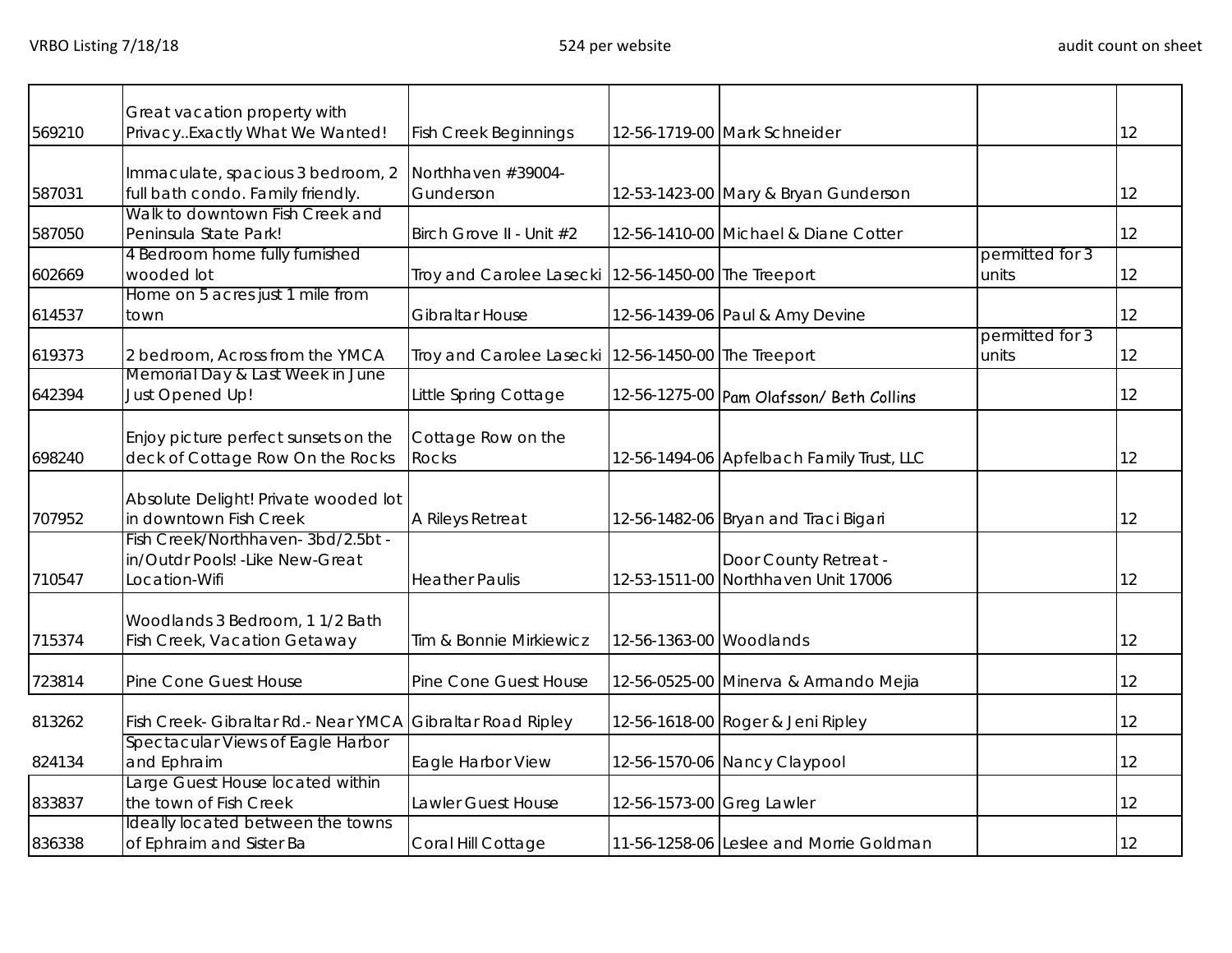|         | Northhaven - Great Family Value          | Northhaven Fountain                                 |                            |                                          |                 |                   |
|---------|------------------------------------------|-----------------------------------------------------|----------------------------|------------------------------------------|-----------------|-------------------|
| 882273  | Retreat! Free WiFi                       | View                                                |                            | 12-53-1643-00 Carolyn Ahmad              |                 | $12 \overline{)}$ |
|         | <b>Family Friendly Cabin With Modern</b> |                                                     |                            |                                          |                 |                   |
|         | Kitchen, Working Fireplace, Wrap         |                                                     |                            |                                          |                 |                   |
| 896105  | Around Porch!                            | <b>DC Thunder</b>                                   |                            | 12-56-1572-00 Eric Simonson              |                 | 12                |
|         | Walking distance to downtown Fish        |                                                     |                            |                                          |                 |                   |
|         | Creek and Minutes From Peninsula         | Top of the Hills Shops -                            |                            |                                          |                 |                   |
| 920769  | State Park!                              | Holzman                                             |                            | 12-53-1687-00 Jack & Diane Holzman       |                 | 12                |
|         | Fish Creek Condo/Town Home at            | Brook Point Condo - Unit                            |                            |                                          |                 |                   |
| 946469  | <b>Brook Point, Door County</b>          | 5 - Berndt                                          |                            | 12-53-1681-00 Karen Berndt               |                 | 12                |
|         | <b>DOOR COUNTY HOME RETREAT IN</b>       |                                                     |                            |                                          |                 |                   |
| 976203  | <b>FISH CREEK</b>                        | DC Home - Pachonphai                                |                            | 12-56-1692-00 Steven and Lisa Pachonphai |                 | 12                |
|         |                                          | <b>Fish Creek Country Home</b>                      |                            |                                          |                 |                   |
|         |                                          | DC Vacation Rentals                                 |                            |                                          |                 |                   |
| 988506  | Fish Creek Country Home!                 | <b>LLC</b>                                          | 12-56-1706-00 Kyle Ripley  |                                          |                 | 12                |
|         | Spacious Custom 4bedroom a Mile          |                                                     |                            |                                          |                 |                   |
| 997318  | from Fish Creek                          | Gibraltar Lodge                                     | 12-56-1033-00 Ross Lunn    |                                          |                 | 12                |
|         | Fish Creek/Northhaven - Beautiful,       |                                                     |                            |                                          |                 |                   |
|         | newly furnished 3 bed, 2.5 bath          | Northhaven Condo -                                  |                            |                                          |                 |                   |
| 997926  | condo                                    | Peiffer                                             |                            | 12-53-1703-00 Nicholas M Peiffer         |                 | 12                |
|         | New Listing (6/17)-Cozy, Wooded          |                                                     |                            |                                          |                 |                   |
|         | Cottage, Peninsula St. Park,             |                                                     |                            |                                          |                 |                   |
| 1060002 | Family/Pet Friendly                      | Lille Cottage                                       | 12-56-1744-00 Brad Russell |                                          |                 | $12 \overline{)}$ |
|         |                                          | Manistique Stone                                    |                            |                                          |                 |                   |
| 1071057 | Fish Creek WIFI Fire Pit                 | Cottage                                             |                            | 12-56-1743-13 Ryan and Karilyn Dayton    |                 | 12                |
|         | Private 3 BR 3 Bath condo on the         |                                                     |                            |                                          |                 |                   |
|         | Fish Creek, overlooking private          | Creekside Cove Unit 11 -                            |                            |                                          |                 |                   |
| 1080095 | harbor                                   | <b>RRRP LLC</b>                                     |                            | 12-53-1712-00 Peter C Diltz, Sole Member |                 | 12                |
|         | Remodeled cottage Ephraim/Fish           |                                                     |                            |                                          |                 |                   |
| 1090556 | Creek                                    | Maple Grove Chomeau                                 |                            | 12-56-1330-06 Jay & Vinni Chomeau        |                 | 12                |
|         | NEW home. GREAT location across          |                                                     |                            |                                          |                 |                   |
|         | from YMCA. Can accommodate               |                                                     |                            |                                          | permitted for 3 |                   |
| 1127055 | LARGE groups                             | Troy and Carolee Lasecki 12-56-1450-00 The Treeport |                            |                                          | units           | 12                |
|         |                                          |                                                     |                            |                                          |                 |                   |
| 1141807 | Quiet condo in heart of Fish Creek       | Cedar Court Condo #17                               |                            | 12-53-1657-10 Richard Rupiper            |                 | 12                |
|         | Luxury Tri-Level Condo Downtown          | <b>Luxury Tri-Level Fish Creek</b>                  |                            |                                          |                 |                   |
| 1151019 | <b>Fish Creek</b>                        | Glapa                                               |                            | 12-53-1791-00 Jon and Katie Glapa        |                 | 12                |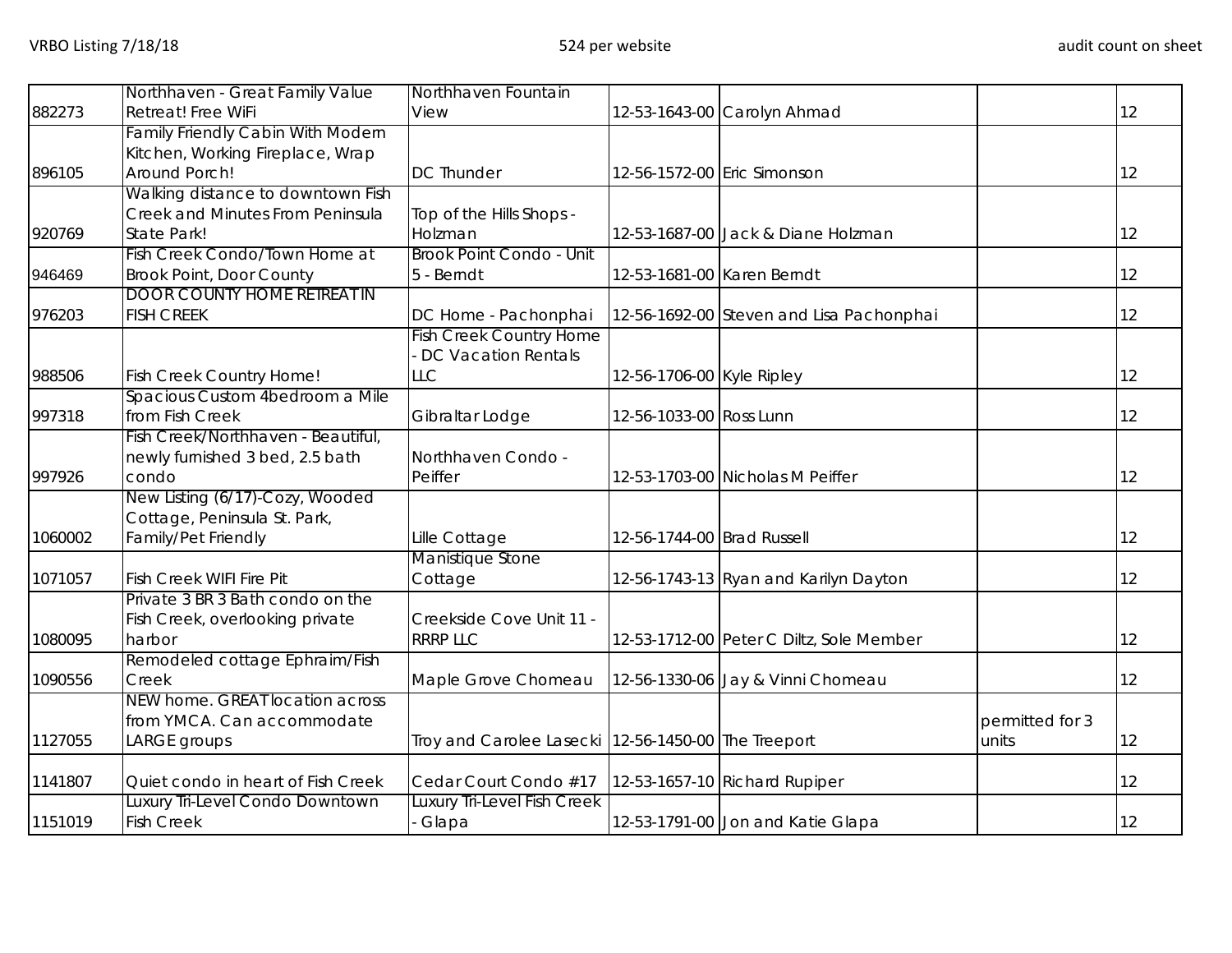|           | New Construction - 2 Story - 4                              |                             |                            |                                                                   |                   |                   |
|-----------|-------------------------------------------------------------|-----------------------------|----------------------------|-------------------------------------------------------------------|-------------------|-------------------|
| 1216466   | bedroom, 3.5 bath                                           | <b>DCLife LLC</b>           |                            | 12-56-1840-00 DCLife LLC - Pamela Hoppe                           |                   | 12                |
|           | Cozy Cottage in the woods: perfect                          |                             |                            |                                                                   |                   |                   |
| 1219104   | location fish creek                                         |                             |                            | Cozy Cabin in the Woods 12-56-1206-00 Michelle and Kurt Van Thiel |                   | $12 \overline{)}$ |
|           |                                                             | Country Farm House -        |                            |                                                                   |                   |                   |
| 1219483   | Country Farm House With 38 Acres.                           | Ripley                      | 12-56-1833-00 Rick Ripley  |                                                                   |                   | $12 \overline{)}$ |
|           |                                                             | <b>Eckert Vacation Home</b> |                            |                                                                   |                   |                   |
| 1262366   | Charming Cape Cod in Fish Creek                             | Cape House                  | 12-56-0679-00 Deb Eckert   |                                                                   | duplicate listing | 12                |
|           | Island View! Beautiful View Of The                          |                             |                            |                                                                   |                   |                   |
|           | Bay! Perfect Location. Hot Tub and                          | <b>Island View Vacation</b> |                            |                                                                   |                   |                   |
| 1292282   | <b>Boat Too!</b>                                            | Home - 8750 Island View     |                            | 12-56-1894-00 Charles Paschke                                     |                   | 12                |
| 1328037   | Guest Bedroom at the Quarry House                           | Quarry House                |                            | 12-56-0805-00 Mitchel & Mary Heinrichs                            | permitted for 2   | 12                |
|           | Newly Furnished Home Close to                               |                             |                            |                                                                   |                   |                   |
|           | Everything, 5 Acres with majestic                           |                             |                            |                                                                   |                   |                   |
| 1329353   | woods & meadows                                             | <b>Highland House</b>       |                            | 12-56-1887-00 Chris Warecki                                       |                   | 12                |
|           |                                                             |                             |                            |                                                                   |                   |                   |
| 1351038   | A Truly Luxurious Door County Retreat Carraig Cottages LLC  |                             | 12-56-1277-00 Carruag Nua  |                                                                   |                   | 12                |
|           | <b>Exceptional Home in Tranquil Door</b>                    |                             |                            |                                                                   |                   |                   |
| 1351075   | <b>County Setting</b>                                       | Carraig Cottages LLC        | 12-56-1276-00 Carriag Dale |                                                                   |                   | 12                |
|           | 4190 Cottage Row Ct. - New                                  |                             |                            |                                                                   |                   |                   |
|           | <b>Contruction Downtown Fish Creek -</b>                    |                             |                            |                                                                   |                   |                   |
| 1360182   | <b>Walk Everywhere!</b>                                     |                             | unpermitted                |                                                                   |                   | 12 <sup>2</sup>   |
|           | 4188 Cottage Row Ct. - Beautiful                            |                             |                            |                                                                   |                   |                   |
|           | <b>New Construction Condo</b>                               |                             |                            |                                                                   |                   |                   |
| 1361191   | Downtown Fish Creek                                         |                             |                            | unpermitted Kurt Doman et al                                      |                   | 12 <sup>2</sup>   |
|           | Button Marsh Farm is a 75 acre,                             |                             |                            |                                                                   |                   |                   |
| 1371664   | private wooded retreat                                      | <b>Button Marsh Farm</b>    | 12-56-1919-06 David Harris |                                                                   |                   | 12                |
|           | NEW! Custom 3BR Home 3 Min from<br><b>Fish Creek Harbor</b> | <b>Bluff Barn</b>           |                            |                                                                   |                   | 12                |
| 4841776   | Bed & Breakfast: Thorp House Inn                            | Thorp House Inn &           |                            | 12-56-1858-00 Karen & Beth Ciesar                                 |                   |                   |
| 5372492   | & Cottages - Eliza                                          | Cottages                    |                            | 12-53-1109-00 Melanie Camp                                        |                   | $12 \overline{)}$ |
|           |                                                             |                             |                            |                                                                   |                   |                   |
| /993369   | 30+ day rental - no permit needed                           |                             |                            |                                                                   |                   | 12                |
|           | Water view from Beach House! Walk                           | Fish Creek Beach House,     |                            |                                                                   |                   |                   |
| 3010889ha | anywhere in town.                                           | The                         |                            | 12-53-1764-00 Scott Schmitz & Karin Skare                         |                   | $12 \overline{)}$ |
|           | Bed & Breakfast: Thorp House Inn                            | Thorp House Inn &           |                            |                                                                   |                   |                   |
|           | 4622953ha   & amp; Cottages - Eliza                         | Cottages                    |                            | 12-53-1109-00 Melanie Camp                                        |                   | 12                |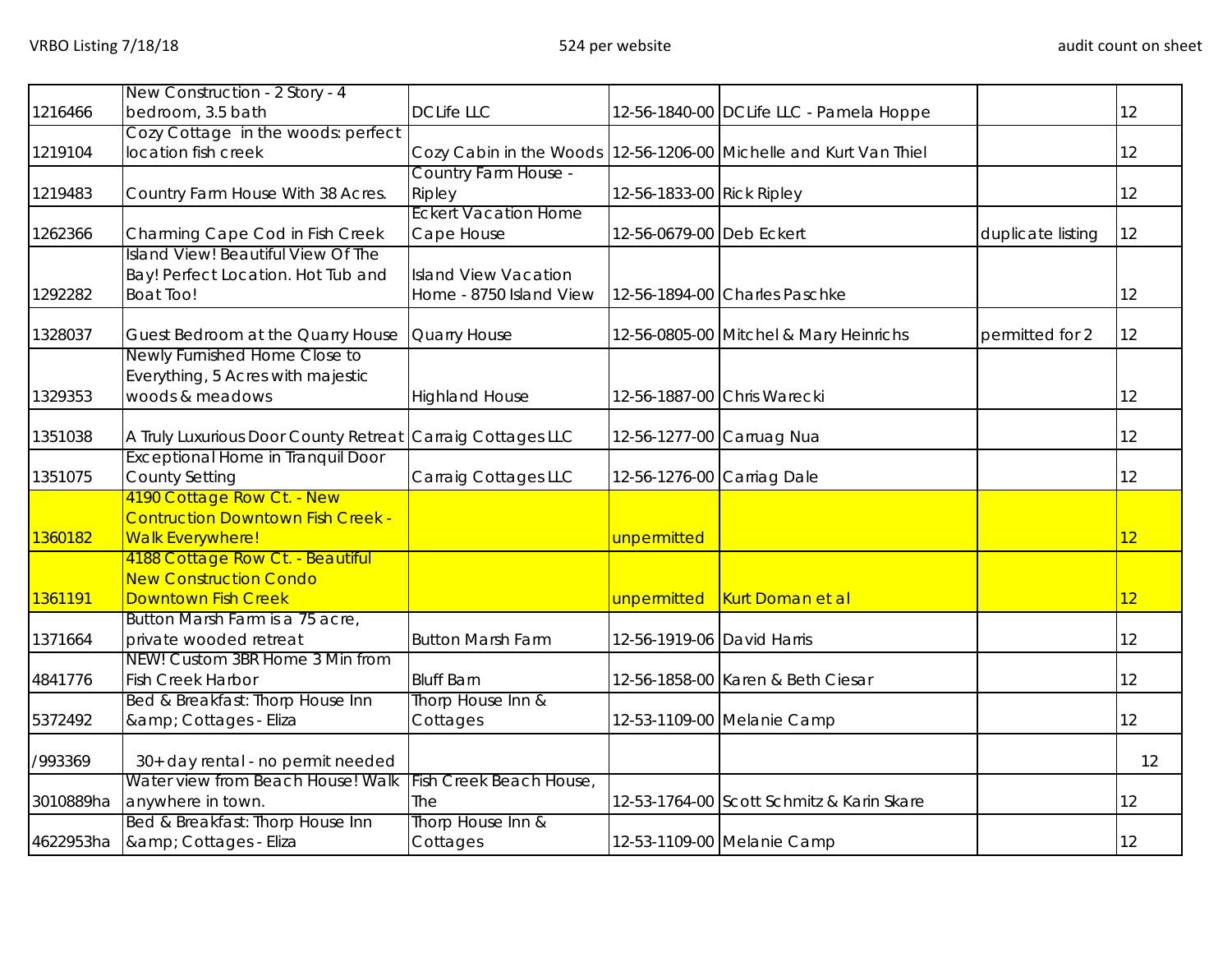|           | <b>EW-GREAT LOCATION-SLEEPS 14-</b>       |                             |                          |                                                                         |                   |    |
|-----------|-------------------------------------------|-----------------------------|--------------------------|-------------------------------------------------------------------------|-------------------|----|
| 4713533ha | <b>INDOOR &amp; OUTDOOR POOLS</b>         | Park House                  |                          | 12-56-1801-00 PDW Rentals LLC                                           |                   | 12 |
|           |                                           |                             |                          |                                                                         |                   |    |
|           | <b>TOWN HOUSE STYLE CONDO-</b>            |                             |                          |                                                                         |                   |    |
| 4736484ha | ENTRANCE TO PENINSULA STATE PARK          | Evergreen B-8               |                          | 12-56-1800-00 PDWE Rentals LLC (Paul Woerfel)                           |                   | 12 |
|           |                                           | Downtown Fish Creek         |                          | Magnificent Memories - Stacey                                           |                   |    |
|           | 4840082ha Downtown Fish Creek with a view | with a view - Berndt        | 12-53-1855-00 Berndt     |                                                                         |                   | 12 |
|           | NEW! Custom 3BR Home 3 Min from           |                             |                          |                                                                         |                   |    |
| 4841776ha | <b>Fish Creek Harbor</b>                  | <b>Bluff Barn</b>           |                          | 12-56-1858-00 Beth and Karen Ciesar                                     |                   | 12 |
|           | <b>NEW Family-Friendly Fish Creek</b>     | <b>Eckert Vacation Home</b> |                          |                                                                         |                   |    |
| 7181479ha | 'Cape House' w/Yard                       | Cape House                  | 12-56-0679-00 Deb Eckert |                                                                         | duplicate listing | 12 |
|           |                                           |                             |                          |                                                                         |                   |    |
| 34399     | Killasonna Lodge - Brzezinski             | Carolyn Brzezinski          |                          | 15-56-0713-00 Killasonna Lodge - Brzezinski                             |                   | 15 |
|           | Book Summer '18 Now! - Prime              |                             |                          |                                                                         |                   |    |
| 97026     | <b>Weeks Book Quickly!</b>                | Jump Inn                    |                          | 15-56-1263-04 Mary Jo Jump                                              | permitted for 2   | 15 |
|           | Sand beach retreat. Play in the sand      |                             |                          |                                                                         |                   |    |
|           | or just look at the water. Great          |                             |                          |                                                                         |                   |    |
| 114970    | location!                                 | <b>Emerald Surf</b>         |                          | 15-56-0501-00 Eugene Takle                                              |                   | 15 |
|           | Sunrise Shores Condo 3, Beautiful         |                             |                          |                                                                         |                   |    |
| 125749    | Sand Beach, CLEAN condo                   | <b>Sunrise Shores ASH</b>   | 15-53-0492-00 Mark Ash   |                                                                         |                   | 15 |
|           | Special \$150/nt Thru 6/17:               |                             |                          |                                                                         |                   |    |
|           | Beautiful, Clean, Sand Beach              |                             |                          |                                                                         |                   |    |
| 171303    | Condo, Amazing Views, Wifi                | Jeanne & Paul Wiesner       |                          | 15-53-1153-00 Sunrise Shores #4                                         |                   | 15 |
|           | <b>CEDAR SHORES IS EXPANDING!-ON</b>      |                             |                          |                                                                         |                   |    |
|           | SCHEDULE!1 Aug Wk Open. Book              | Cedar Shores - Beach        |                          |                                                                         |                   |    |
| 216654    | CHOICE FALL DATES.                        | Front                       |                          | 15-55-0831-00 Linda Schaap                                              |                   | 15 |
|           |                                           |                             |                          |                                                                         |                   |    |
|           | Lakefront Home, Architect Designed        |                             |                          |                                                                         |                   |    |
| 244227    | for His Family and Friends                | Janet Slater                |                          | 15-56-1085-00 Lakeside Paradise - Slater                                |                   | 15 |
| 346952    | SAND BEACH on Lake Michigan               |                             |                          | Sandy Beach Lake House 15-56-0340-12 Carrington Family Trust c/o Fergus |                   | 15 |
|           | Beachfront Cottage, Spring 2018           | Quietside Cottages "the     |                          |                                                                         |                   |    |
| 352035    | Special 3 nights w/ 4th night free        | beach house"                |                          | 15-55-0398-00 Quietside Leadership LLC                                  | permitted for 2   | 15 |
|           |                                           |                             |                          |                                                                         |                   |    |
|           |                                           |                             |                          | Stella Maris Beach House/Stella                                         |                   |    |
| 369476    | Stella Maris Beach House                  | Michael & Valerie Schierl   |                          | 15-56-1170-00 Vista Beach House                                         | permitted for 2   | 15 |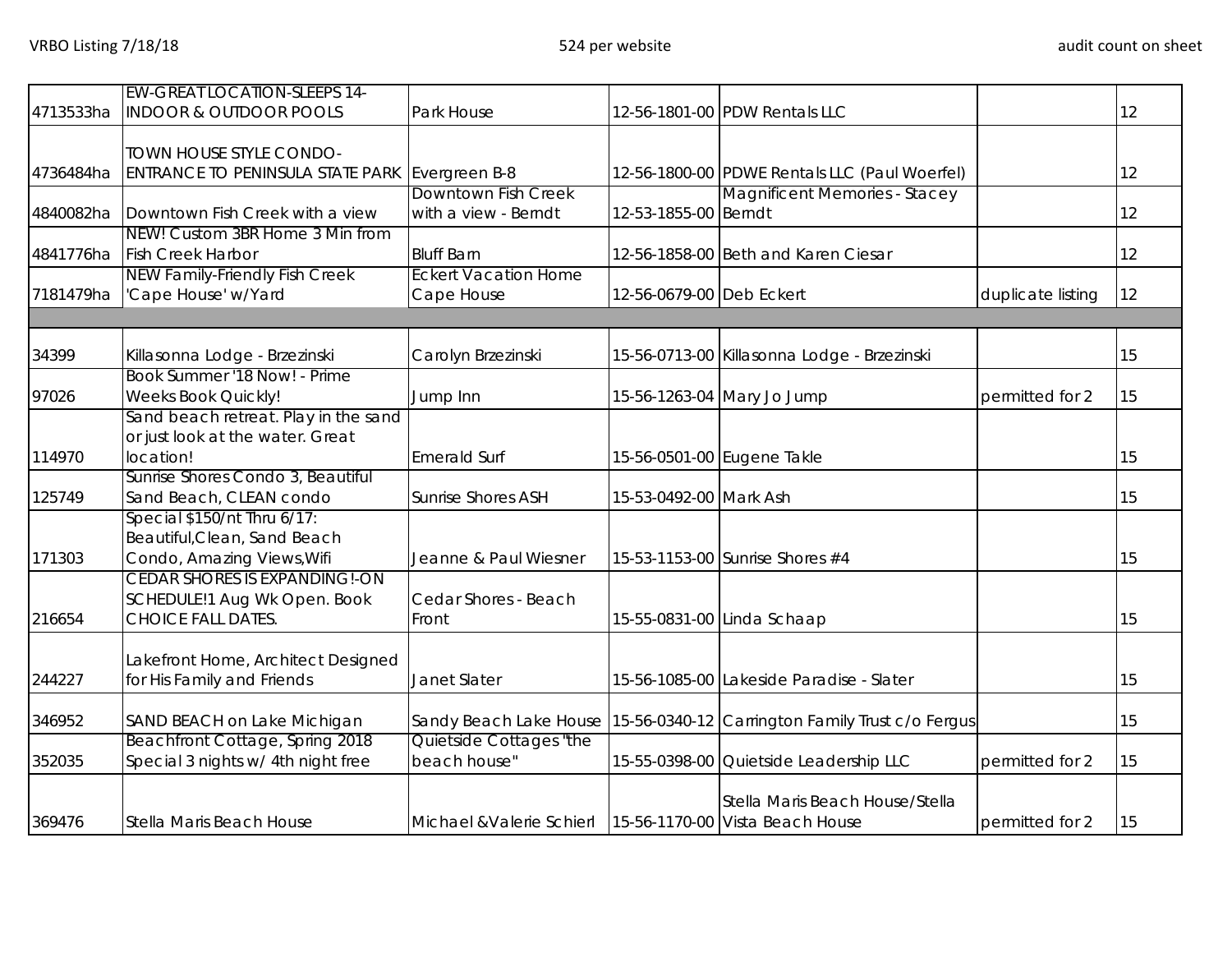|         | Prime Time Going Fast! May/June                                       | Shoreline Ventures Inc &                |                           |                                               |                                                                                                    |    |
|---------|-----------------------------------------------------------------------|-----------------------------------------|---------------------------|-----------------------------------------------|----------------------------------------------------------------------------------------------------|----|
| 414043  | Dates Still Available!                                                | Jump Inn                                |                           | 15-56-1263-04 Kris Zeile et al & Mary Jo Jump | permitted for 2                                                                                    | 15 |
|         | Updated A-Frame Cottage with                                          |                                         |                           |                                               |                                                                                                    |    |
| 418651  | <b>Great Swimming</b>                                                 | Kangaroo South Shore                    |                           | 15-56-1157-06 Michael K & Mary Lou H Serchen  |                                                                                                    | 15 |
|         |                                                                       |                                         |                           | Stella Maris Beach House/Stella               |                                                                                                    |    |
| 432667  | Stella Vista Beach House                                              | Michael & Valerie Schierl               |                           | 15-56-1170-00 Vista Beach House               | permitted for 2                                                                                    | 15 |
|         | Fantastic Sandy Beach Condo for                                       |                                         |                           |                                               |                                                                                                    |    |
|         | Family and Friends. Spectacular                                       |                                         |                           |                                               |                                                                                                    |    |
| 505152  | Sunrises!                                                             | Sanata & Catherine Lau                  |                           | 15-53-1362-00 Sunrise Shores #6 - Lau         |                                                                                                    | 15 |
|         |                                                                       | The Beach at Lakeside                   |                           |                                               |                                                                                                    |    |
| 717637  | Lake Michigan Sand Beach!!                                            | Park                                    | 15-56-1531-12 Les Kiehnau |                                               |                                                                                                    | 15 |
|         | Beautiful Sunsets On Clark Lake                                       | Kaufman - 5543 Clark                    |                           |                                               |                                                                                                    |    |
| 744695  | Located in Door County, Wi                                            | Lake Dr                                 | 15-56-1536-00 Kaufman     |                                               |                                                                                                    | 15 |
|         | Www.Door-County-Rentals.Com<br>Best Info-Three Cottages on the        | Sommer Property Mgmt                    |                           | All about the lake shore Door                 | permitted for 3:<br>1) Shadow of<br>Seagulls 2) It's All<br>About the<br>Lakeshore<br>3) same time |    |
| 746483  | Lake Michigan Shore                                                   | <b>LLC</b>                              |                           | 15-56-0023-00 County Cottages                 | next year                                                                                          | 15 |
|         |                                                                       |                                         |                           | Dan Rehberg - Rehberg                         |                                                                                                    |    |
| 825405  | New Rental w/Lake & Beach Access                                      | Cottage at Trails End                   |                           | 15-56-1593-12 Boathouse LLC                   |                                                                                                    | 15 |
| 848144  | Lakefront Cottage with Sensational<br>Sunsets!                        | Kaye Cottage                            |                           | 15-56-1621-00 Paul & Tricia Kaye              |                                                                                                    | 15 |
| 852534  | Lake Michigan Beachfront Cottage<br>Springl Special 3 Nights/4th free | Quietside Cottages "the<br>beach house" |                           | 15-55-0398-00 Quietside Leadership LLC        | permitted for 2                                                                                    | 15 |
|         | Neat Cottage Getaway On The                                           |                                         |                           |                                               |                                                                                                    |    |
|         | Lake Michigan Rugged Shore=relax-                                     | All about the lakeshore                 |                           |                                               |                                                                                                    |    |
| 1055782 | romantic-restore-ah                                                   | Door County Cottages                    |                           | 15-56-0023-00 Sommer Property Mgmt LLC        |                                                                                                    | 15 |
|         | Romantic Classic Cedar Cottage-                                       |                                         |                           |                                               |                                                                                                    |    |
| 1055804 | door-county-rentals.com//-                                            | All about the lakeshore                 |                           |                                               |                                                                                                    | 15 |
|         | Brochure.pdf<br><b>NEW LISTING: Spacious Cottage</b>                  | Door County Cottages                    |                           | 15-56-0023-00 Sommer Property Mgmt LLC        |                                                                                                    |    |
|         | Close to Lake Michigan with Heated                                    | Cottage at Cave Point,                  |                           |                                               |                                                                                                    |    |
| 1361580 | Pool!                                                                 | The                                     |                           | 15-56-1948-00 Michael and Amanda Warecki      |                                                                                                    | 15 |
| 1389635 | <b>Cute &amp; Cozy Lake Cottage</b>                                   |                                         | unpermitted               |                                               |                                                                                                    | 15 |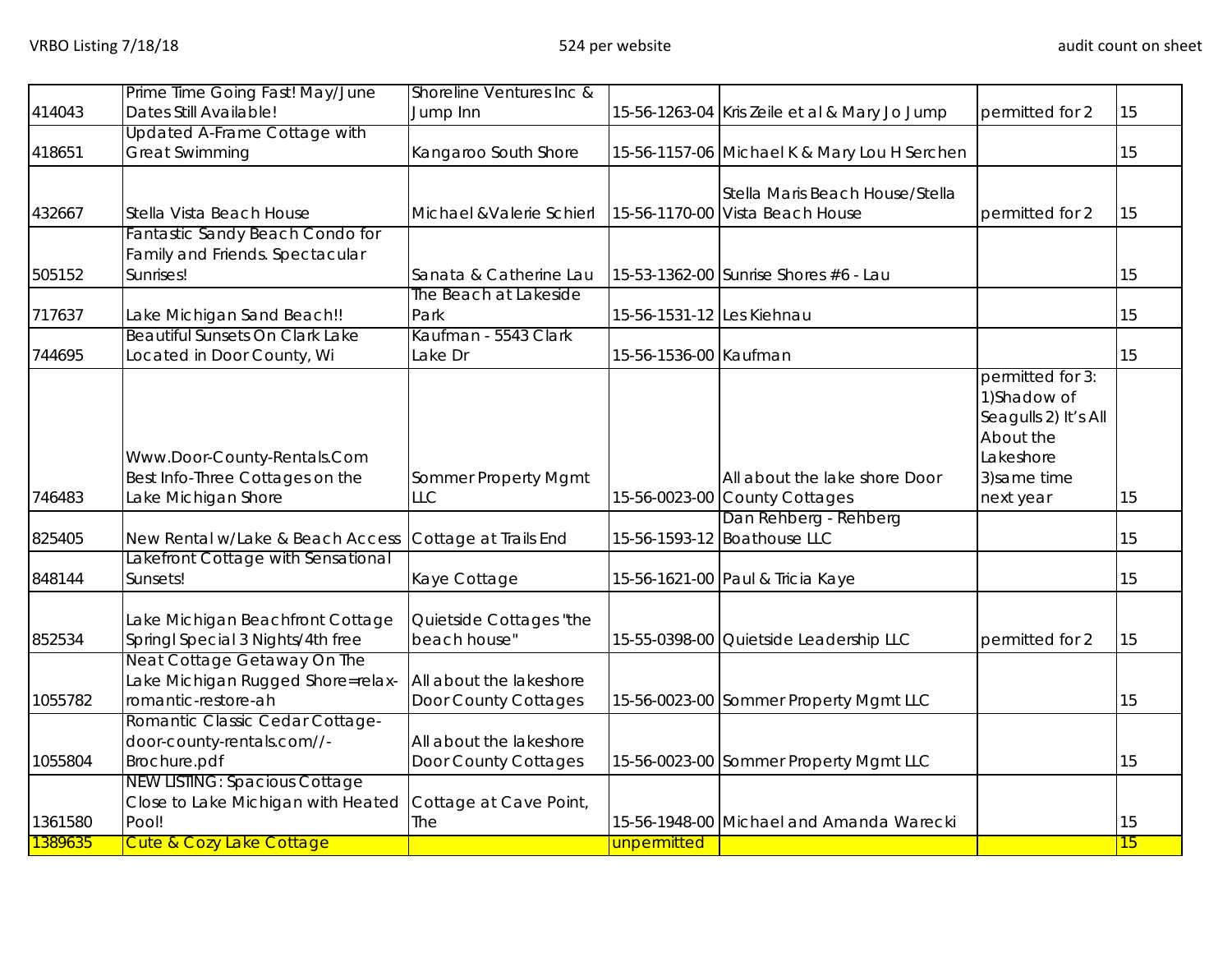|         | A Cottage for Friends and Family!        |                             |                             |                                     |               |    |
|---------|------------------------------------------|-----------------------------|-----------------------------|-------------------------------------|---------------|----|
| 101257  | Private, Quiet Location.                 | Cave Point Acres            |                             | 15-55-0692-00 Duane DiPietro        | same as #1948 | 15 |
|         | Door County June 1-8 2 bedroom 2         |                             |                             |                                     |               |    |
|         | bath Condo at The Rushes Baileys         |                             |                             |                                     |               |    |
| 335047  | <b>Harbor</b>                            |                             | unpermitted                 |                                     |               | 15 |
|         |                                          |                             |                             |                                     |               |    |
|         |                                          | Door County Country         |                             |                                     |               |    |
| 112606  | Country setting just outside the city!!! | Home                        | 27-55-0737-00 Terry Kinney  |                                     |               | 27 |
|         | Waterfront Swedish-style Log Cabin       |                             |                             |                                     |               |    |
|         | on Sand Bay, Door County -               |                             |                             |                                     |               |    |
| 135683  | Moonlight Magic                          | Moonlight Magic             |                             | 27-56-1014-00 Tammy M Leemon        |               | 27 |
|         | Waterside Retreat -- Swedish Stuga       |                             |                             |                                     |               |    |
| 154010  | (Cottage)                                | Wilson Sherwood Point       |                             | 27-56-0948-00 Barbro & Glen Wilson  |               | 27 |
|         | One of a Kind Door County                | One of a kind Door          |                             |                                     |               |    |
| 267726  | <b>Boathouse Waiting for Your Visit</b>  | County Boat House           |                             | 27-56-1050-00 Deb Robinson          |               | 27 |
|         | Eagle View a Year-Round Country          |                             |                             |                                     |               |    |
| 409619  | Home Sleeps 8                            | Lisa B Goldney              | 27-56-1228-00 Eagleview     |                                     |               | 27 |
|         |                                          |                             |                             |                                     |               |    |
| 617289  | <b>Debroux Waterfront Cottages</b>       | F & T Cofrin                |                             | 27-55-0109-00 DeBroux Cottages      |               | 27 |
| 735264  | Spectacular Water View                   | Karen Hyttel                |                             | 27-56-1540-00 Bay House - Hyttel    |               | 27 |
|         | <b>Trinity Retreat - Family Friendly</b> |                             |                             |                                     |               |    |
|         | Cottage On Sand Bay Point in Door        |                             |                             |                                     |               |    |
| 743964  | County                                   | <b>Trinity Retreat</b>      |                             | 27-56-1538-00 Leo and Holly Michael |               | 27 |
|         |                                          | <b>Hideaway Cottage</b>     |                             |                                     |               |    |
| 747958  | Cozy retreat Off the beaten path.        | Smola                       | 27-56-1542-0                | Connel Smola                        |               | 27 |
|         | Waterfront Cottage: 2 bedroom, 1.5       | McComb's= 4143 Snake        |                             |                                     |               |    |
| 802382  | bathrooms                                | <b>Island Road</b>          |                             | 27-56-1598-00 John McCombs          |               | 27 |
|         | Beach House Cottage with Water           |                             |                             |                                     |               |    |
| 921026  | View                                     | <b>Beach Harbor Resort</b>  | 27-51-0807-00 Jon Hanson    |                                     |               | 27 |
|         |                                          |                             |                             |                                     |               |    |
| 921123  | Cozy Studio Cottage Near Water           | <b>Beach Harbor Resort</b>  | 27-51-0807-00 Jon Hanson    |                                     |               | 27 |
|         |                                          | <b>Waterfront Cottage -</b> |                             |                                     |               |    |
| 933625  | Waterfront Cottage on Sturgeon Bay       | Knutter                     | 27-56-1680-00 Keith Knutter |                                     |               | 27 |
|         |                                          | Nasewaupee Trail Log        |                             |                                     |               |    |
| 1368363 | Nasewaupee Trail Log Home                | Home react 5/29/18          | 27-56-1841-00 Terry Kinney  |                                     |               | 27 |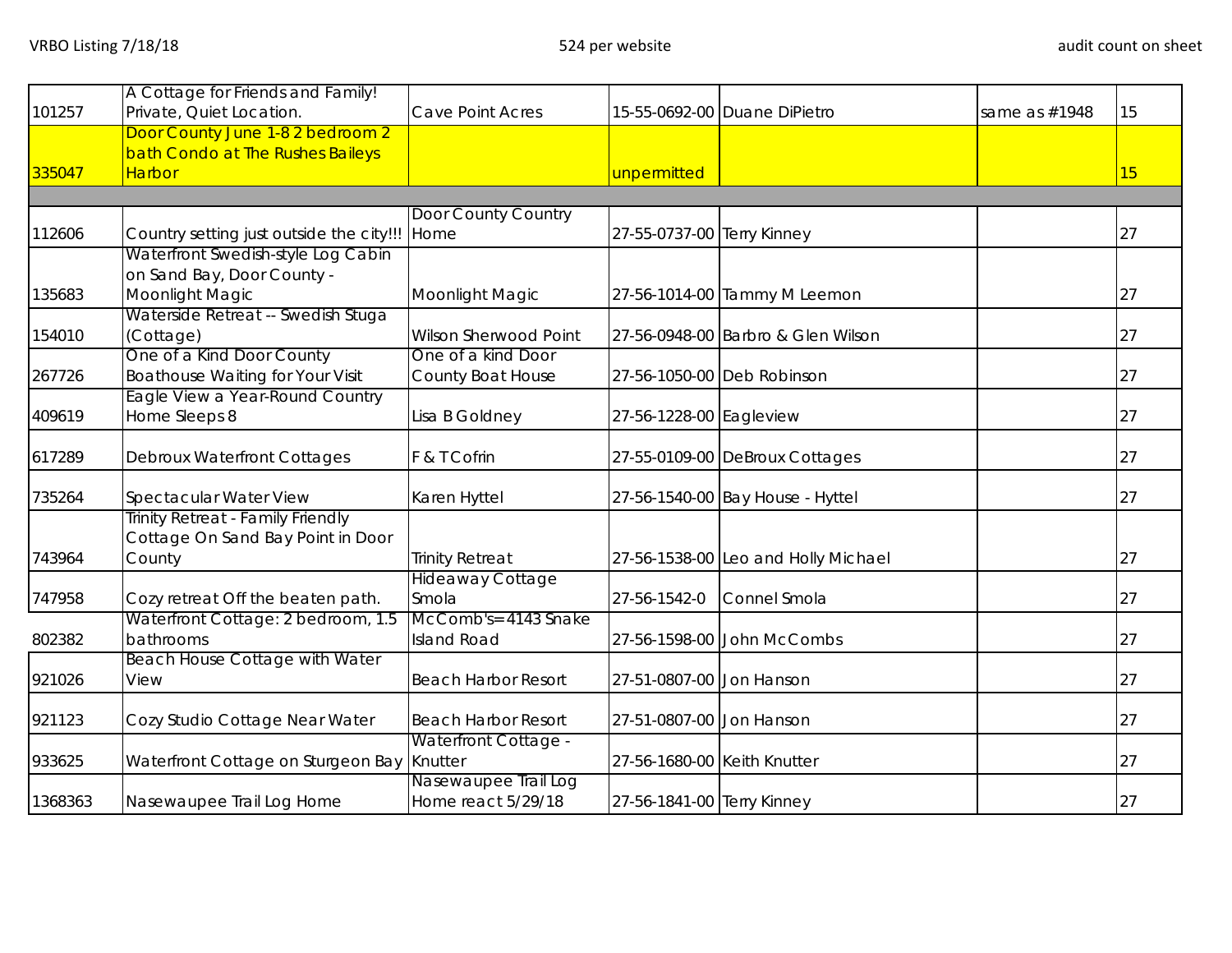|          | Outback Cottages in Door County -                              |                                                        |                           |                                     |                 |    |
|----------|----------------------------------------------------------------|--------------------------------------------------------|---------------------------|-------------------------------------|-----------------|----|
| 902029ha | near beach, modern, private,<br>peaceful                       | <b>Outback Cottages</b>                                |                           | 27-56-1143-00 Galen & Pam Carpenter |                 | 27 |
|          |                                                                |                                                        |                           |                                     |                 |    |
|          |                                                                |                                                        |                           |                                     |                 |    |
|          | Secluded Contemporary Waterfront                               |                                                        |                           | Roswitha Anna Flach and             |                 |    |
| 22546    | Home - New Addition/ Interior                                  | Up North on the Lake LLC 32-56-0684-00 Bernard Verrill |                           |                                     |                 | 32 |
|          | Classic Waterfront Estate,                                     |                                                        |                           |                                     |                 |    |
| 51415    | Spectacular Sunset Views, Sleeps 20                            | Shadow Lawn                                            |                           | 32-56-0190-06 John Peterson         |                 | 32 |
|          |                                                                |                                                        |                           |                                     |                 |    |
|          | Great Waterview Home in Door                                   |                                                        |                           |                                     |                 |    |
| 84278    | County. Fabulous Home Sleeps 14!!<br>CLASSIC ANTIQUE LOG HOME, | Hale - 1615 Big Pine Ln                                | 32-53-0717-00 Lyn Hale    |                                     |                 | 32 |
|          | RUSTIC SOPHISTICATION, TOTAL                                   |                                                        |                           |                                     |                 |    |
| 109367   | PRIVACY!                                                       | Whyte                                                  |                           | 32-56-0608-00 Patricia Whyte        |                 | 32 |
|          |                                                                | The Refuge/Appleport                                   |                           |                                     |                 |    |
| 116351   | Beautiful Log Home on 5 quiet acres                            | <b>Enterprises</b>                                     |                           | 32-55-0623-00 Marc & Lori Maillefer |                 | 32 |
|          | Beautiful Cottage on the Green Bay                             |                                                        |                           |                                     |                 |    |
| 133165   | Waterfront                                                     | Schwandt Cottage                                       |                           | 32-55-0177-00 Georgina Schwandt     |                 | 32 |
|          | Secluded Cape Cod Home in Ellison                              |                                                        |                           |                                     |                 |    |
| 141874   | Bay, Door County<br>Marina Breeze, Spectacular Ellison         | <b>Brooke Haven</b>                                    |                           | 32-56-0265-00 Jim & Nadine Brooke   |                 | 32 |
| 181532   | Bay View & Dbl Master Suites                                   | Marina Breeze                                          |                           | 32-55-0759-00 Robert & Sherry Stein |                 | 32 |
|          | Waterfront Cottage Nestled in                                  |                                                        |                           |                                     |                 |    |
| 241353   | Picturesque Setting, Gills Rock                                | Teskies Cottage                                        | 32-56-0962-00 Lyle Teskie |                                     |                 | 32 |
| 254081   | Historic Log Cabin(winter rate)                                | Docs Hideaway                                          |                           | 32-55-0770-00 Terry & Kermit Bott   |                 | 32 |
|          | Wisconsin - Door County - Very                                 |                                                        |                           |                                     |                 |    |
| 271720   | Special Home with Bay Views                                    | Villa Villekulla                                       |                           | 32-55-0691-00 Kathryn Brown         |                 | 32 |
|          | Cappy Cottage, Over 300 Ft. of                                 |                                                        |                           |                                     |                 |    |
| 340765   | Private Shoreline on North Bay                                 | Cappy Cottage                                          |                           | 32-56-1132-06 Hakes Family Trust    |                 | 32 |
|          | The Hideaway: New Construction                                 |                                                        |                           |                                     |                 |    |
| 340966   | walk to Beach and Town                                         | Hideaway the Herman                                    |                           | 32-53-0955-06 Greg Herman           |                 | 32 |
|          | <b>Charming Traditional Cottages</b>                           |                                                        |                           |                                     |                 |    |
| 343690   | Affordable and Travel Green                                    | Terra Cottages                                         |                           | 32-55-0124-00 Deborah Taubert Gehan | permitted for 5 | 32 |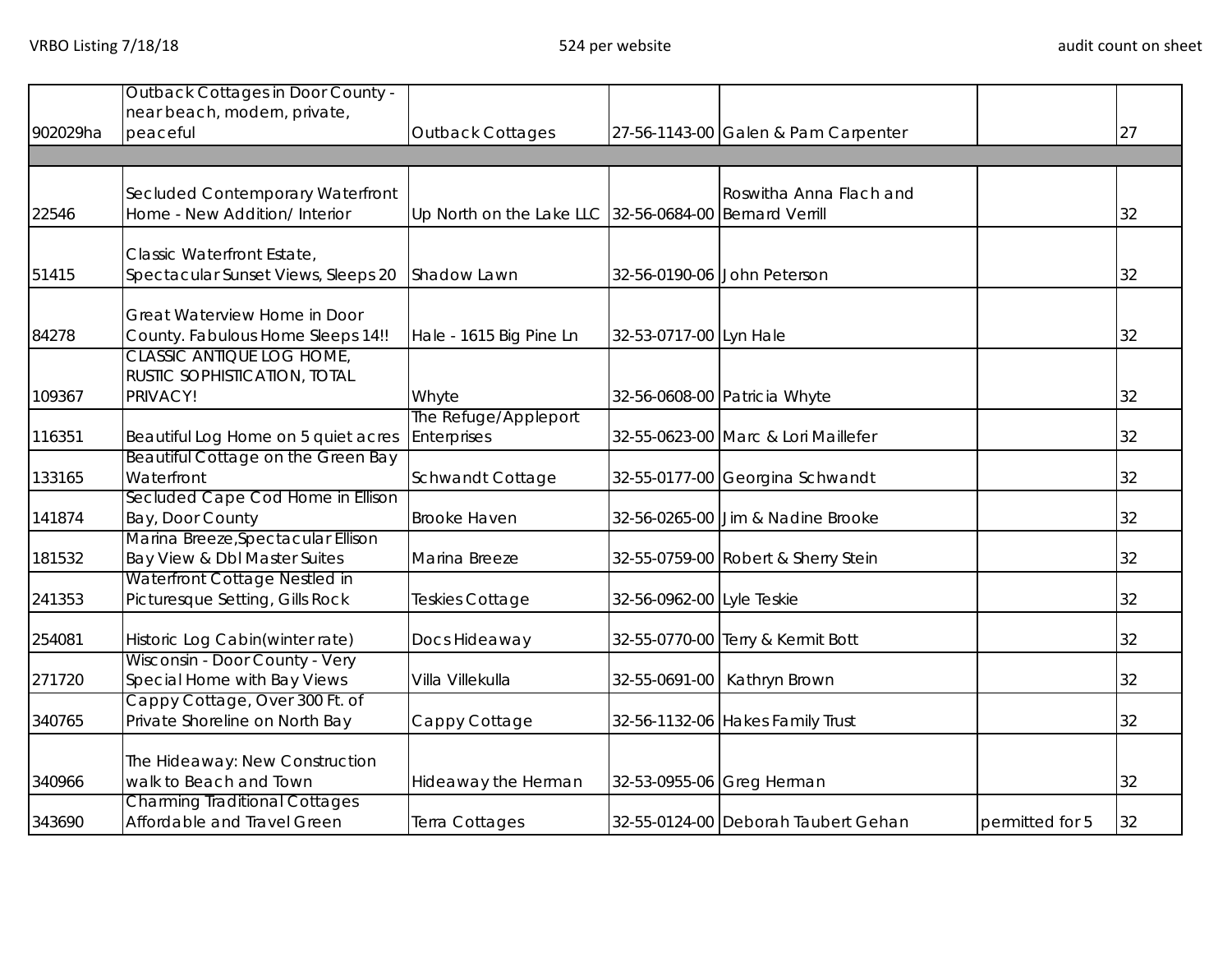|        | Waterfront Cottage with Views of                           | Bells Cottage - 12748 N    |                            |                                                                 |                 |    |
|--------|------------------------------------------------------------|----------------------------|----------------------------|-----------------------------------------------------------------|-----------------|----|
| 350098 | Deaths Door, New Kitchen                                   | Port Des Mortes            |                            | 32-56-1131-06 Matt & Ryan Bell                                  |                 | 32 |
|        |                                                            |                            |                            |                                                                 |                 |    |
|        | Waterfront Dream Cottage with a                            | Dan's Fish, Inc. d/b/a     |                            |                                                                 |                 |    |
| 403462 | Million Dollar View (Apple)                                |                            |                            | Hedgehog Harbor Rental 32-56-1195-00 Daniel and Sherrie Schwarz |                 | 32 |
|        |                                                            |                            |                            |                                                                 |                 |    |
|        | Romantic Waterfront Suite with                             | Dan's Fish, Inc. d/b/a     |                            |                                                                 |                 |    |
| 403817 | amazing water views (Cherry)                               |                            |                            | Hedgehog Harbor Rental 32-56-1195-00 Daniel and Sherrie Schwarz |                 | 32 |
|        | Two person efficiency cottage on                           | Door County Vacation       |                            |                                                                 |                 |    |
| 431068 | green bay                                                  | Cottage                    |                            | 32-56-0932-00 John Finn & Carol Molepske                        | permitted for 2 | 32 |
|        | Summer Joy Cottage in Sister Bay,                          | Northern Lights Properties |                            |                                                                 |                 |    |
|        | WIYou Can't Get Any Closer to the                          | - Summer Joy &             |                            |                                                                 |                 |    |
| 482130 | Water                                                      | Windsong                   | 32-56-1325-00 Alan Frisoni |                                                                 | permitted for 2 | 32 |
|        | Classic 1927 Shore Log Home. Sleeps                        | Northern Lights Properties |                            |                                                                 |                 |    |
|        | 8. Enjoy water views from 7 of 9                           | - Summer Joy &             |                            |                                                                 |                 |    |
| 571419 | rooms!                                                     | Windsong                   | 32-56-1325-00 Alan Frisoni |                                                                 | permitted for 2 | 32 |
|        | Ellison Bay bluff retreat with water                       | The Refuge/Appleport       |                            |                                                                 |                 |    |
| 571451 | views                                                      | Enterprises                |                            | 32-55-0623-00 Marc & Lori Maillefer                             |                 | 32 |
|        | Family and Pet Friendly. Close To                          |                            |                            |                                                                 |                 |    |
|        | Everything Northern Door Has To                            |                            |                            |                                                                 |                 |    |
| 596720 | Offer!                                                     | Piller Gills Rock          | 32-56-1418-00 Ben Piller   |                                                                 |                 | 32 |
|        | Cedar Dell Chalet is the                                   |                            |                            |                                                                 |                 |    |
| 601468 | quintessential Door county cabin                           | Cedar Dell Chalet          |                            | 32-56-1203-06 Vicky Kalscheur                                   |                 | 32 |
|        | <b>Totally Remodeled 2012 Brenner</b>                      |                            |                            |                                                                 |                 |    |
| 611204 | Tower!                                                     | <b>Brenner Tower</b>       |                            | 32-56-1227-06 Brenner Tower, LLC                                |                 | 32 |
|        | Relax on the Quiet Side of the Door                        | <b>Robert and Carolyn</b>  |                            | Wagon Trail #26 - Lengh- Little                                 |                 |    |
| 706539 | Peninsula                                                  | Lengh                      |                            | 32-56-1589-00 House in the Woods                                |                 | 32 |
|        |                                                            |                            |                            |                                                                 |                 |    |
|        | Charming, Warm, and Naturally Well- Wagon Trail #26 Lengh- |                            |                            |                                                                 |                 |    |
| 706539 | Lit with Wooded Privacy                                    | Little House in the Woods  |                            | 32-56-1589-00 Carolyn Lengh                                     |                 | 32 |
|        |                                                            |                            |                            |                                                                 |                 |    |
| 738760 | Sunny Cottage in Ellison Bay                               | Terra Cottages             |                            | 32-55-0124-00 Deborah Taubert Gehan                             | permitted for 5 | 32 |
|        | Beautiful, Newly Renovated                                 |                            |                            |                                                                 |                 |    |
| 788481 | Peaceful Place                                             | <b>Beach Road Rentals</b>  |                            | 32-56-1541-00 Alma Vaicekauskas                                 |                 | 32 |
|        | Located in Ellison Bay, less than 1/4                      |                            |                            |                                                                 |                 |    |
|        | mile from a public boat launch on                          |                            |                            |                                                                 |                 |    |
| 821538 | beautiful                                                  | <b>Beechers Cabin</b>      |                            | 32-56-1571-06 Susan Szabo & Mark Beecher                        |                 | 32 |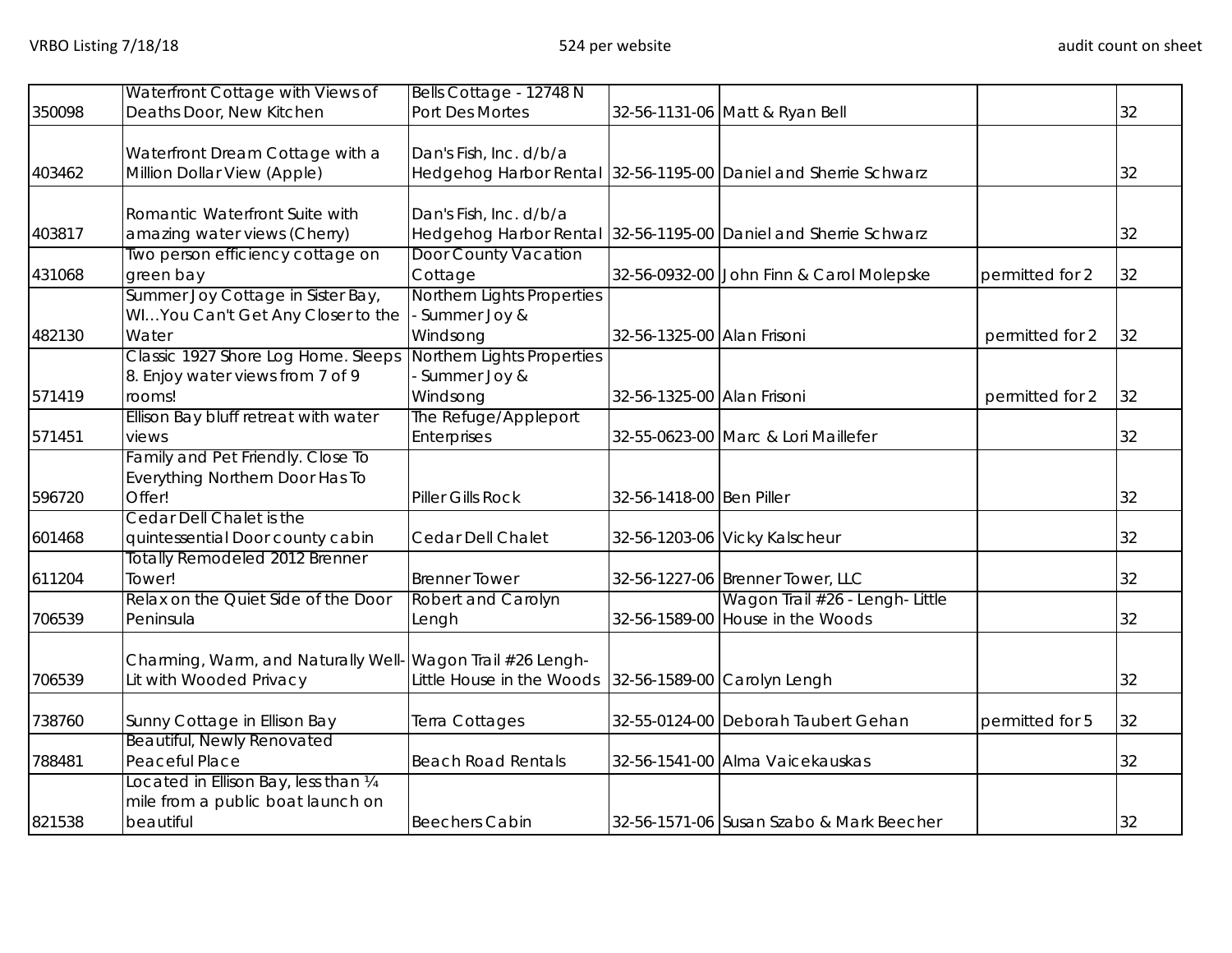|         | Premier Vacation Rental, Pet                                                                |                                                                 |                            |                                           |                 |    |
|---------|---------------------------------------------------------------------------------------------|-----------------------------------------------------------------|----------------------------|-------------------------------------------|-----------------|----|
| 835033  | Friendly, Walk to Water, Restaurant,<br>Shopping, WiFi                                      | Door Stop                                                       |                            | 32-56-1612-00 Terrence Rogers             | permitted for 2 | 32 |
| 839291  | Water Front Log Cabin!                                                                      | East Haven                                                      |                            | 32-56-1592-06 Barbara Moline              |                 | 32 |
| 844600  | <b>Ideally Located Across Form The</b><br>Beach And Park! Walking Distance<br>To Town!      | Parkside Inn                                                    |                            | 32-50-0050-00 Andy & Erin Isaacson        |                 | 32 |
| 886997  | Porcupine Shores Has An Elevated<br>View And Access To The Water                            | Porcupine Shores                                                |                            | 32-56-1603-06 Brian Bartell & Kim Winburn |                 | 32 |
| 950980  | Newly Renovated Waterfront Home<br>with Sunset Views and Swimming                           | <b>Tree Brook</b>                                               |                            | 32-56-1513-06 John Schaumburg/Ann Krueger |                 | 32 |
| 981731  | Serenity House located in quiet<br>Rowleys Bay offering water, woods<br>and beauty          | <b>Serenity House</b>                                           |                            | 32-56-0438-00 James K Larson              |                 | 32 |
| 996903  | Beautiful Home With Water Views in<br><b>Peaceful Gills Rock</b>                            | <b>Hedgehog Harbor House</b><br>& Cottage                       |                            | 32-56-1506-00 David & Patricia Bernhard   |                 | 32 |
| 998960  | Great water view in peaceful<br>Northern Door                                               | <b>Hedgehog Harbor House</b><br>& Cottage                       |                            | 32-56-1506-00 David & Patricia Bernhard   | permitted for 2 | 32 |
| 1022944 | amily Retreat Lake Front Wifi Bikes<br><b>Grill Lakeshore Fire Pits</b>                     | <b>Sunset Shore Cottages</b>                                    |                            | 32-56-1720-00 David & Deborah Cresto      | permitted for 2 | 32 |
| 1030461 | <b>Enjoy Water Views from this Luxurious</b><br>4 bedroom home!                             | Le Jardin                                                       |                            | 32-56-1705-06 Marianne Roppuld            |                 | 32 |
| 1032665 | On the Shore of Deaths Door                                                                 | On the Shore of Deaths<br>Door                                  | 32-56-1745-00 Todd Frisoni |                                           |                 | 32 |
| 1036054 | Family Retreat Lake View Wifi Cable<br>Tv Grill Lakeshore Fire Pits Dog<br>Friendly         | <b>Sunset Shore Cottages</b>                                    |                            | 32-56-1720-00 David & Deborah Cresto      | permitted for 2 | 32 |
| 1140156 | Beautiful 3 Bedroom Door County,<br>Heavily Wooded, Pet Friendly, NOW<br><b>OFFERS WIFI</b> | Door Stop                                                       |                            | 32-56-1612-00 Terrence Rogers             | permitted for 2 | 32 |
| 1152974 | New! Enjoy sunrise on Lake Michigan<br>in a 1969 Lakefront A-Frame                          | Hazen Cabbage                                                   |                            | 32-56-1496-00 Kimberly Hazen              |                 | 32 |
| 1153343 | <b>Spacious Lakefront Home Minutes</b><br>From Sister Bay                                   | Wagon Trail #20 - DiSalvo 32-56-1786-08 Michah & August DiSalvo |                            |                                           |                 | 32 |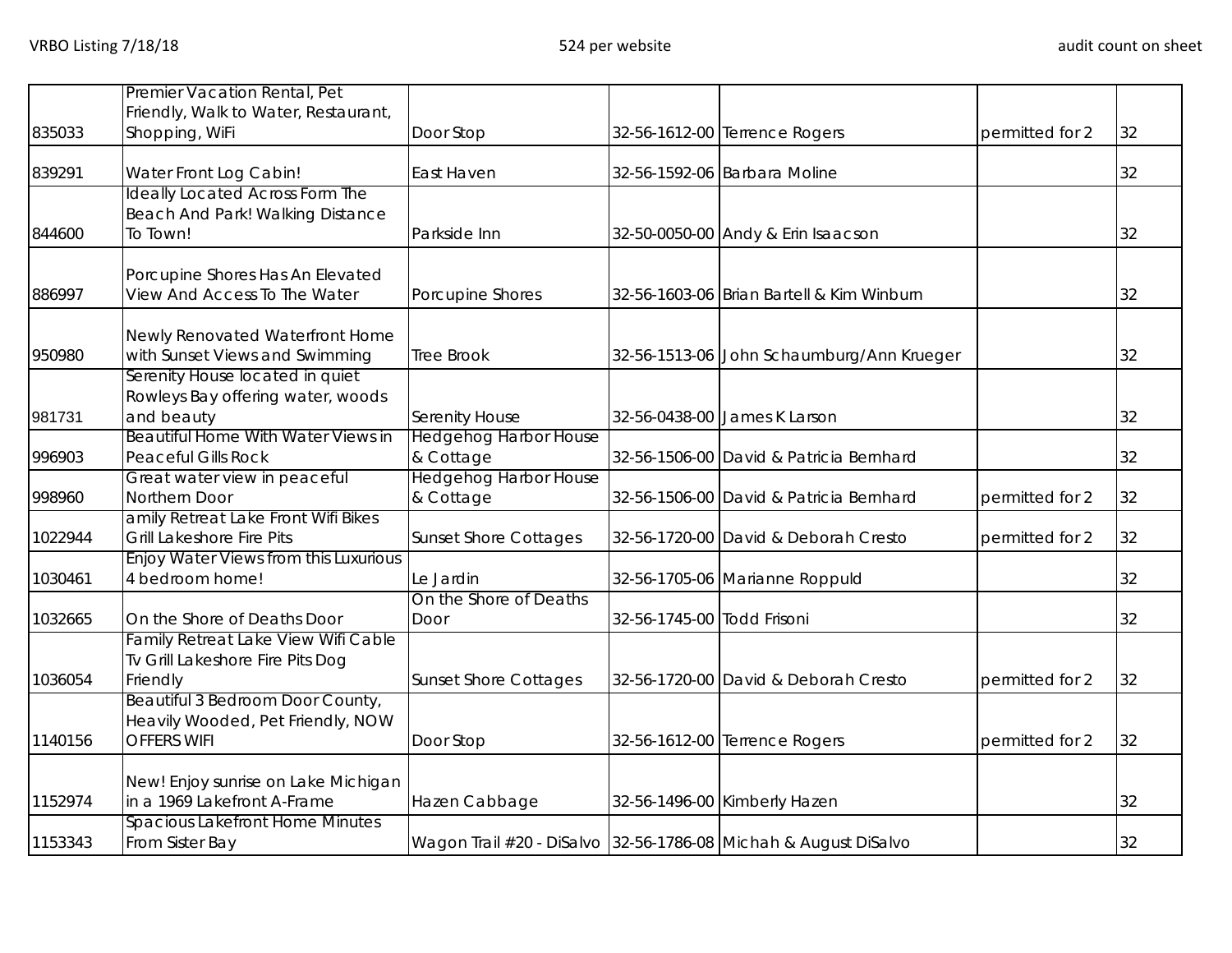|           | 4 Bedrm, 3 Bath! Between Sister Bay                                                    |                                                  |                             |                                                           |    |
|-----------|----------------------------------------------------------------------------------------|--------------------------------------------------|-----------------------------|-----------------------------------------------------------|----|
| 1161665   | & Ellison Bay. New on VRBO, Spring,<br>2018.                                           | Woodfield House                                  |                             | 32-56-1710-00 Susanne Beaumont                            | 32 |
| 1185191   | Murphy's "KipDee" Cottage                                                              | Murphy's Kipdee Cottage 32-56-1827-00 Jon Murphy |                             |                                                           | 32 |
| 1217459   | Charming cedar log cabin nestled<br>in the woods, footsteps from<br>Rowley's Bay       | Wagon Trail Dombrowski -<br>Unit 1               |                             | 32-56-1831-00 Edward and Jill Dombrowski                  | 32 |
| 1221685   | New Listing: Nostalgic on the water<br>Cottage for your family in Northern<br>Door Cty | <b>Bay Lane</b>                                  |                             | 32-56-1524-00 Tim Christofferson                          | 32 |
| 1236321   | Luxurious and spacious Door County<br>Waterfront Home                                  | <b>Waterfront Home</b><br><b>Bruckner</b>        | 32-56-1865-00 Dan Brucker   |                                                           | 32 |
| 1351557   | Your own sandy shore on the most<br>pleasant bay in Door County!                       | Vandelay Shore                                   |                             | 32-56-1870-06 Matthew P Shumway                           | 32 |
| 1351902   | Enjoy your own lake front cabin that<br>has a private (Soft) Sandy Beach!              | Sand Bay Beach Cabin<br>LLC - Wismar             |                             | 32-56-1880-06 Tom & Tanya Wismar                          | 32 |
| 1357055   | Walking Distance to beach, shops<br>and Sister Bay!                                    | Door in the Woods                                | 34-56-1892-06 Trust         | Tom Ahlbeck - Daisy Ahlbeck                               | 32 |
| 1362190   | NEW IN 2018! Serendipity Meadow:<br>Family-friendly, 7-acre oasis                      | <b>Serendipity Meadow</b>                        |                             | 32-56-1963-00 Cecilia & Dennis Lindell                    | 32 |
| 1373547   | Ellison Bay Condominium at the<br>heart of town.                                       | Hideaway Condos, The                             | 32-53-1904-00 Bruce Peissig |                                                           | 32 |
| 177327ha  | Beach @ Sky Ledge - Spectacular<br><b>Water Views</b>                                  | Beach at Sky Ledge                               |                             | 32-56-0403-00 Daniel & Cynthia Schaulis                   | 32 |
| 3915169ha | Ellison Bay Bluff Waterview Condo<br>Retreat                                           | <b>Ellison Bay Bluff Retreat</b>                 |                             | Daniel & Cynthia Shaulis<br>32-53-1533-00 Revocable Trust | 32 |
| 396817ha  | Little House on the Bay---Door<br>County Retro Style/ Comfortable--                    | Little House on the Bay                          | 32-56-1142-00 & Schaulis    | Schaulis & Schaulis & Werdeard                            | 32 |
| 4039459ha | <b>Beautiful Bayfront Sunset Views</b>                                                 | On the Rocks - Gills Rock-<br>Steeno             |                             | 32-56-1464-00 David and Susan Steeno                      | 32 |
| 45293ha   | The Cro's Nest - The Rat Race Stops<br>here!                                           | The Cros Nest                                    |                             | 32-56-0486-00 Nicholas J Kerpan                           | 32 |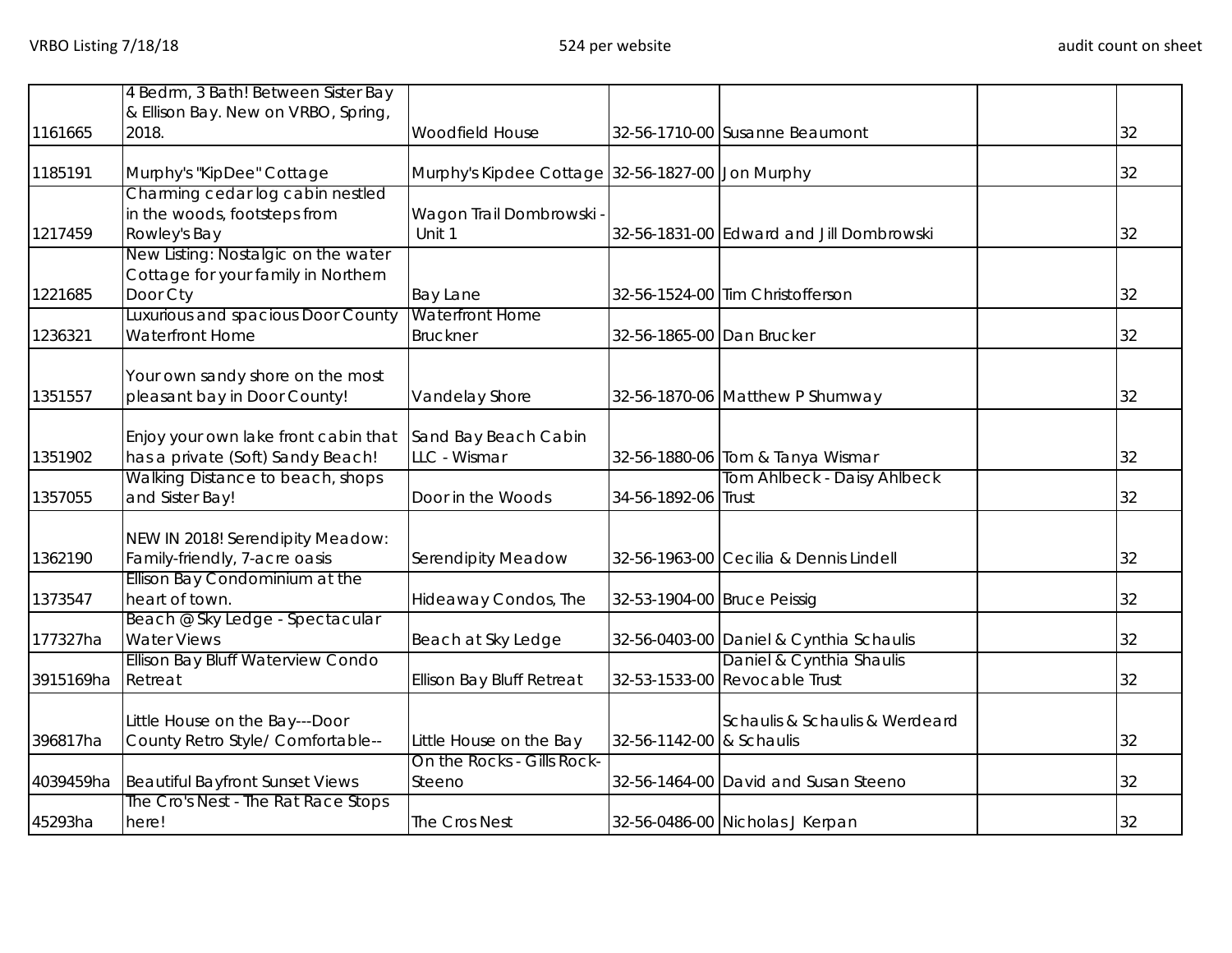| 4555418ha | Ellison Bay tranquility close to Europe<br>Lake and Newport State Park! | Country Comfot                                  |                            |                                          |                 | 32 |
|-----------|-------------------------------------------------------------------------|-------------------------------------------------|----------------------------|------------------------------------------|-----------------|----|
|           |                                                                         |                                                 |                            | 32-56-1753-00 Daniel & Valerie Austgen   |                 |    |
| 7064918ha | Country Haven on Mink River Road                                        | Country Haven                                   |                            | 32-55-0329-00 Myron & Andrea Beard       | permitted for 2 | 32 |
|           | Charming Cottage On The Shore Of                                        |                                                 |                            |                                          |                 |    |
| 482895    | Lake Michigan!                                                          | <b>Appleport Sunrise</b>                        |                            | 32-56-1913-06 Kathleen & Edward Callahan |                 | 32 |
|           | <b>Hidden Glidden Cottage Now</b>                                       |                                                 |                            |                                          |                 |    |
| 26252     | Booking 2016 dates                                                      | Kevin & Laura Forrest                           |                            | 35-55-0619-00 Hidden Glidden             |                 | 33 |
|           | Featured in Door County Magazine                                        |                                                 |                            |                                          |                 |    |
| 113217    | Luxuy                                                                   | Travis & Jolyn Boland                           | 33-56-0620-00 Boland       |                                          |                 | 33 |
|           | <b>Beachfront Cottage with Rustic</b>                                   |                                                 |                            |                                          |                 |    |
| 114234    | <b>Charm and Beautiful Sunsets</b>                                      | BayShore Sunset Cottage 33-55-0240-00 Paul Peot |                            |                                          |                 | 33 |
|           | A Waterfront Home for All-Seasons in                                    |                                                 |                            |                                          |                 |    |
| 137311    | Door County!                                                            | Killkare                                        | 33-55-0483-00 Tom Nebel    |                                          | 369083ha        | 33 |
| 306175    | Executive Style Waterfront Home                                         | Jorns Harbor Retreat                            | 33-56-0333-00 Donna Jorns  |                                          |                 | 33 |
|           | At-The-Lake Lake Michigan Cape                                          |                                                 |                            |                                          |                 |    |
|           | Cod Home with Sand Beach Access                                         |                                                 |                            |                                          |                 |    |
| 371719    | to Lake Mich.                                                           | At the Lake                                     | 33-56-0350-00 Sally Jilot  |                                          |                 | 33 |
|           |                                                                         |                                                 |                            |                                          |                 |    |
|           | Enjoy the best of Door County with                                      |                                                 |                            |                                          |                 |    |
| 433696    | waterfront Lake Michigan Views                                          | Lakeside Haven                                  |                            | 33-56-1240-06 Kathy Richmond             |                 | 33 |
|           |                                                                         |                                                 |                            |                                          |                 |    |
|           | On the Water. In the Woods. Close                                       |                                                 |                            |                                          |                 |    |
| 476585    | to Everything. Perfect for Two.                                         | <b>Gmamas Place</b>                             |                            | 33-56-1246-00 Diane Knutson              |                 | 33 |
|           | Waterfront with a great beach,                                          |                                                 |                            |                                          |                 |    |
| 480899    | fireplace and large yard<br>Family Friendly Glidden Drive Beach         | Thenells Cottage<br>Glidden Drive Beach         | 33-55-0063-13 John Thenell |                                          |                 | 33 |
| 567961    | Retreat on Lake Michigan                                                | Retreat                                         |                            | 33-56-1405-00 Jill Parak & Ryan Cantzler |                 | 33 |
|           | Country Charm- North Of Sturgeon                                        |                                                 |                            |                                          |                 |    |
| 569474    | Bay On Hwy 42                                                           | Country Charm                                   | 33-56-1436-00 Nancy Raye   |                                          |                 | 33 |
|           | Cozy Fireplace, Waterfront Grill,                                       | Jon Hanson / Snug                               |                            |                                          |                 |    |
| 579668    | Campfires & Gorgeous Sunsets                                            | Harbor                                          |                            | 33-56-0906-00 Little Harbor Cottages     |                 | 33 |
|           | Sit on the Dock of the Bay,                                             |                                                 |                            |                                          |                 |    |
|           | Watching Boats Float by, Sunsets                                        | Jon Hanson / Snug                               |                            |                                          |                 |    |
| 580389    | Sizzle on the Water                                                     | Harbor                                          |                            | 33-56-0906-00 Little Harbor Cottages     |                 | 33 |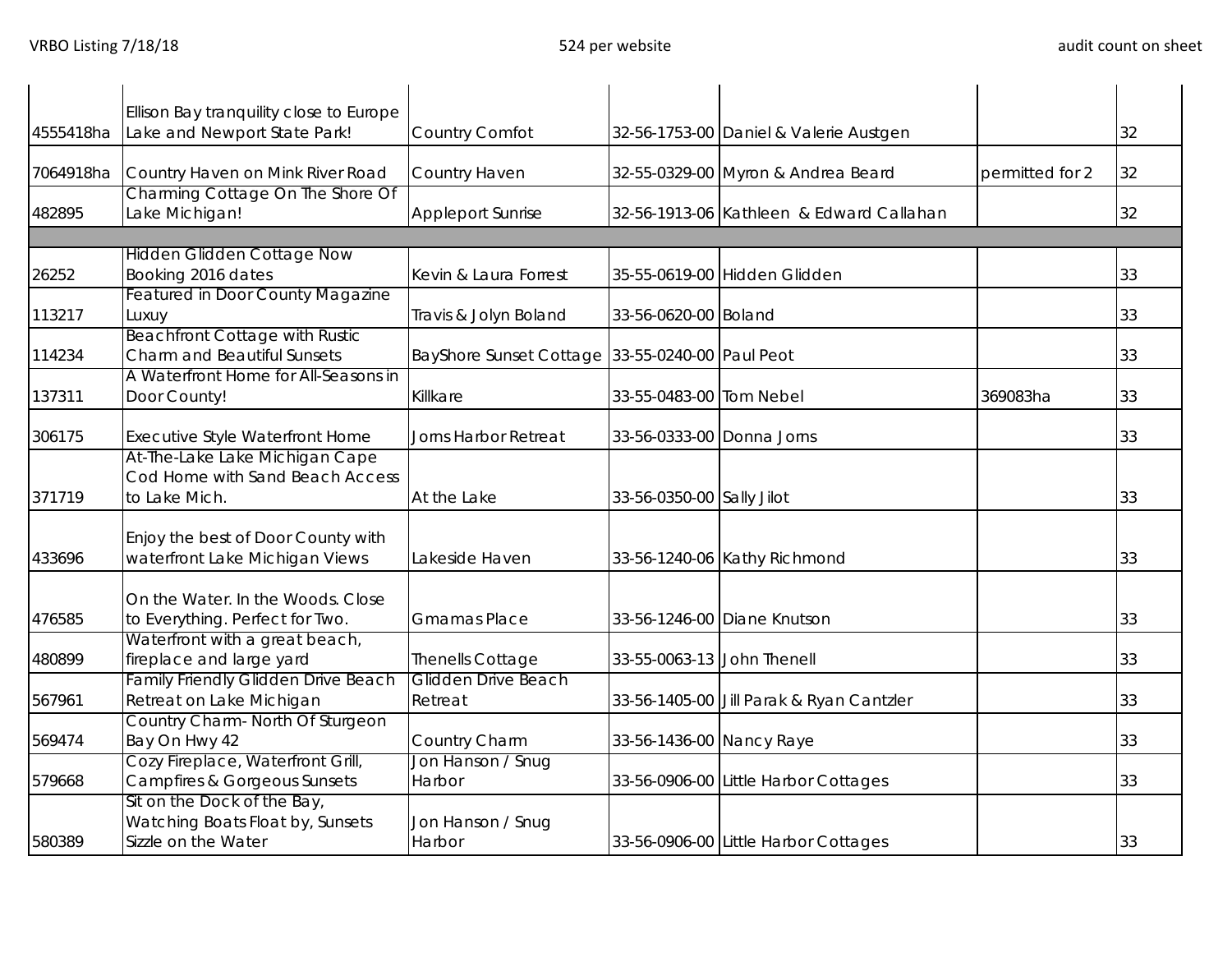|         | Waterfront+Grill+Campfire+S'Mores+    | Jon Hanson / Snug                                    |                           |                                                               |                 |    |
|---------|---------------------------------------|------------------------------------------------------|---------------------------|---------------------------------------------------------------|-----------------|----|
| 580438  | Sunsets = Starboard Cottage           | Harbor                                               |                           | 33-56-0906-00 Little Harbor Cottages                          | pemitted for 3  | 33 |
|         | The Beach House - Waterfront Sand     | Sandy Bay Shore                                      |                           |                                                               |                 |    |
| 600812  | <b>Beach And Beautiful Views!</b>     | Cottages                                             | 33-55-0262-13 Marc Peters |                                                               | Permitted for 4 | 33 |
|         | Bay Guest House - Waterfront Sand     | Sandy Bay Shore                                      |                           |                                                               | permitted for 4 |    |
| 662231  | <b>Beach and Beautiful Views</b>      | Cottages                                             | 33-55-0262-13 Marc Peters |                                                               | units           | 33 |
|         | Waterfront Sand Beach and             |                                                      |                           |                                                               |                 |    |
|         | Beautiful Views with the Brock        | Sandy Bay Shore                                      |                           |                                                               | permitted for 4 |    |
| 662233  | Cottage                               | Cottages                                             | 33-55-0262-13 Marc Peters |                                                               | units           | 33 |
|         | <b>Bass Cottage - Waterfront Sand</b> | Sandy Bay Shore                                      |                           |                                                               | permitted for 4 |    |
| 662234  | <b>Beach and Beautiful Views</b>      | Cottages                                             | 33-55-0262-13 Marc Peters |                                                               | units           | 33 |
|         | Prancing Pony - Norwegian             |                                                      |                           |                                                               |                 |    |
|         | Timberframe Home in Whitefish         |                                                      |                           |                                                               |                 |    |
| 676548  | <b>Bay/Family Friendly</b>            | Laura Siebert                                        |                           | 33-56-0283-00 Prancing Pony                                   |                 | 33 |
|         | Clark Lanke - Door County's Best      |                                                      |                           |                                                               |                 |    |
| 804324  | Kept Secret                           | Chuck & Kathy Steinmetz 33-56-1581-12 Steinmetz Home |                           |                                                               |                 | 33 |
|         |                                       |                                                      |                           |                                                               |                 |    |
|         | Enjoy beautiful sunset on the bay in  |                                                      |                           |                                                               |                 |    |
| 813345  | this large lakefront family retreat   | lan & Lindsey Kazian                                 | 33-56-1584-00 Camp Sunset |                                                               |                 | 33 |
|         | 240' of Lake Michigan Sandy Beach     |                                                      |                           |                                                               |                 |    |
|         | awaits! Have some fun in the sun      |                                                      |                           |                                                               |                 |    |
| 847672  | and sand!                             | Linzmeier's on Glidden                               |                           | 33-56-1604-00 Mark & Margaret Linzmeier                       |                 | 33 |
|         | Newly Constructed 1900 sq foot        |                                                      |                           |                                                               |                 |    |
|         | home, located on Private road and     |                                                      |                           |                                                               |                 |    |
| 983613  | 6 wooded acres                        | Serenity in the Woods                                |                           | 33-56-1691-06 Jeffrey & Lana Pray                             |                 | 33 |
|         | <b>Camelot Cliffs- Making Magical</b> |                                                      |                           |                                                               |                 |    |
| 1024399 | <b>Memories</b>                       | <b>Brian Dougal</b>                                  |                           | 33-56-1740-00 Camelot Cliffs                                  |                 | 33 |
| 1070197 | New Rental! SAND BEACH!               | Quinn's Crescent Beach                               |                           | 33-56-1750-12 Tami and Brian Quinn                            |                 | 33 |
|         | Coastal Cottage Resort. Comfy         |                                                      |                           |                                                               |                 |    |
|         | Cozy Cottage. Sleeps upto 5, Free     | Andropolis Waterfront                                |                           |                                                               |                 |    |
| 1108105 | WiFi, secluded                        | Cottages                                             |                           | 33-55-0030-00 Andrew J & Annette J Andropolis permitted for 4 |                 | 33 |
|         | Clean Cozy Door County Cottage.       |                                                      |                           |                                                               |                 |    |
|         | Waterfront Property, Free row boat    | <b>Andropolis Waterfront</b>                         |                           |                                                               |                 |    |
| 1123981 | use + WiFi.                           | Cottages                                             |                           | 33-55-0030-00 Andrew J & Annette J Andropolis Permitted for 4 |                 | 33 |
|         |                                       |                                                      |                           |                                                               |                 |    |
|         | Clean Cozy Door County Cottage        | Andropolis Waterfront                                |                           |                                                               |                 |    |
| 1154198 | On A Quiet Resort Property            | Cottages                                             |                           | 33-55-0030-00 Andrew J & Annette J Andropolis permitted for 4 |                 | 33 |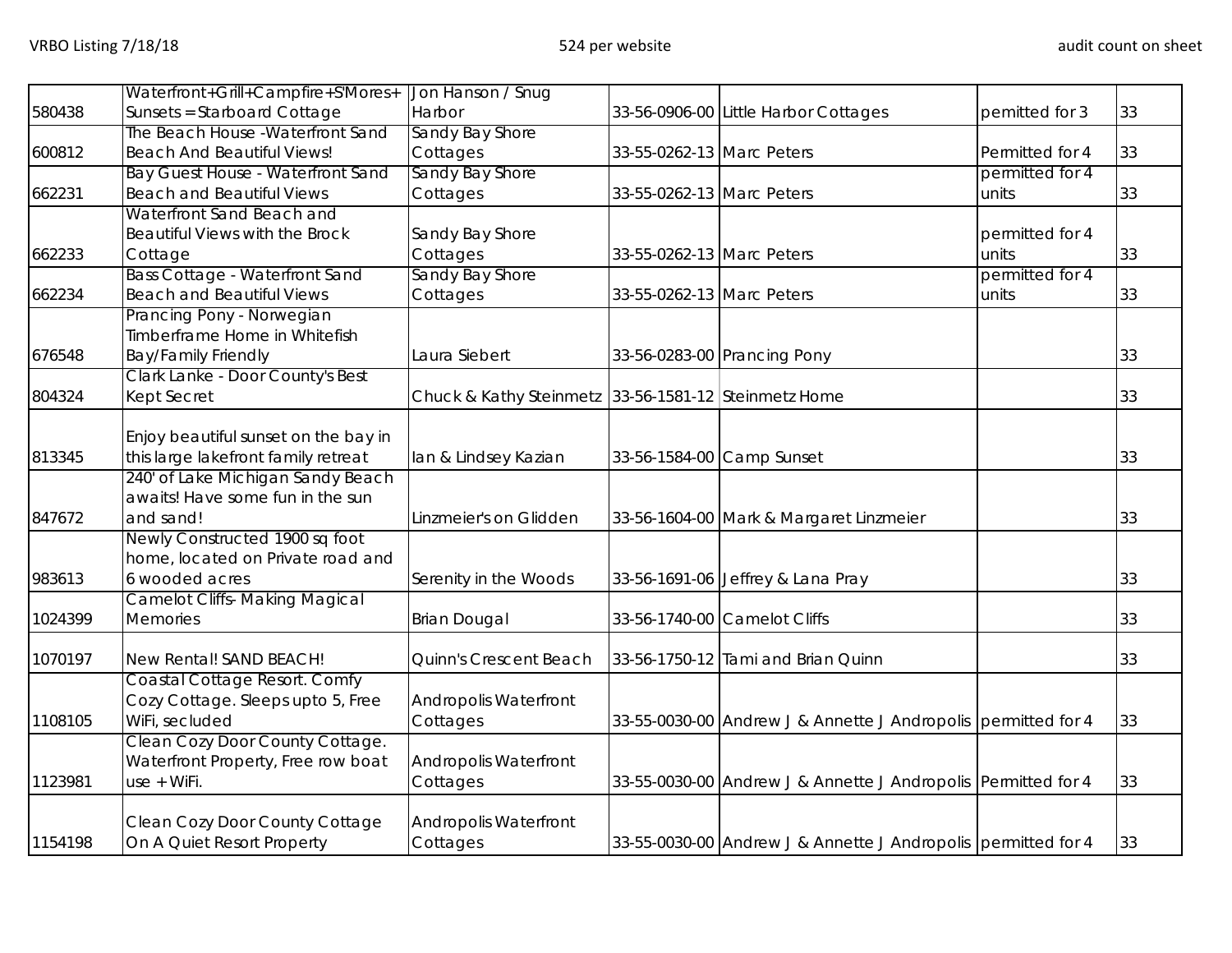|           | Clean Cozy Cottage On Waterfront                 | Andrew J & Annette J    |                          | Andropolis Waterfront Cottages -        |                   |    |
|-----------|--------------------------------------------------|-------------------------|--------------------------|-----------------------------------------|-------------------|----|
| 1154220   | Property Privacy Yet Close To Town               | Andropolis              |                          | 33-55-0030-00 4309 Bay Shore            | permitted for 4   | 33 |
|           | Lake House - Spacious Newly                      |                         |                          |                                         |                   |    |
|           | Renovated with Relaxing Wave                     | Garth Kolterjahn & Greg |                          |                                         |                   |    |
| 1326854   | Ambiance                                         | Powlowski               | 33-56-1380-04 Lake House |                                         |                   | 33 |
|           | Log Cabin ON THE WATER - best                    |                         |                          |                                         |                   |    |
| 241956    | beach in Door County                             | Log Cabin on the Water  |                          | 33-56-1447-00 Log Cabin Rentals LLC     |                   | 33 |
|           | New Listing! Sand beach and                      | Sand Beach Cottage -    |                          | Greg, Mary, Nick and Jennelle           |                   |    |
| 1331712   | Amazing views on Lake Michigan                   | Anderson                | 33-56-1942-00 Anderson   |                                         |                   | 33 |
|           | New As Of June '18 - Sunrise Cove -              |                         |                          |                                         |                   |    |
| 1352380   | Sandy Beach                                      | Sunrise Cove - Cecchini |                          | 33-56-1871-04 Jill and Tony Cecchini    |                   | 33 |
|           | 8 miles of Sand Beach and 1/2 price              |                         |                          |                                         |                   |    |
| 130307ha  | rates Monday - Thurs                             | Mary Spangler           |                          | 33-56-0400-00 Mary's Beach House        |                   | 33 |
|           | Dogg House Cottage in Door                       |                         |                          |                                         |                   |    |
|           | County - Private, Unique, Set on 20              |                         |                          |                                         |                   |    |
| 163557ha  | <b>Scenic Acres</b>                              | Dogg House Cottages     |                          | 33-55-0700-00 Connie Rockwell           | permitted for 2   | 33 |
|           |                                                  |                         |                          |                                         |                   |    |
|           | 'Dream Home' Borders Whitefish                   |                         |                          |                                         |                   |    |
| 235306ha  | Dunes Park, Private Sand Beach - Wifi Fred Suchy |                         |                          | 33-56-0695-00 Door County Dream Home    |                   | 33 |
|           | The Cottage on Lake                              |                         |                          |                                         |                   |    |
|           | Michigan-sand beach, wooded lot,                 |                         |                          |                                         |                   |    |
| 236281ha  | family friendly                                  | Stehling Cottage        |                          | 33-56-0970-00 Susan M Stehling          |                   | 33 |
|           | Lof Cabin on the Water-Best Beach                |                         |                          |                                         |                   |    |
| 241956ha  | in Door County - Wifi                            | <b>Fred Suchy</b>       |                          | 33-56-0695-00 Door County Dream Home    |                   | 33 |
|           | Borders the Whitefish Dunes State                |                         |                          |                                         |                   |    |
|           | Park, Private Sand Beach - Best                  |                         |                          |                                         |                   |    |
| 327497ha  | Beach in Dc!!                                    | <b>William Thornton</b> |                          | 33-55-0726-00 Door County Beach Retreat |                   | 33 |
|           | Big Sully's Bay Shore House! July is             |                         |                          |                                         |                   |    |
|           | Booked. August Has Limited                       |                         |                          |                                         |                   |    |
| 3554564ha | Availability.                                    | <b>Tim Sullivan</b>     |                          | 33-55-0829-00 Hidden Gem Cottages       |                   | 33 |
|           | A Waterfront Home for All-Seasons in             |                         |                          |                                         |                   |    |
| 369083ha  | Door County!                                     | Killkare                | 33-55-0483-00 Tom Nebel  |                                         | duplicate listing | 33 |
|           | Scenic country ranch home in the                 |                         |                          |                                         |                   |    |
| 4269897ha | heart of Door County                             | Dogg House Cottages     |                          | 33-55-0700-00 Connie Rockwell           | permitted for 2   | 33 |
|           | Large Family Lake House! Beautiful               |                         |                          |                                         |                   |    |
|           |                                                  |                         |                          |                                         |                   |    |
|           | views! 120 ft of Sand beach! Sleeps              |                         |                          |                                         |                   |    |
| 1062051   | up to 25.                                        | Turner                  |                          | 33-56-1737-00 Marguerite Turner Trust   |                   | 33 |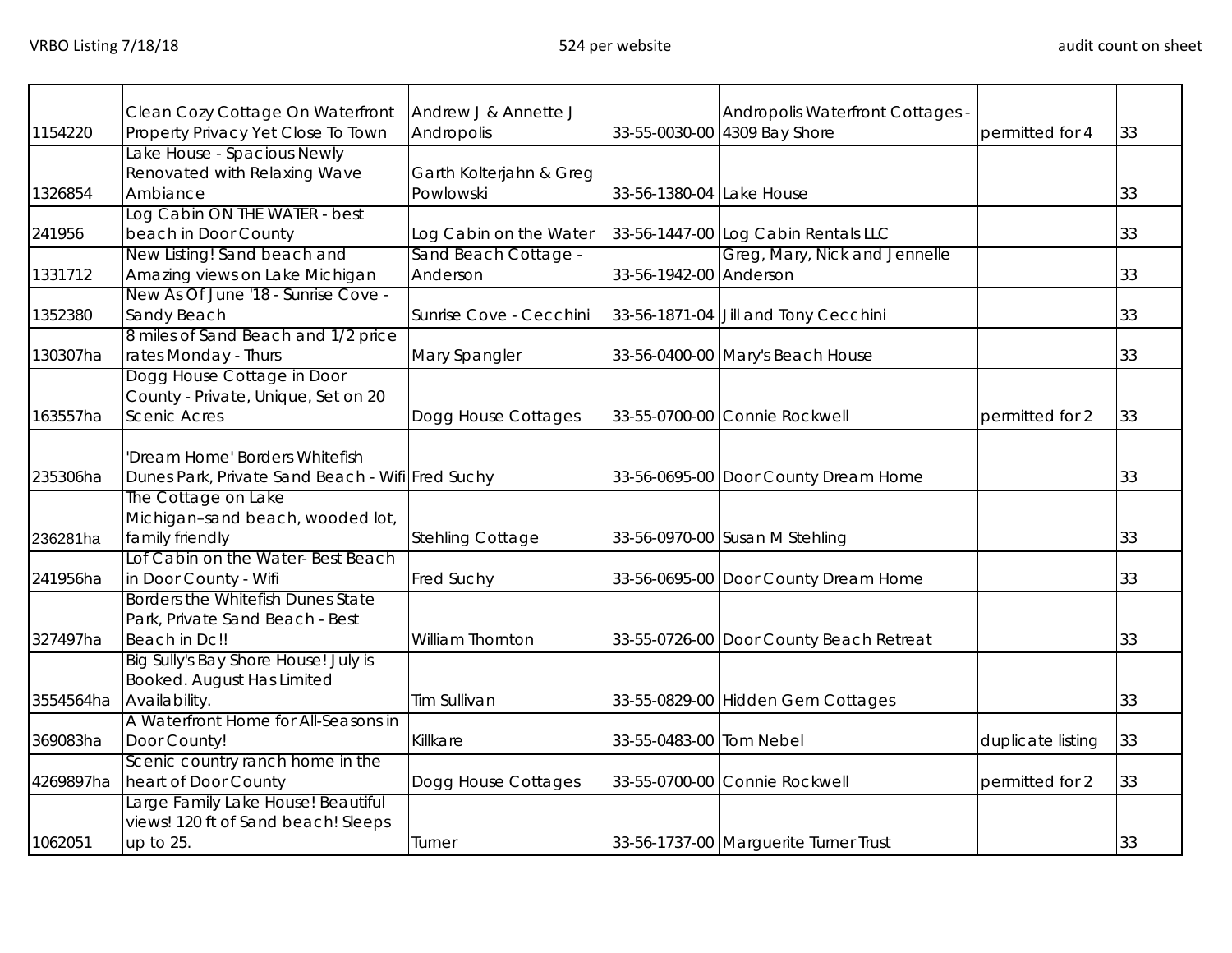| 127227  | An inn all your own                                                                                          | Sweetbriar                     | 34-55-0743-00 Deb Homan    |                                                                     |                 | 34 |
|---------|--------------------------------------------------------------------------------------------------------------|--------------------------------|----------------------------|---------------------------------------------------------------------|-----------------|----|
| 188785  | Copper Moon Cottage                                                                                          | Copper Moon Cottage            |                            | 34-55-0761-06 Donald & Linda Denny                                  |                 | 34 |
| 286713  | Port New, One Block from<br>Downtown and Public Beach                                                        | Port New                       |                            | 34-56-0075-06 Andrew Boockmeier                                     |                 | 34 |
| 297305  | Beautiful and Cozy Condo in Sister<br>Bay!                                                                   | Sarah George                   |                            | 34-53-1039-00 George's Getaway                                      |                 | 34 |
| 299942  | Door County Church Restored to a<br><b>Beautiful Home</b>                                                    | Maple Manor                    | 34-56-1055-00 Kurt Reetz   |                                                                     |                 | 34 |
| 347875  | Amazing winter deals!!! Thanksgiving<br>4 nights for the price of 3 nights!!<br>3800 Sq Ft Home On Wood Lot, | Skogland Weber                 |                            | 34-53-0392-00 Richard & Ellen Weber                                 |                 | 34 |
| 482635  | Walking Distance To Town!                                                                                    | Wall to Wall Retreat           |                            | 34-56-1335-06 Jack and Teresa Wall                                  |                 | 34 |
| 598039  | Amazing Water Views from the<br>moment you drive up                                                          | <b>Evening Star</b>            |                            | 34-56-1433-00 Evening Starr LLC                                     |                 | 34 |
| 611236  | Right Across From Beach And Park!                                                                            | <b>Waterview Place</b>         |                            | 34-56-1289-00 Chris and Dan Murphy                                  | permitted for 3 | 34 |
| 656591  | Close to Downtown!!!                                                                                         | North Spring Rentals           |                            | 34-56-1350-00 Alma & Vilius Vaicekauskas                            |                 | 34 |
| 788504  | Downtown-Walking Distance to<br>Everything                                                                   | Alma Vaicekauskas              |                            | 34-56-1597-00 Parkview Rental                                       |                 | 34 |
| 810432  | In Town Sister Bay, Completely<br>Renovated In 2015 With Excellent<br>Upgrades                               | <b>High Garden Wiswell</b>     |                            | Jeff & Alicia Wiswell - Wiswell<br>34-56-1888-06 Property Group LLC |                 | 34 |
| 854329  | Beach Views, Waterfront Park<br>Access, Downtown Convenience!                                                | The Sister Bay Getaway         |                            | 34-56-1620-00 Dawn and Walter Nawrot                                |                 | 34 |
| 1098719 | Enjoy the holidays in the heart of<br>Sister Bay.                                                            | Sunset Drive - Bushre          |                            | 34-56-1771-00 David and Karen Bushre                                |                 | 34 |
| 1158494 | Sister Bay Cozy Cottage                                                                                      | Sister Bay Cottage -<br>Berndt | 34-56-1788-00 Karen Berndt |                                                                     |                 | 34 |
| 1166404 | Downtown Sister Bay!                                                                                         | Harborview Condo -<br>Schieble |                            | 34-53-1795-00 Susan Schlieble                                       |                 | 34 |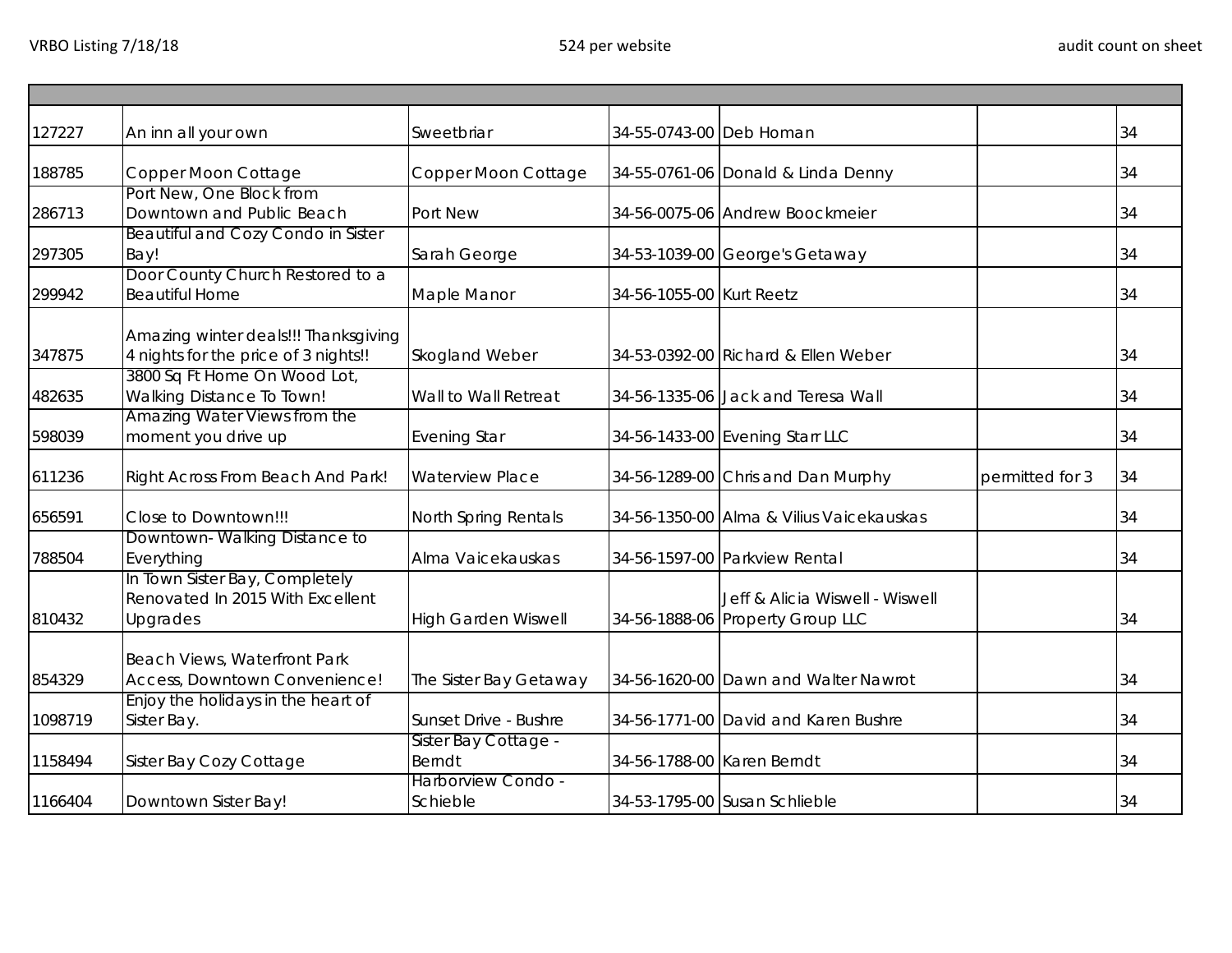|           | Premier Vacation Rental Just a Short                                                   |                                                            |                             |                                                                          |                 |    |
|-----------|----------------------------------------------------------------------------------------|------------------------------------------------------------|-----------------------------|--------------------------------------------------------------------------|-----------------|----|
| 1177141   | Walk to The Heart of Sister Bay!!                                                      | Sister Bay Respite                                         |                             | 32-56-1838-00 Todd and Michelle Cox                                      |                 | 34 |
| 1179558   | Door County Sunsets in Sister Bay!                                                     |                                                            |                             | Woldts Waterfront Retreat 34-56-1675-00 Corrine B. Vieth Survivors Trust |                 | 34 |
| 1201340   | IN THE HEART OF SISTER BAY!!!                                                          | <b>Waterview Place</b>                                     |                             | 34-56-1289-00 Dan and Chris Murphy                                       | permitted for 3 | 34 |
| 1208896   | Sister Bay Parkview Beach Cottage<br>#1                                                | Parkview Beach Cottage 34-55-1385-00 Kim Erzinger          |                             |                                                                          | permitted for 2 | 34 |
| 1215728   | New Condo in the heart of Sister Bay<br>Waterview!!!                                   | <b>Water View Place</b>                                    |                             | 34-56-1289-00 Chris and Dan Murphy                                       | permitted for 3 | 34 |
| 1218114   | Sister Bay Parkview Beach Cottage<br>#2                                                | Parkview Beach Cottage 34-55-1385-00 Kim Erzinger          |                             |                                                                          | permitted for 2 | 34 |
| 1239848   | New 2018 Condo - Water View -<br>Walk To Everything                                    | <b>Waterview Place</b>                                     |                             | 34-56-1289-00 Dan & Chris Murphy                                         | permitted for 3 | 34 |
| 1282834   | Door County Farm House Sister Bay                                                      | My Door County Home -<br>Colcer                            | 34-56-1945-00 Dorin Colcer  |                                                                          |                 | 34 |
| 1335838   | Sister Bay Condo, Walk to the Beach<br>and Village                                     | Rosio Condo                                                | 34-56-1941-00 Jean Rosio    |                                                                          |                 | 34 |
| 1359612   | Remodeled Cottage only steps<br>away from Sister Bay!                                  | Salinsky's Domicile -<br>Cottage                           | 34-56-1757-06 Jim Sailinsky |                                                                          |                 | 34 |
| 1359639   | Enjoy this restored, old log home<br>with recently completed renovations Another Thyme |                                                            |                             | 34-56-1805-06 David R Peterson                                           |                 | 34 |
| 1360790   | Trillium Retreat is conveniently<br>located in the Village of Sister Bay               | <b>Trillium Retreat</b>                                    |                             | 34-56-0495-06 Dennis & Maribeth Dorn                                     |                 | 34 |
|           | Downtown Sister Bay                                                                    | <b>Waterview Place</b>                                     |                             | 34-56-1289-00 Chris and Dan Murphy                                       | permitted for 3 | 34 |
| 4941549ha | Downtown Sister Bay Cottage (walk<br>to everything), Sleeps 15, Open Year<br>Round.    | Cotter Cottage                                             |                             | 34-56-1885-00 Brandon Cotter                                             |                 | 34 |
|           | The Magnolia Suite- Romantic                                                           |                                                            |                             |                                                                          |                 |    |
| 360120    | Victorian Elegance                                                                     | Diane Allen & Mike Perski 35-53-1096-00 The Magnolia Suite |                             |                                                                          |                 | 35 |
| 483699    | The Postcard: Modern Comfort in<br>the Heart of Downtown Sturgeon Bay Esposito         | RME Holdings - Robert                                      |                             | 35-53-1452-00 Arbor & Postcard - RME Holdings permitted for 2            |                 | 35 |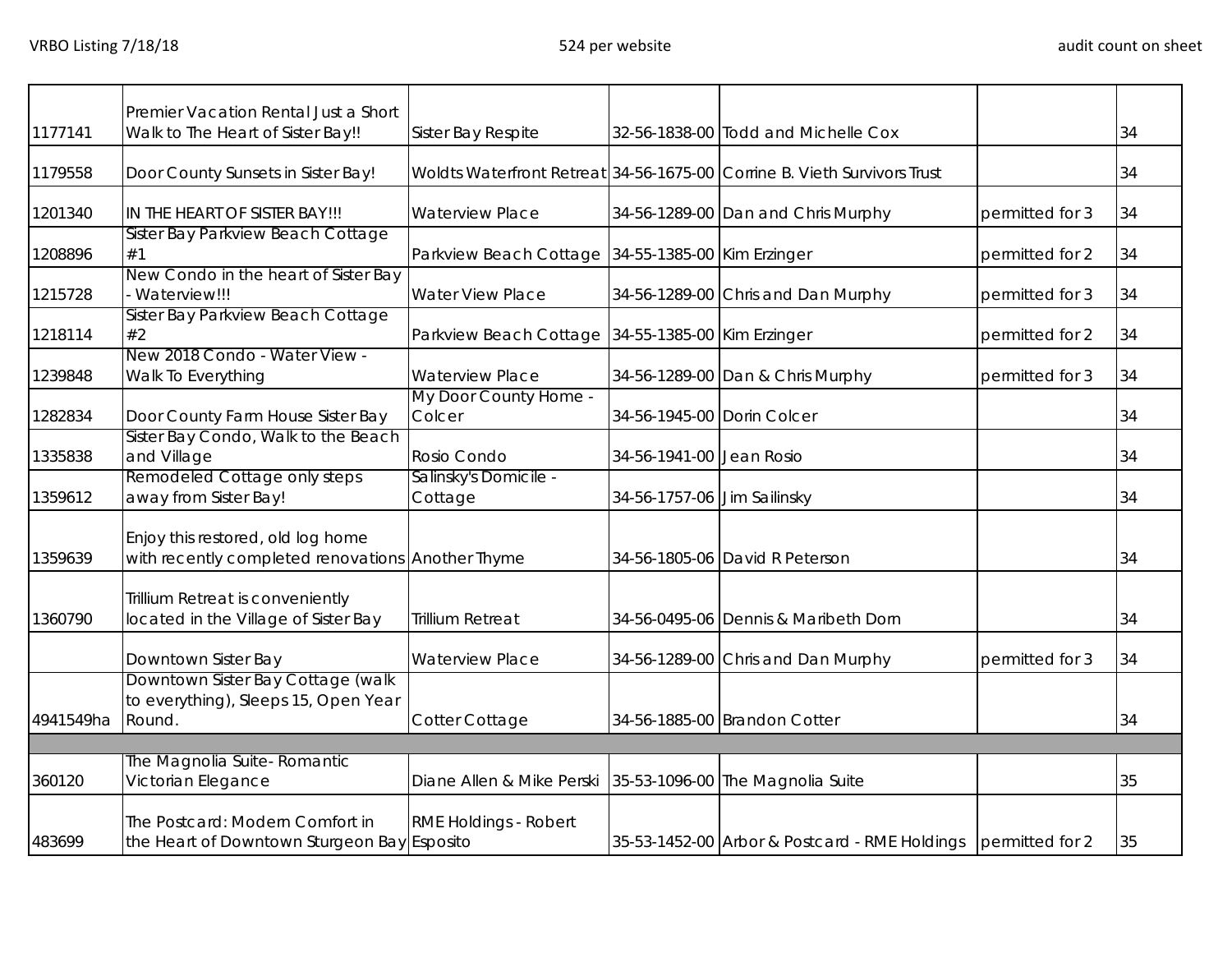|         | The Arbor Suite - Modern Comfort In                                             |                         |                           |                                              |                 |    |
|---------|---------------------------------------------------------------------------------|-------------------------|---------------------------|----------------------------------------------|-----------------|----|
|         | The Heart Of Downtown Sturgeon                                                  | The Arbor & Postcard -  |                           |                                              |                 |    |
| 746476  | Bay                                                                             | <b>RME Holdings</b>     |                           | 35-53-1452-00 Robert Esposito RME Holdings   | permitted for 2 | 35 |
|         | Historic Luxurious Suite, Modern                                                |                         |                           |                                              |                 |    |
|         | Amenitites, Downtown, One block                                                 |                         |                           |                                              | permitted for 6 |    |
| 794064  | to waterfront                                                                   | Tami Dal Santo          |                           | 35-54-1544-00 Diplomat B&B                   | units           | 35 |
|         | Historic Luxurious Suite, Modern                                                |                         |                           |                                              |                 |    |
|         | Amenitites, Downtown, One block                                                 |                         |                           |                                              | permitted for 6 |    |
| 814648  | to waterfront                                                                   | Tami Dal Santo          |                           | 35-54-1544-00 Diplomat B&B                   | units           | 35 |
|         | The Corner Suite: Modern Comfort in Robert and Teresa                           |                         |                           |                                              |                 |    |
| 862730  |                                                                                 |                         |                           | 35-56-1628-00 Villa and Corner Suite         | permitted for 3 | 35 |
|         | the Heart of Downtown Sturgeon Bay Esposito<br>Rustic Italian Charm In Downtown |                         |                           |                                              |                 |    |
| 862731  | Sturgeon Bay                                                                    | Villa and Corner Suite  | 35-53-1628-00 ADIP LLC    |                                              | permitted for 3 | 35 |
|         |                                                                                 |                         |                           |                                              |                 |    |
| 892303  | Door County's Chalet on the Shore                                               | Chalet on the Shore     |                           | 35-56-1663-00 Jennifer Jorns & Brian Frisque |                 | 35 |
|         |                                                                                 | Door County Waterfront  |                           |                                              |                 |    |
| 1017982 | Door County Waterfront Cottage                                                  | Cottage - Minten        | 35-56-1767-00 Eric Minten |                                              |                 | 35 |
|         |                                                                                 |                         |                           | The Yacht Harbor LLC &                       |                 |    |
|         |                                                                                 | Door County Houseboat   |                           | Sturgeon Bay Marinas.com -                   |                 |    |
| 1035312 | Mary 1 Floating Cottage                                                         | Rentals, LLC            |                           | 35-59-1676-00 Daniel Schott                  | permitted for 4 | 35 |
|         | Charming Home Within Walking                                                    |                         |                           |                                              |                 |    |
|         | Distance To Beach, Park And                                                     | Perfectly Downtown and  |                           |                                              |                 |    |
| 1073150 | Downtown Shops!                                                                 | Delaware Dream          |                           | 35-56-1746-00 Carter Holdings                | permitted for 2 | 35 |
|         |                                                                                 |                         |                           | The Yacht Harbor LLC &                       |                 |    |
|         |                                                                                 | Door County Houseboat   |                           | Sturgeon Bay Marinas.com -                   |                 |    |
| 1075127 | Desiree, the Floating Cottage                                                   | <b>Rentals LLC</b>      |                           | 35-59-1676-00 Daniel Schott                  | permitted for 4 | 35 |
|         | The Coach House Suite - Downtown                                                | Villa, Coach and Corner |                           |                                              |                 |    |
| 1103228 | Sturgeon Bay                                                                    | Suite                   | 35-53-1628-00 ADIP LLC    |                                              |                 | 35 |
|         | Newly constructed, Bay Breeze, the                                              |                         |                           | The Yacht Harbor LLC &                       |                 |    |
|         | Floating Cottage. Reserve your stay                                             | Door County Houseboat   |                           | Sturgeon Bay Marinas.com -                   |                 |    |
| 1305060 | today!                                                                          | <b>Rentals LLC</b>      | 35-59-1676-00             | Daniel Schott                                | permitted for 4 | 35 |
|         | Newly Constructed, Pier Relaxn', the                                            |                         |                           | The Yacht Harbor LLC &                       |                 |    |
|         | Floating Cottage! Reserve your stay                                             | Door County Houseboat   |                           | Sturgeon Bay Marinas.com -                   |                 |    |
| 1305715 | today!                                                                          | <b>Rentals LLC</b>      |                           | 35-59-1676-00 Daniel Schott                  | permitted for 4 | 35 |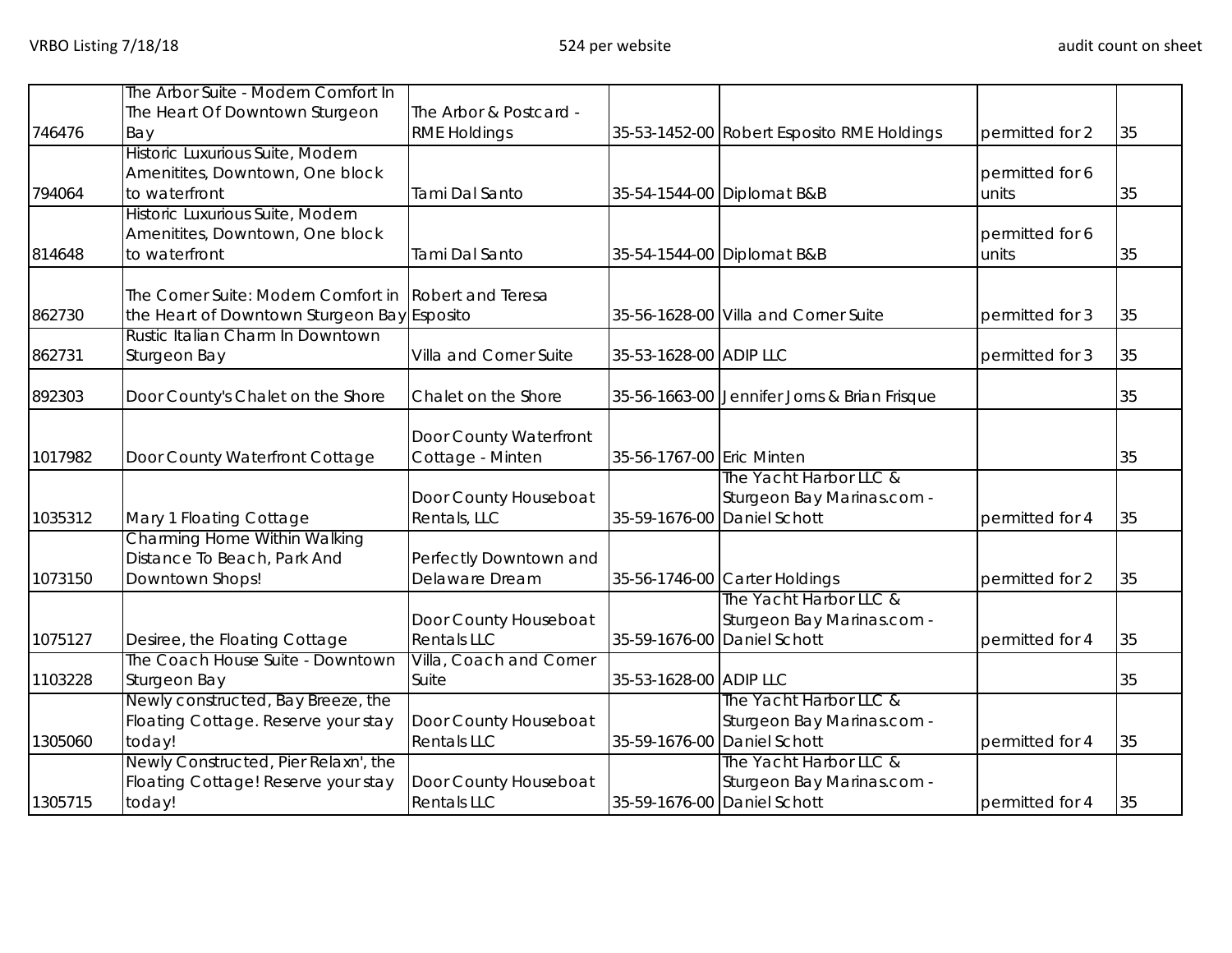|           | Modern Retreat downtown                                     |                                                 |                            |                                         |                  |    |
|-----------|-------------------------------------------------------------|-------------------------------------------------|----------------------------|-----------------------------------------|------------------|----|
| 1307522   | Sturgeon Bay Overlooking The Steel<br><b>Bridge</b>         | The Bay Lofts                                   |                            | 35-53-1899-00 The Bay Lofts LLC         |                  | 35 |
|           | The Boathouse Waterfront Home                               |                                                 |                            |                                         |                  |    |
| 1314613   | Sturgeon Bay                                                | The Boathouse                                   |                            | 35-56-1629-06 Bill and Heather Anderson |                  | 35 |
|           | New Listing -Lagoon Bungalow                                |                                                 |                            |                                         |                  |    |
|           | Retreat in Sturgeon Bay, with direct                        |                                                 |                            |                                         |                  |    |
| 1318797   | water access!                                               | Lagoon Bungalow                                 | 35-56-1898-00 Anne Thenell |                                         |                  | 35 |
| 1349260   | Sturgeon Bay Waterfront Estate                              | R & H Bayshore Estate                           |                            | 35-56-1957-00 Helen & Robin Urban       |                  | 35 |
|           | New Listing!! Beautiful Waterfront                          |                                                 |                            |                                         |                  |    |
|           | Retreat On Sturgeon Bay with 114'                           |                                                 |                            |                                         |                  |    |
| 1359613   | private doc                                                 | Tacoma Beach Getaway 35-56-0880-00 Anne Thenell |                            |                                         |                  | 35 |
|           | Bed & Breakfast: Diplomat Bed                               |                                                 |                            |                                         |                  |    |
| 5372602   | & Breakfast - Chancery suite                                | Diplomat B&B                                    |                            | 35-54-1544-00 Tami DalSanto             |                  | 35 |
|           | Bed & Breakfast: The Black Walnut                           |                                                 |                            |                                         |                  |    |
| 5775944   | Guest House - Room 2 Cottage                                | <b>Black Walnut</b>                             | 35-54-0834-00 Geri Ballard |                                         |                  | 35 |
|           | Bed & Breakfast: Inn at Cedar                               |                                                 |                            |                                         |                  |    |
|           | 4622976ha Crossing - Magnolia                               | Inn at Cedar Crossing                           |                            | 35-52-1812-00 JWG Holdings LLC          | permitted for 9  | 35 |
|           |                                                             | Marina                                          | 35-56-0911-                |                                         |                  |    |
| 243639ha  | Door County Waterfront Cottage<br>with Indoor/Outdoor Pools | Cottages/Centerpointe<br>Marina                 |                            | <b>Shipyard Partners</b>                | permitted for 3  | 35 |
| 4622975ha |                                                             |                                                 | 00                         |                                         |                  |    |
| unit      | Bed & Breakfast: Holiday Music                              |                                                 |                            |                                         |                  |    |
| 5372614   | Motel - Floor 1 - Room 124 Q                                | Holiday Music Hotel                             |                            | 35-50-0964-00 Melanie Jane              | permitted for 18 | 35 |
|           | Bed & Breakfast: White Lace Inn -                           |                                                 |                            |                                         |                  |    |
| 4622977ha | Rm 6: Vintage Rose                                          | White Lace Inn                                  | 35-52-0856-00 Dennis Statz |                                         | pemitted for 18  | 35 |
|           | Overlooking 3rd Ave Downtown                                |                                                 |                            |                                         |                  |    |
| 4768058ha | Sturgeon Bay                                                | Overlooking 3rd Ave                             |                            | 35-53-1816-00 Joe Baw and Rob Paul      |                  | 35 |
|           | Bed & Breakfast: The Black Walnut                           |                                                 |                            |                                         |                  |    |
| 4788240ha | Guest House - Room 3 Cabin                                  | <b>Black Walnut</b>                             | 35-54-0834-00 Geri Ballard |                                         |                  | 35 |
|           | Waterfront Sturgeon Bay Home w/                             |                                                 |                            |                                         |                  |    |
| 4976711ha | Deck & Fire Pit                                             | Cheryl Link                                     |                            | 35-56-1875-00 On Bay Thyme              |                  | 35 |
|           | NEW! Sturgeon Bay Home Near                                 |                                                 |                            |                                         |                  |    |
| 7124043ha | Potawatomi State Park!                                      | Port View Cottage                               |                            | 35-56-1927-00 Christine Dehnert         |                  | 35 |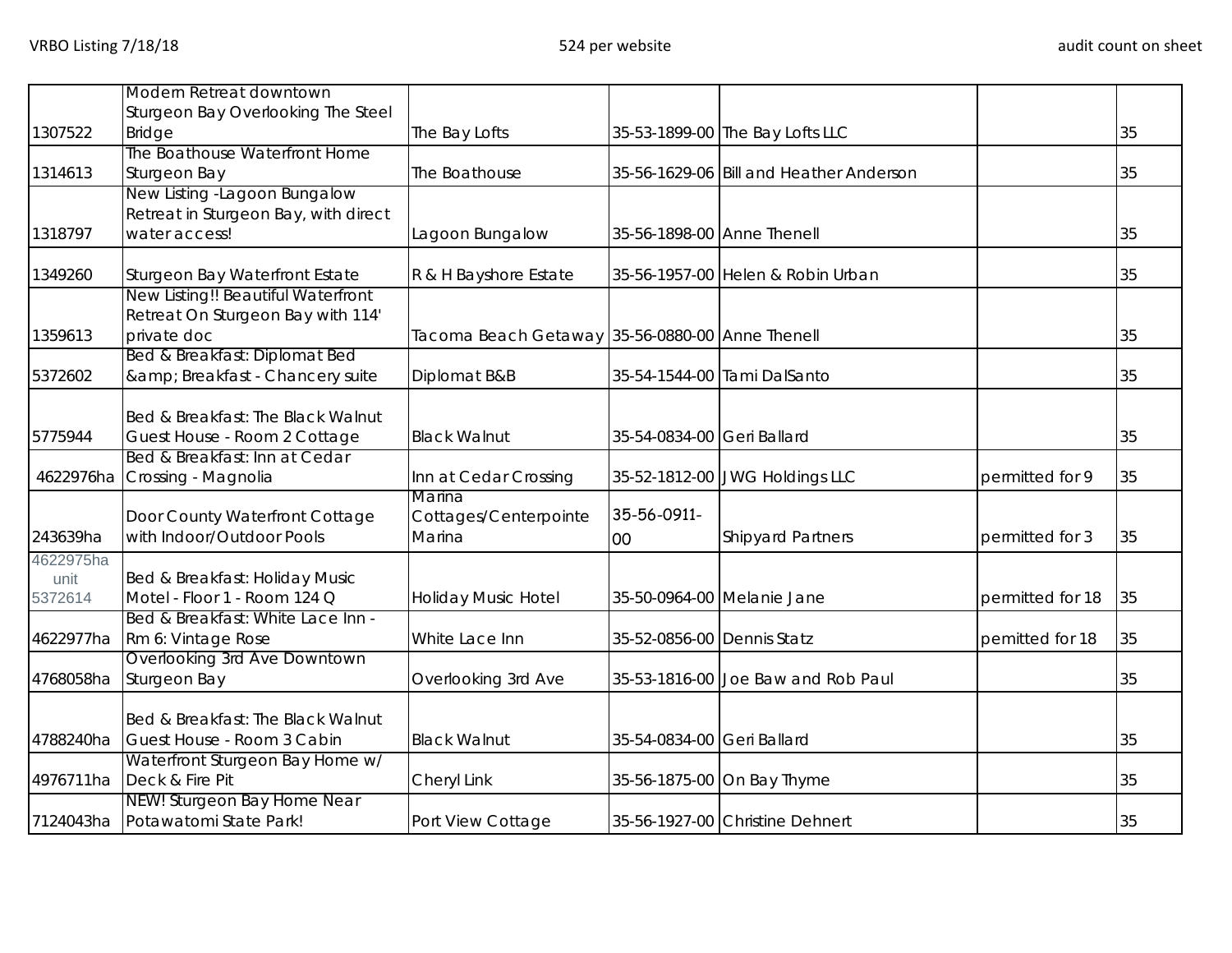|           | NEW! 'Collectic Farmhouse Suite!' in  | Hilpipre-228 N 7th Ave -                               |                           |                                         |                 |    |
|-----------|---------------------------------------|--------------------------------------------------------|---------------------------|-----------------------------------------|-----------------|----|
| 7154645ha | Sturgeon Bay!                         | Collectic Farmhouse Suite 35-56-1939-00 Aaron Hilpipre |                           |                                         |                 | 35 |
|           |                                       |                                                        |                           |                                         |                 |    |
|           | Beachfront, waterview, RUSTIC, dog    |                                                        |                           |                                         |                 |    |
|           | friendly, Sturgeon Bay, Door County,  |                                                        |                           |                                         |                 |    |
| 379533    | sleeps 6                              | <b>Firefly Cottages</b>                                |                           | 36-56-0879-00 Irene Johnson             | permitted for 3 | 36 |
|           | A Scenic Lakefront cottage. Door      |                                                        |                           |                                         |                 |    |
|           | County spring is comsing soon         |                                                        |                           | Jenkins 2359-2361 S Lake                |                 |    |
| 418990    | flowers wildlife                      | David & Kay Jenkins                                    | 36-56-1243-00 Michigan Dr |                                         | permitted for 3 | 36 |
|           | Beautiful cozy cottage on Lake        |                                                        |                           |                                         |                 |    |
|           | Michigan. Steps to sandy beach.       |                                                        |                           | Jenkins 2359-2361 S Lake                |                 |    |
| 429277    | Shake off winter!                     | David & Kay Jenkins                                    | 36-56-1243-00 Michigan Dr |                                         | permitted for 3 | 36 |
|           | Spring is Coming. Soon. Great Lake    |                                                        |                           |                                         |                 |    |
|           | Michigan Beach in Door County. 4      |                                                        |                           | Jenkins 2359-2361 S Lake                |                 |    |
| 433883    | Bed/2 Bath.                           | David & Kay Jenkins                                    | 36-56-1243-00 Michigan Dr |                                         | permitted for 3 | 36 |
|           | All Season Home- 200 Ft. of           |                                                        |                           |                                         |                 |    |
|           | Beachfront, Spectacular Views of      |                                                        |                           |                                         |                 |    |
| 437119    | Lily Bay                              | Mike Moreno                                            |                           | 36-56-1323-00 Moreno All Season Home    |                 | 36 |
|           | Sunrises, Quiet Beach WalksRelax      |                                                        |                           |                                         |                 |    |
|           | with Family & Friends. Dogs           |                                                        |                           | Great Wulf Partners LLC/Capn            |                 |    |
| 451482    | Welcome!                              | Abode on the Beach                                     | 36-56-0811-00 Wulf        |                                         |                 | 36 |
|           | ake Michigan Home; Awesome            |                                                        |                           |                                         |                 |    |
|           | SAND Beach; Taking October            |                                                        |                           |                                         |                 |    |
| 505916    | Reservations; filling up!             | Mike Boyer                                             |                           | 36-56-1358-00 Boyer Beach House         |                 | 36 |
|           | Beach Cottage on Lake Michigan        |                                                        |                           |                                         |                 |    |
| 515430    | near Sturgeon Bay                     | Philip & Miriam Cote                                   |                           | 36-56-0882-00 Cotes Cottages            |                 | 36 |
|           | <b>Beautiful Waterfront Home with</b> |                                                        |                           |                                         |                 |    |
| 659503    | swimming pond - south unit            | Joe Fittshur                                           |                           | 36-56-1329-00 Porthaven Executive Homes | permitted for 2 | 36 |
|           | Beautiful waterfront home with        |                                                        |                           |                                         |                 |    |
| 659505    | swimming pond - North Unit            | Joe Fittshur                                           |                           | 36-56-1329-00 Porthaven Executive Homes | permitted for 2 | 36 |
|           |                                       |                                                        |                           |                                         |                 |    |
|           | Merry Breeze 4 Cottage~Romantic       |                                                        |                           |                                         |                 |    |
|           | Getaway With 212 Ft Of Sandy Lake     |                                                        |                           |                                         |                 |    |
| 701320    | Michigan Beach                        | Merry Breeze Unit 4                                    |                           | 36-55-1438-00 Peggy & Don Donaldson     |                 | 36 |
|           |                                       |                                                        |                           |                                         |                 |    |
|           | Arrowhead Waterfront Log Cottage      |                                                        |                           |                                         |                 |    |
| 838167    | On Sand Beach With Fireplace.         | Arrowhead Cottage                                      |                           | 36-56-0844-00 Tom Groenfeldt            |                 | 36 |
|           |                                       |                                                        |                           |                                         |                 |    |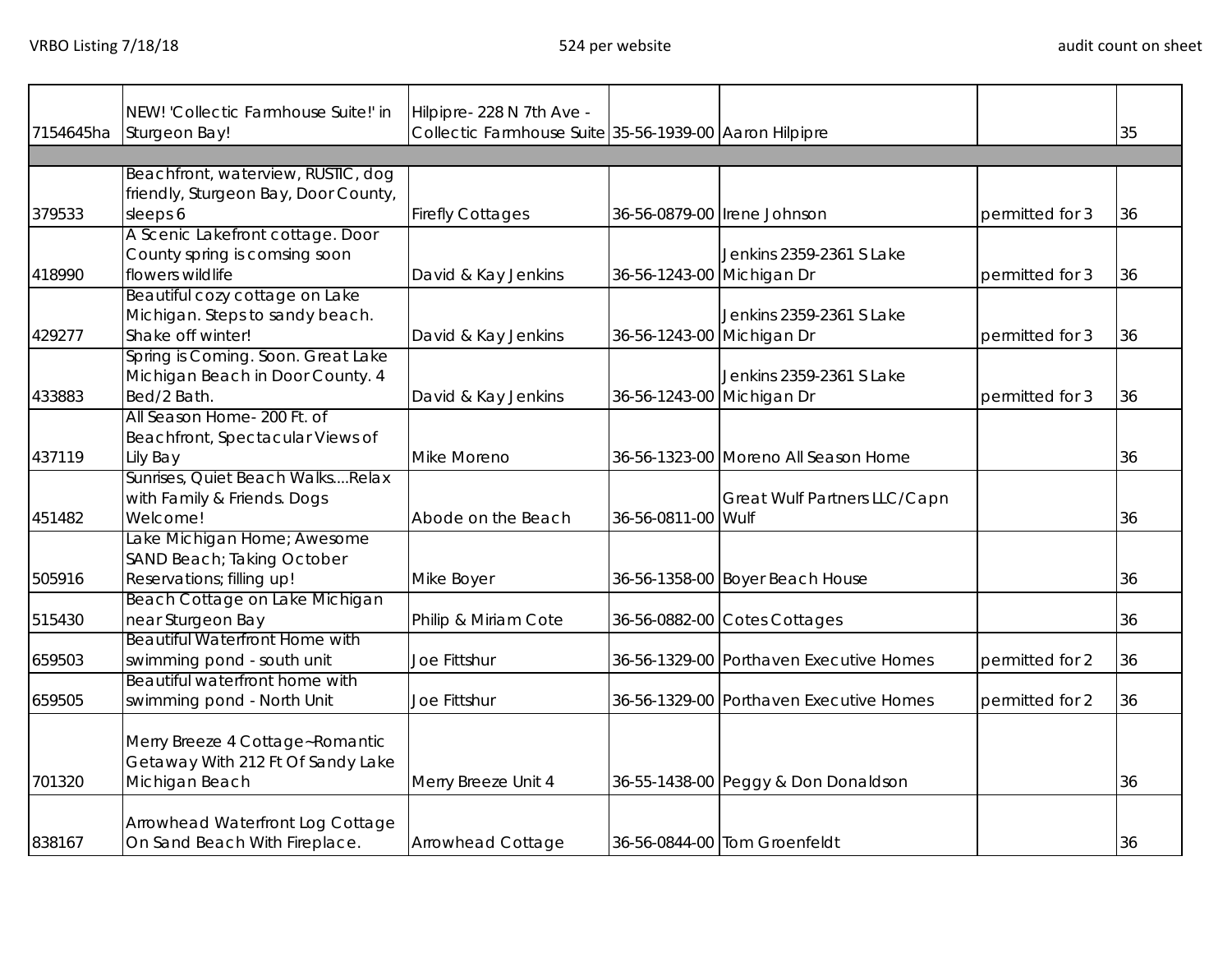|         | Sand Beach on Lake Michigan-                                   |                         |                           |                                                              |                 |    |
|---------|----------------------------------------------------------------|-------------------------|---------------------------|--------------------------------------------------------------|-----------------|----|
| 870129  | Rustic-Tolan's Log Cabin<br>Lakefront, RUSTIC, sand beach, dog | Tolans Cottage          |                           | 36-56-0816-13 Sally Tolan (Sandy Tolan)                      |                 | 36 |
|         | friendly, Sturgeon Bay, Door County,                           |                         |                           |                                                              |                 |    |
| 897655  | sleeps 6                                                       | <b>Firefly Cottages</b> |                           | 36-56-0879-00 Irene Johnson                                  | permitted for 3 | 36 |
|         |                                                                |                         |                           |                                                              |                 |    |
|         | Lakefront, waterview, sand beach,                              |                         |                           |                                                              |                 |    |
|         | RUSTIC, dog friendly, Sturgeon Bay                             |                         |                           |                                                              |                 |    |
| 897656  | Door County                                                    | <b>Firefly Cottages</b> |                           | 36-56-0879-00 Irene Johnson                                  | permitted for 3 | 36 |
|         | Sand Beach For Miles Awaits You,                               |                         |                           |                                                              |                 |    |
| 1013091 | <b>Relax And Make Memories</b>                                 | Harbour Lake House      | 36-56-1701-00 Tammy Estes |                                                              |                 | 36 |
|         | Get away from it all at this serene,                           | The Clerestory on Lake  |                           | Christopher Mohar and Kerry                                  |                 |    |
| 1154854 | modern Door County estate.                                     | Michigan                | 36-56-1789-00 Kretchmar   |                                                              |                 | 36 |
|         |                                                                |                         |                           |                                                              |                 |    |
|         | New! Lake Michigan Beach Home                                  |                         |                           |                                                              |                 |    |
| 1375405 | with 107' of Private Sand Beach                                | <b>Just Beechy</b>      |                           | 36-56-1924-00 Kristin & Theodore Blackwood                   |                 | 36 |
|         | Beautiful spacious home with 260                               |                         |                           |                                                              |                 |    |
| 224425  | feet of lakefront                                              | <b>Steve Pratapas</b>   |                           | 39-56-1015-00 White Star Lodge                               |                 | 39 |
|         | a Bella Casa di Mattoni, 3 Bedroom                             |                         |                           |                                                              |                 |    |
|         | Cottage on the Bay in Southern                                 | Mark and Jill           |                           |                                                              |                 |    |
| 435383  | Door County                                                    | Schwarzbauer            |                           | 39-56-1320-00 La Bella Casa Di Mattoni                       |                 | 39 |
|         | Door County Shorefront 2 Bedroom                               |                         |                           |                                                              |                 |    |
|         | Home On 1.2 Acres w/100 Ft Of                                  |                         |                           |                                                              |                 |    |
| 559164  | Shoreline                                                      | Cabin Sun Over Beach    |                           | 39-56-1398-00 Pat O' Donnell                                 |                 | 39 |
|         | <b>BOOKING NOW-WATERFRONT-</b>                                 |                         |                           |                                                              |                 |    |
| 570935  | ISLAND- FIRE PIT-SUNRISE SUNSET-9<br>MI.TO STURGEON BAY        | Gordon's Isle View      |                           | Jane & Brett Barr/ Jerry &<br>39-56-1648-00 Jacquelyn Gordon |                 | 39 |
|         | Book Summer now- waterfront fire                               | Cottages                |                           |                                                              | permitted for 2 |    |
|         | pit sunrise sunset 10 mi to sturgeon                           |                         |                           |                                                              | permitted for 2 |    |
| 570935  | bay                                                            | Jerome Gordon           |                           | 39-56-0971-00 Gordons Isle View                              | units           | 39 |
|         | Sunset Cliff Cottage - Peaceful &                              |                         |                           |                                                              |                 |    |
|         | Serene perched on a 35' Cliff                                  | Jon Hanson / Snug       |                           |                                                              |                 |    |
| 586665  | breathtaking views                                             | Harbor                  |                           | 39-56-0860-00 Sunset Cliff Cottage                           |                 | 39 |
|         | <b>BOOKING NOW! WATERFRONT-</b>                                |                         |                           |                                                              |                 |    |
|         | ISLAND-LG.SCREEN PORCH-SUNRISE-                                | Gordon's Isle View      |                           | Jane & Brett Barr/ Jerry &                                   |                 |    |
| 810620  | SUNSET-CAMPFIRES                                               | Cottages                |                           | 39-56-1648-00 Jacquelyn Gordon                               |                 | 39 |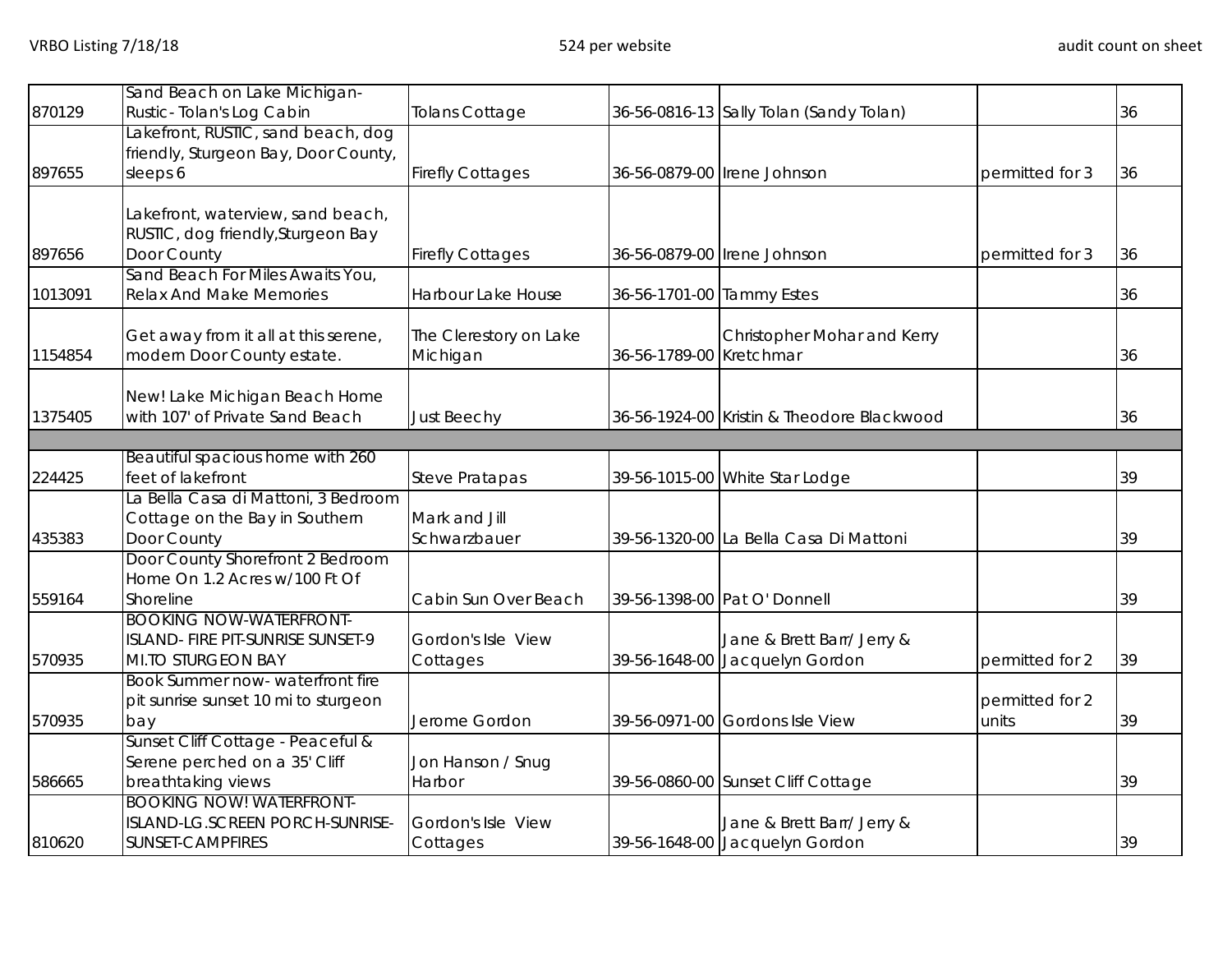|           | <b>Book Summer now - Waterfront</b>                                                        |                                                                   |                           |                                        |                 |    |
|-----------|--------------------------------------------------------------------------------------------|-------------------------------------------------------------------|---------------------------|----------------------------------------|-----------------|----|
|           | screen porch sunrise sunset -10 mi to                                                      |                                                                   |                           |                                        | permitted for 2 |    |
| 810620    | sturgeon bay                                                                               | Jerome Gordon                                                     |                           | 39-56-0971-00 Gordons Isle View        | units           | 39 |
|           |                                                                                            | Cabin on the Bay -                                                |                           |                                        |                 |    |
| 962273    | Family Friendly Cabin On The Bay!                                                          | Goffard                                                           |                           | 39-56-1709-00 Gregory Goffard          |                 | 39 |
|           |                                                                                            |                                                                   |                           |                                        |                 |    |
|           | Waterfront Cottage in Southern                                                             |                                                                   |                           |                                        |                 |    |
|           | Door County, near Green Bay and                                                            | <b>Waterfront Cottage</b>                                         |                           |                                        |                 |    |
| 1117085   | Sturgeon Bay                                                                               | Soukup                                                            | 42-56-1774-00 Lisa Soukup |                                        |                 | 42 |
|           |                                                                                            | <b>Desotell Waterfront</b>                                        |                           |                                        |                 |    |
| 1150626   | Dock, Firepit, WIFI, Large Private Yard Property                                           |                                                                   |                           | 42-56-1781-13 Helen and Tim Desotell   |                 | 42 |
|           | Door County, Green Bay waterfront                                                          |                                                                   |                           |                                        |                 |    |
|           | Cottage. 20 minutes to Green Bay                                                           |                                                                   |                           |                                        |                 |    |
| 4264111ha | and Stur. Bay                                                                              | Waterfront Cottage - Bur   42-56-1666-00 Waterfront Cottage - Bur |                           |                                        |                 | 42 |
|           |                                                                                            |                                                                   |                           |                                        |                 |    |
|           |                                                                                            |                                                                   |                           |                                        |                 |    |
| 255719    | Peaceful Island Getaway                                                                    | <b>Coffee Creek Cabins</b>                                        | 46-55-0731-00 Dawn Chier  |                                        | permitted for 2 | 46 |
|           | Amazing Sunsets*80ft shore* 25                                                             |                                                                   |                           |                                        |                 |    |
| 285175    | acres*great cottage                                                                        | Amy Jorgenson                                                     |                           | 46-56-0581-00 Funks Cottage            |                 | 46 |
|           | Beautiful lake front 4 bedrom home                                                         |                                                                   |                           |                                        |                 |    |
| 292728    | with incredible sunsets                                                                    |                                                                   |                           |                                        |                 | 46 |
|           |                                                                                            | <b>RC Rudolph</b>                                                 |                           | 46-55-0566-00 Cascio Cottages          |                 |    |
|           |                                                                                            |                                                                   |                           |                                        |                 |    |
|           | 60 Acre Farmhouse, Grat property to                                                        |                                                                   |                           |                                        |                 |    |
| 557405    | enterain friends family and children                                                       | Dan Jorgenson                                                     |                           | 46-56-1332-00 Buckwild Farm            |                 | 46 |
|           |                                                                                            |                                                                   |                           |                                        |                 |    |
| 594977    | Home Owner Custom Built Log Cabin Log Cabin House - Porter 46-56-1668-00 Dan & Lory Porter |                                                                   |                           |                                        |                 | 46 |
|           |                                                                                            |                                                                   |                           |                                        |                 |    |
| 702550    | 2 Bedroom 1 bath on Lake Michigan   Bill Smardo                                            |                                                                   | 46-55-0603-00 Smardo      |                                        |                 | 46 |
|           | Great sunrises 200 ft of Lake                                                              |                                                                   |                           |                                        |                 |    |
|           | Michigan Shorefront 1.5 acres, 2                                                           |                                                                   |                           |                                        |                 |    |
| 780911    | bedroom 1 bath                                                                             | Greg & Kristine Koetter                                           | 46-56-1588-00 Koetter     |                                        |                 | 46 |
|           |                                                                                            |                                                                   |                           |                                        |                 |    |
|           | Century farmhouse with 4 bedrooms                                                          | Old Orchard Century                                               |                           | Debra Sheridan (Thielke) and           |                 |    |
| 806333    | and large outside deck.                                                                    | Farmhouse                                                         | 46-56-1867-00 Dawn Chier  |                                        |                 | 46 |
|           | Washington Island Westside                                                                 |                                                                   |                           |                                        |                 |    |
| 806850    | <b>Shorefront Home</b>                                                                     | William & Mary Filer                                              |                           | 46-56-1428-00 Above and Beyond Cottage |                 | 46 |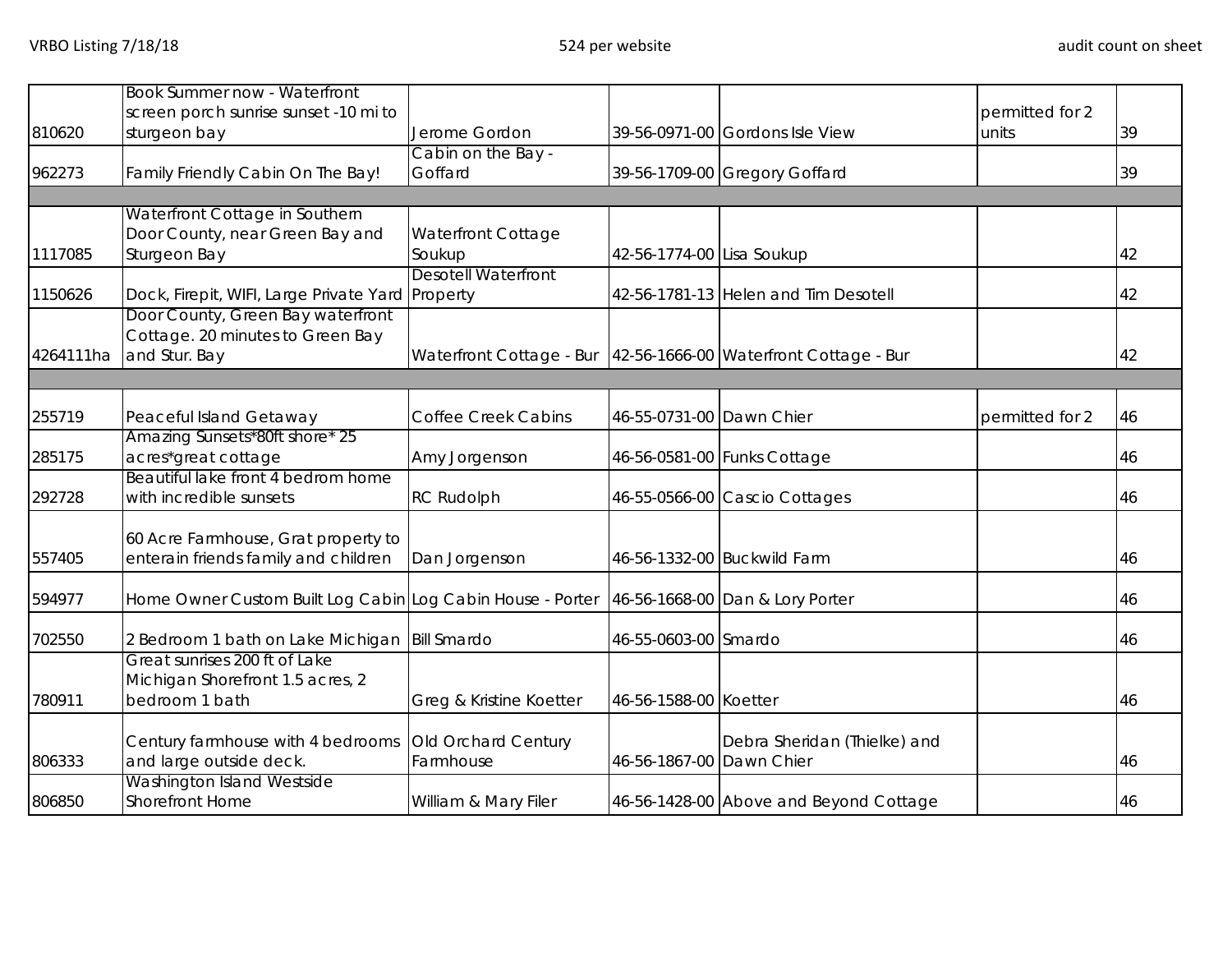|         | A frame cabin with majestic sunrises                 |                            |                              |                                       |                  |     |
|---------|------------------------------------------------------|----------------------------|------------------------------|---------------------------------------|------------------|-----|
|         | and sand beach. Secluded yet                         |                            |                              |                                       |                  |     |
| 828246  | accesible.                                           | <b>Andy Valentincic</b>    | 46-50-1596-00 Viking Village |                                       | permitted for 13 | 46  |
|         | Cute Cabin Located Close to Beach                    |                            |                              |                                       |                  |     |
|         | On Washington Island, Lake                           |                            |                              |                                       |                  |     |
| 1054806 | Michigan                                             | <b>Coffee Creek Cabins</b> | 46-55-0731-00 Dawn Chier     |                                       | permitted for 2  | 46  |
|         | Secluded 3 bedroom log home with                     |                            |                              |                                       |                  |     |
|         | beautiful back deck, swing, fire pit                 | Nourse Secluded Log        |                              |                                       |                  |     |
| 1241497 | and more!                                            | House                      | 46-56-1868-00 John Nourse    |                                       |                  | 46  |
|         | Initiative's Retreat - Ultimate                      |                            |                              |                                       |                  |     |
| 1243560 | Lakefront Destination!                               | Initiatives Retreat        |                              | 46-56-1846-00 Initiatives Retreat LLC |                  | 46  |
|         |                                                      |                            |                              |                                       |                  |     |
|         | Vacation Rental Home on Beautiful                    |                            |                              |                                       |                  |     |
| 1254592 | Washington Island, WI in Door County Nourse Twin Oak |                            |                              | 46-56-1869-00 Audrey and John Nourse  |                  | 46  |
|         |                                                      |                            |                              |                                       |                  |     |
|         | Wickman Waterfront Cottage                           |                            |                              | Lakefront Cottage - Wickman           |                  |     |
| 1282279 | overlooking Hog Island                               | Lynn Carpenter             |                              | 46-56-1968-00 Waterfront Carpenter    |                  | 46  |
| 1391479 |                                                      |                            |                              |                                       |                  |     |
|         | <b>Breezy Beach Cottage</b>                          | <b>Breezy Beach</b>        |                              | 46-56-1940-00 Richard Tobey           |                  | 46  |
|         | Waterfront cottage on Detroit                        |                            |                              |                                       |                  |     |
|         | Harbor. Beautiful beach and                          |                            |                              |                                       |                  |     |
| 1392021 | dockage.                                             | Spring Beach Cottage       |                              | 46-55-0587-00 Leon A Shellswick       |                  | 146 |

| <b>MUNI</b>    |                       | # of VRBO Properties |  |
|----------------|-----------------------|----------------------|--|
| $\overline{2}$ | <b>Baileys Harbor</b> | 53                   |  |
| 6              | <b>Clay Banks</b>     |                      |  |
| 8              | Town of Egg Harbor    | 62                   |  |
| 9              | Village of Egg Harbor | 37                   |  |
| 11             | Ephraim               | 40                   |  |
| 12             | Gibraltar             | <sup>87</sup>        |  |